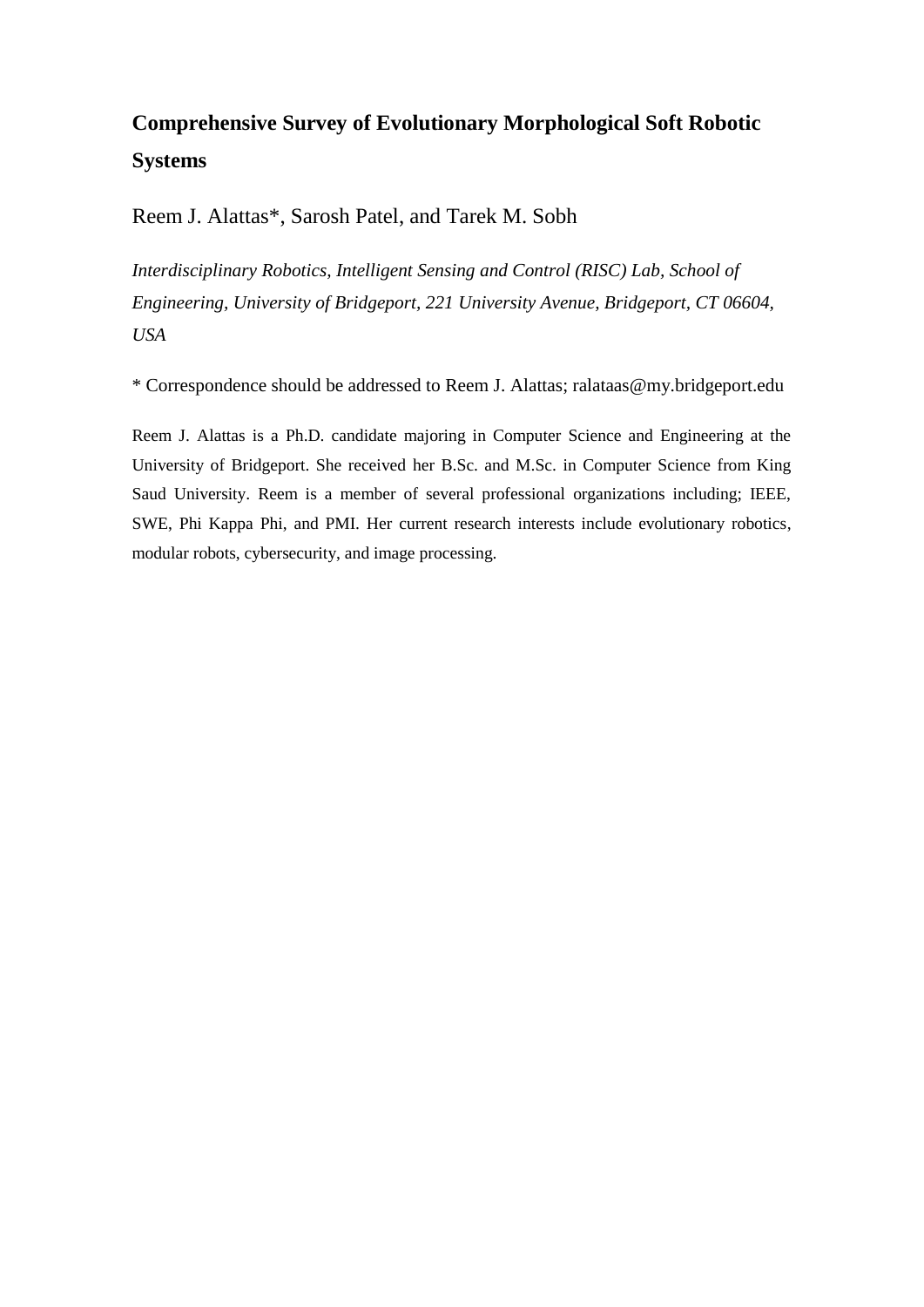# **Comprehensive Survey of Evolutionary Morphological Soft Robotic Systems**

Evolutionary robotics aims to automatically design autonomous adaptive morphological robots that can evolve to accomplish a specific task while adapting to environmental changes. Soft robotics have demonstrated the feasibility of evolutionary robotics for the synthesis of robots' control and morphology. The motivation of developing evolutionary soft computing techniques to that can generate task oriented structures for morphological robots makes the domain of soft-robotics worthy of serious investigation and research, and hence this article summarizes an important volume of research for a computational and software architecture perspective. This paper reviews the literature and discusses various aspects of evolutionary robotics including the application on morphological soft robots to allow self-assembly, selfreconfiguration, self-repair, and self-reproduction. Then, major milestones are outlined along with important morphological soft robotic prototypes due to their importance in the field. Finally, the current state of the art in the field is assessed.

Keywords: evolutionary robotics; morphological computation; soft robots; modular robots; self-assembly; self-reconfiguration; self-repair; self-reproduce; 3D printing

# **1 Introduction**

Producing autonomous adaptive robots is considered as a huge challenge. In biology, autonomous and adaptive creatures are produced using evolution. However, mainstream robots use machine learning to produce adaptive behaviour to simulate biological aspects, while neglecting the autonomous side of it. Therefore, evolutionary algorithms are used to optimize robots autonomy and adaptation producing what is known as evolutionary robots [1].

Evolutionary robotics approach evolves populations of simulated robots by synthesizing the robots' morphology and control using evolutionary computation methods, and then selects the fittest to be manufactured. The evolutionary approach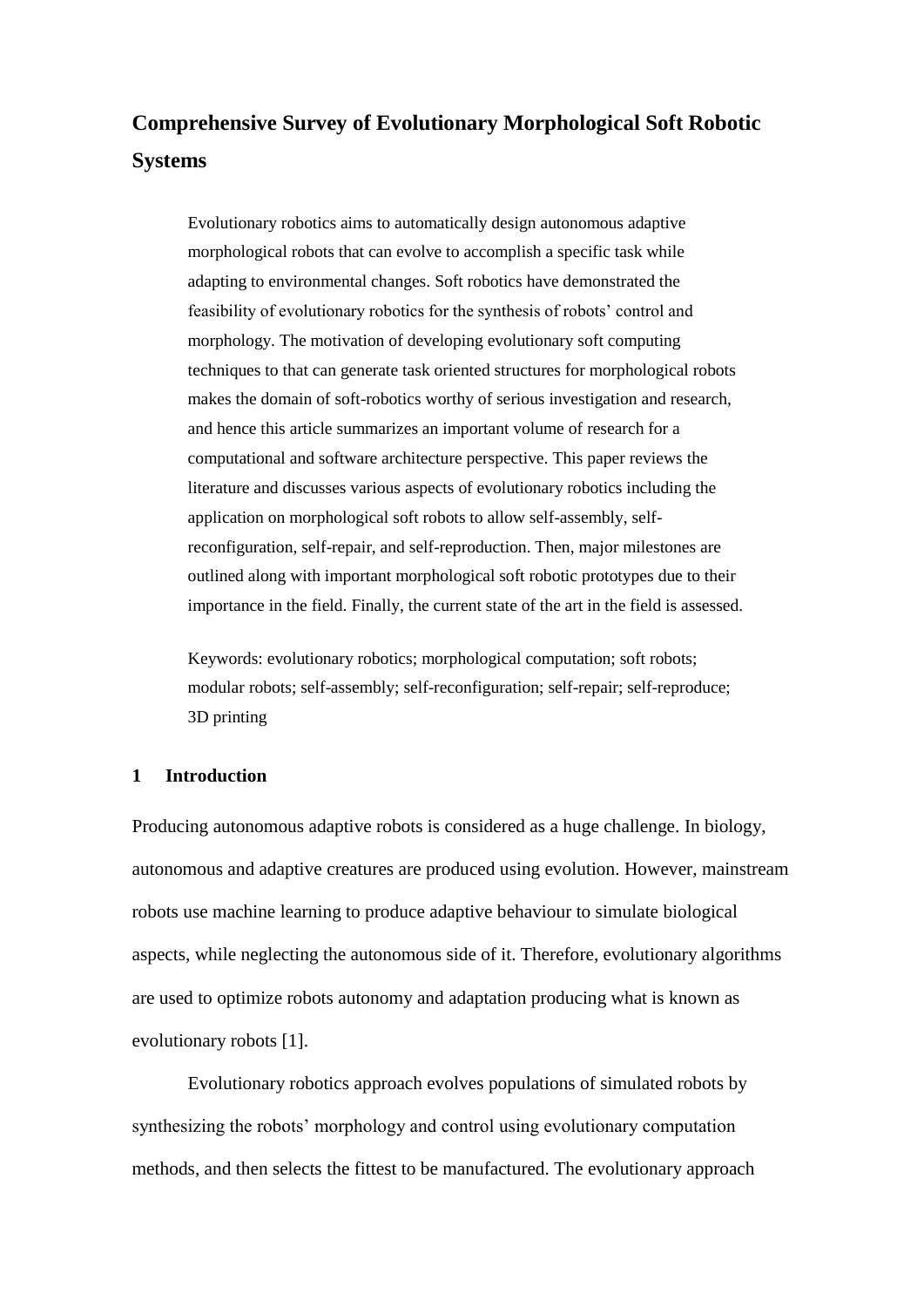continuously designs and builds different robots with improved capabilities rather than using the hand design approach which can be extremely difficult when designing autonomous adaptive robots. Thus far everything has a cost, and the cost in this case is the lack of guarantees that an optimal solution will be found, but the benefits of this method outweigh the cost. These benefits include the power of evolutionary algorithms to improve the parameters and the structure of the robots' control and morphology [2- 3].

This paper starts by reviewing the literature of evolutionary robotic systems not in a chronological order, but in an order where each study is depending on the results of the previous studies to make more sense to the reader. Then, morphological soft robots are discussed as a method to implement evolutionary robots in the physical world, as advanced technologies and rapid prototyping techniques made these kinds of robots feasible. Moreover, evolutionary robotics can empower soft modular robots by allowing them to self-assemble, self-reconfigure, self-repair, and self-reproduce. Thereafter, we evaluate numerous soft modular robots applications and we analyse their capabilities of performing various evolvability challenges; i.e. self-assembly, self-reconfiguration, selfrepair, and self-reproduction. Finally, we finish by outlining the current state of the art. Both of the modular robots and current state of the art literature is ordered chronologically according to the publication date.

## **2 Evolutionary Robotics**

In nature, evolution produces heritable changes in organisms' phenotypes over multiple generations for better adaptation to the environment. In robotics, evolution was introduced as a nature inspired approach to avoid the bias and limitations introduced by human designers and to produce better adapted robots to the environmental changes [4]. Simply, evolutionary robotics can be considered as a method of creating autonomous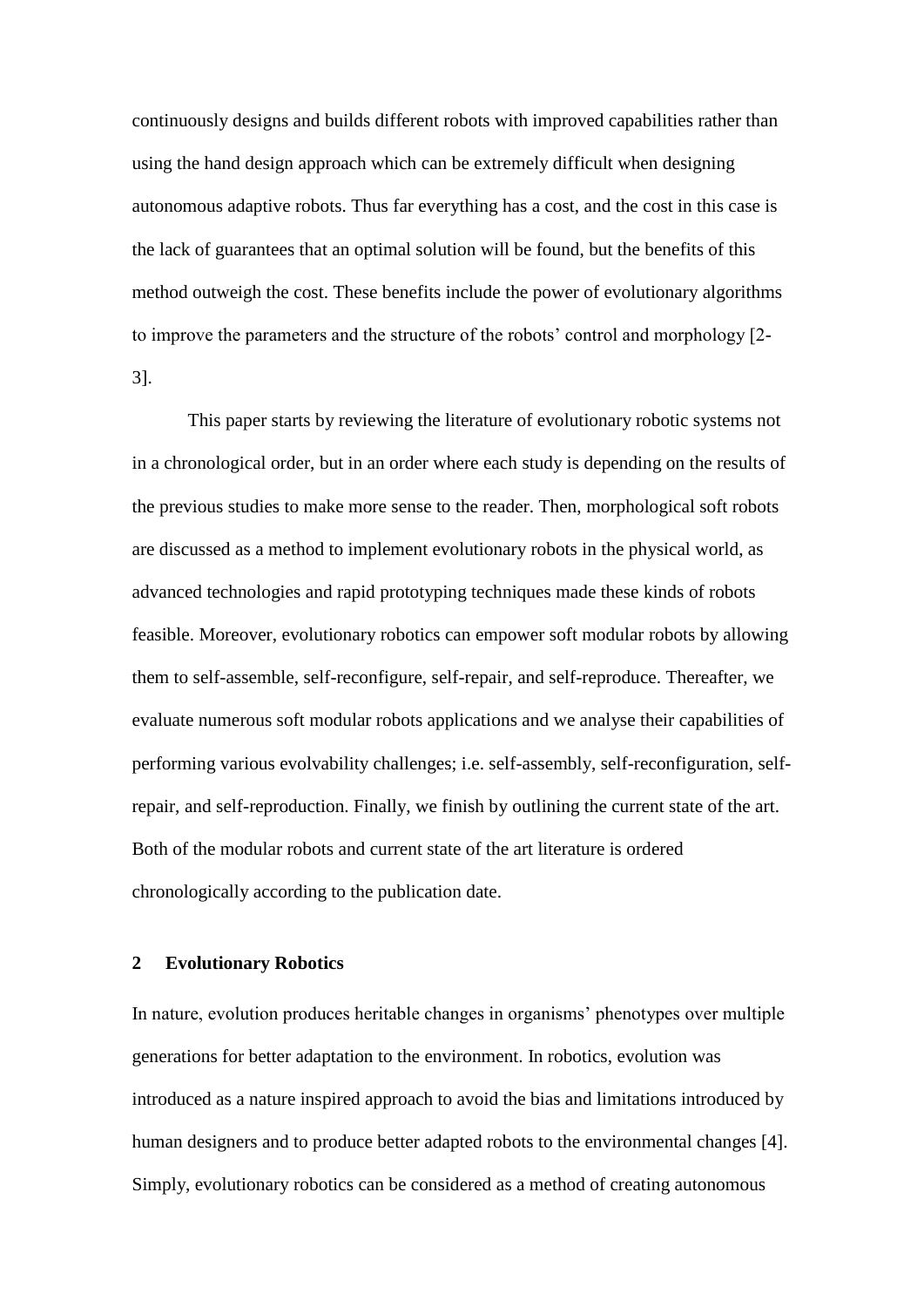robots automatically without human intervention [5].

Evolutionary robotics is inspired by the Darwinian theory of evolution which states that all organisms develop through mutation, crossover, and selection that increase the new generation's ability to compete, survive, and reproduce [6]. Based on the principle of selective reproduction of the fittest, robots are viewed as autonomous artificial organisms that can develop their own skills by interacting with the environment and without human intervention. The fittest robots survive and reproduce until a robot that satisfies the performance criteria is produced [7].

The literature below is not ordered chronologically, but in an order that contributes better to the milestones sequence, where each study depends on the results of the previous ones in this article.

Nolfi and Floreano presented a set of experiments in their book, ranging from simple to very complex, in order to address different adaptation mechanisms. The first set of experiments involves navigational tasks; such as obstacle avoidance. The authors point out that in some cases the evolved solution outperformed the hand-designed solution by capitalizing on interactions between machine and environment that could not be captured by a model based approach. On the other hand, more complex tasks expose limits of reactive architectures. However, very complex tasks such as garbage collection and battery recharging show that emergent modular structures allowed the decomposition of the global behaviour into basic behaviours to emerge spontaneously. Furthermore, the achieved decomposition did not correspond to a distal decomposition an external designer would naturally expect, and outperformed other manually designed decompositions [7].

Lipson stated that each robot comprises two major parts: controller (brain) and morphology (body). Controllers can be represented in many ways including neural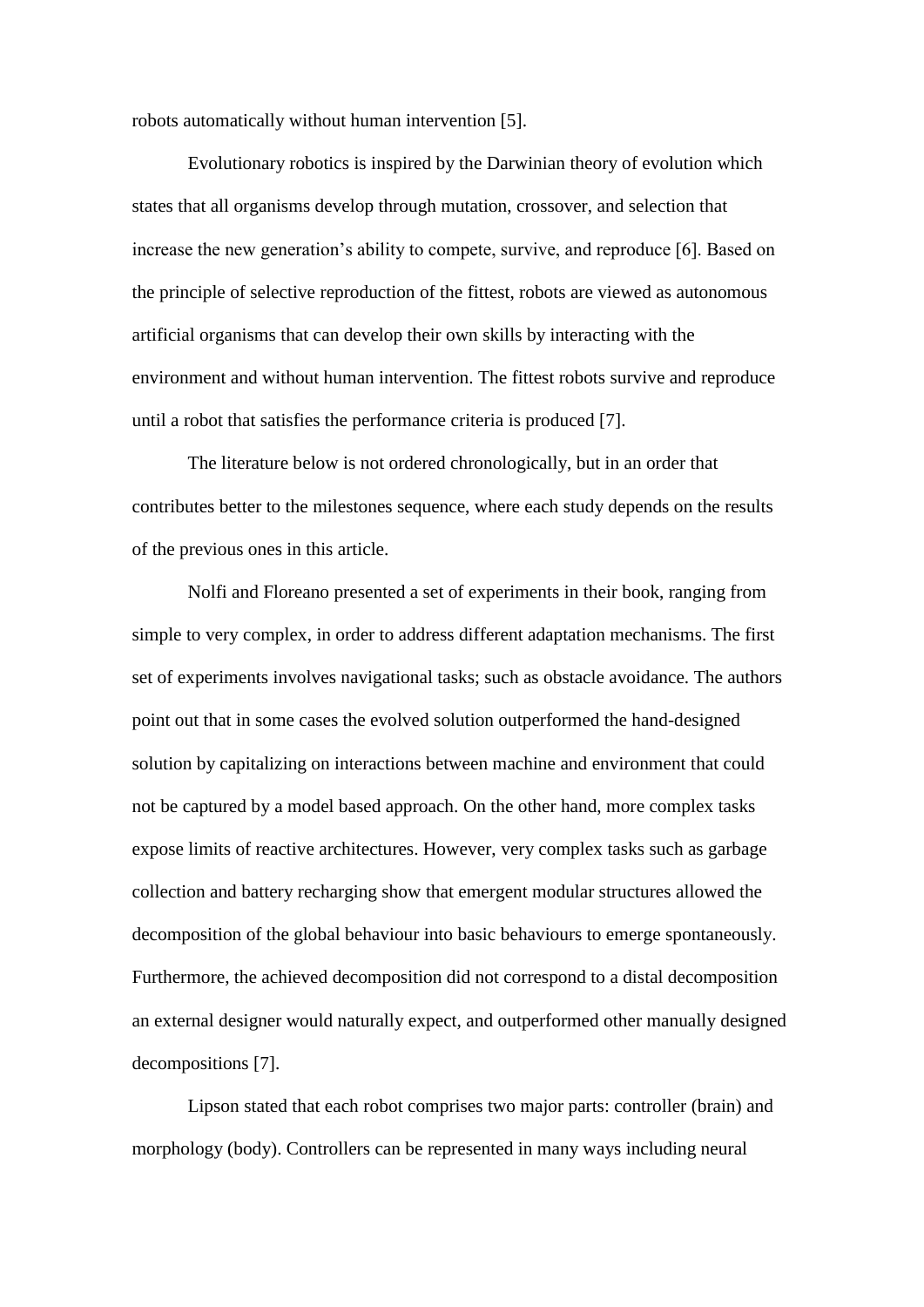networks that map sensory input to actuator outputs. Morphology can be described as tree-based representation, L-system consisting of set of rules that can produce construction sequences, or regulatory networks. To allow for open-ended synthesis, both controller and morphology should co-evolve along with the fitness functions and evaluation methods [8].

Floreano et al. described evolving a small wheeled robot's controller (neural network) using a simple genetic algorithm to navigate a looping maze. The experiment showed that the fitness function evolved and the cruising speed of the robot evolved as well, which demonstrates that evolution can lead to better adaptation [5].

Bongard explored the same concept on a legged robot in a physically realistic simulator. The goal of the experiment was to evolve the controller (neural network) to make the robot locomote towards the high chemical concentration area. The resulting robot moved and changed direction towards the high concentration areas, which shows that two independent functions evolved successfully; locomotion and gradient tracking [2].

Zykov et al. applied the same theory on a physical robot to evolve the dynamic gates in hardware. The nine-legged robot's open-loop controller was evolved using a genetic algorithm to allow evolving speed and locomotion pattern under the rhythmicity constraint [9].

Paul and Bongard introduced coupled evolution of robotic morphology and control on a biped robot in simulation. The closed loop recurrent neural network controller was optimized simultaneously with the morphological parameters using a fixed length genetic algorithm. The results suggested that controller and morphology should co-evolve to produce fitter robots, as is the case in nature [10].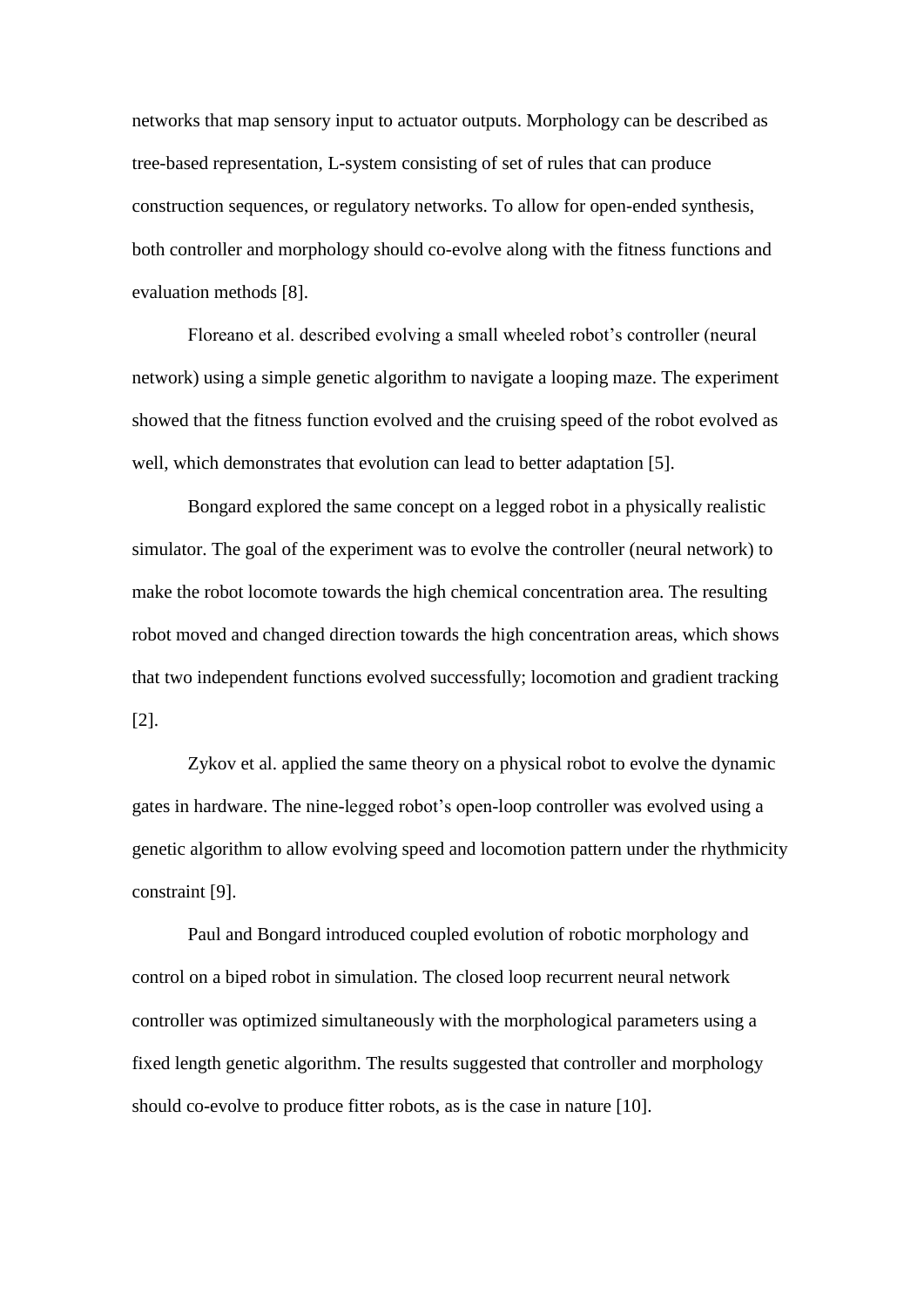Sims created a system that gives evolution more freedom, where virtual robots compete in a physically simulated 3D world to gain control over common resources. The robots were made of 3D cubes and oscillators [11]. Then, Lipson and Pollack explored the same concept using lower-level building blocks and no sensors. The control was composed of neurons and the morphology was composed of bars and linear actuators. The resulting solutions were remarkably elaborate and difficult to design using traditional methods [12]. Thereafter, Lund investigated the co-evolution of robotic control and morphology using LEGO parts to construct the evolved morphology and downloaded the evolved control to LEGO MINDSTORM RCX [13]. The search space for morphology was limited, but the solution search space was enlarged when coevolving control and morphology [13, 15].

An obvious constraint on evolution is the manufacturability of resulting solutions. Therefore, Faíña et al. proposed the use of modular robots as the fundamental building blocks for evolutionary processes, because modularity allows building a wide variety of robotic structures, simplifies the search space, and ensures easy implementation in reality [4].

#### **3 Soft Modular Robotics**

Soft modular robots are composed of various units or modules, hence the name. Each module involves actuators, sensors, computational, and communicational capabilities. Usually, these systems are homogeneous where all the modules are identical; however there could be heterogeneous systems that contain different modules to maximize versatility [4].

Soft modular robotic systems have three promises: versatility, robustness, and low cost. Versatility is the capability of the modular robotic system to form a number of different shapes; each with big numbers of degrees of freedom (DOF). In other words,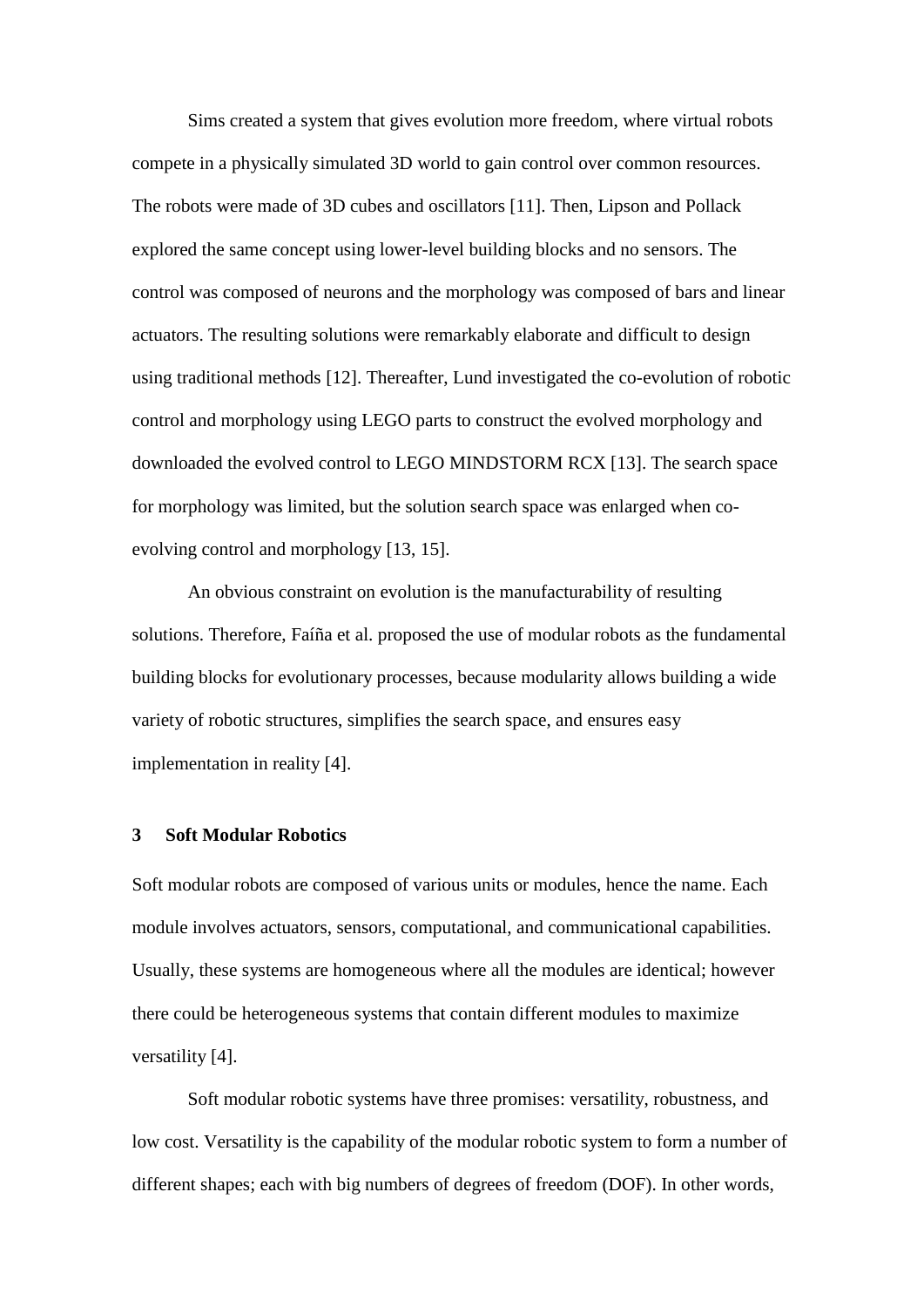to allow the robot to self-reconfigure in order to accomplish various tasks in different environments. Versatility can be measured by the number of isomorphic configurations the robotic system can form and by the number of DOF in the system. The number of configurations grows exponentially with the number of modules and the number of DOF grows linearly with the number of modules. Robustness comes from redundancy and self-repair that will be discussed in Section 3.3. When the robot is composed of numerous identical modules and one fails, any other module can replace it to keep the system running. Finally, low cost promise is achieved through batch fabrication. As the numbers of repeated modules increases, the economies of scale come into play and the per-module cost goes down [16]. Also, it can be achieved through rapid prototyping equipment techniques; such as 3D printing, that can build any object by laying down successive layers of material.

Evolutionary robotics can be applied to soft modular robotics to allow selfassembly from constituent modules, self-reconfiguration into different functional forms, self-repair to detect errors recover from failures, and self-reproduction where one system can produce another autonomous functional system.

The literature below is ordered chronologically by publication date for easier sequence demonstration.

## *3.1 Self-Assembly*

One of the main benefits of modularity is the capability of self-assembly, which is the natural construction of complex multi-unit system using simple units governed by a set of rules. Self-assembly process is ubiquitous in nature as it generates much of the living cell functionality [17]. However, it is uncommon in the technical field, because it is considered as a new concept relatively in that arena although it could help in lowering costs and improving versatility and robustness; which are the three promises of soft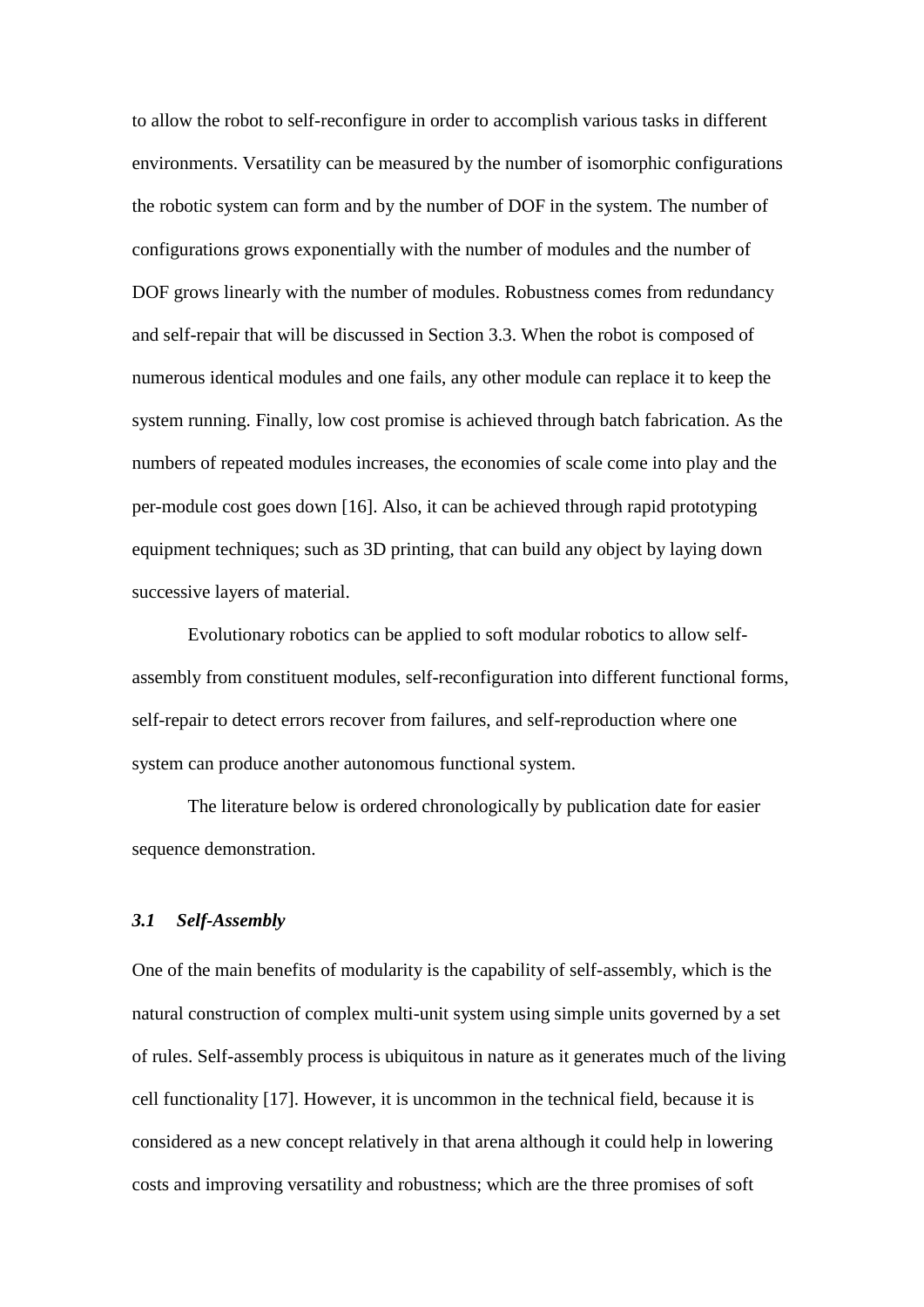modular robotics. The ability to form a larger stronger robot using smaller modules allows self-assembled robots to perform tasks in remote and hazardous environments.

In other words, self-assembly is the problem of designing a collection of elements with edge binding properties such that, when they mix randomly, they bind to form desired assemblies. The elements may be homogenous or heterogeneous; their binding properties may be fixed or dynamic; and they may have a range of capabilities such as ability to detect binding events or exchange information with neighbours [18].

Jones and Mataric in 2003 introduced Intelligent Self-Assembly (ISA) system using Assembly Agents (AA) and Transition Rule Set (TRS) compiler, which takes a goal shape as an input and gives a set of rules as an output that can be utilized by the AAs to assemble the target shape. AAs could be modules in a modular robotic system. Each AA has limited and local sensing and local rule-based control. Increased computational capabilities allows for better interaction among AAs and for assembling more complex structures accordingly. The proposed algorithm organizes the interactions of AA s through the use of the TRS Compiler. This ISA algorithm can be incorporated into distributed reconfiguration algorithms for lattice based selfreconfigurable robots [19].

Stochastically driven self-assembly 2D systems were studied by White et al. in 2004 as they developed algorithms and hardware for few systems. One system uses square modules with electromagnets that self-assembled into an L-shape and then selfreconfigured into a line. The other system uses triangular modules with swivelling permanent magnets that self-assembled into a line and then changed their sequence within the line. Both systems lack batteries, and the modules only receive power after they connect to the structure being self-assembled. A configuration map is distributed to each unit to allow locally determining which of its free bonding sites to activate in order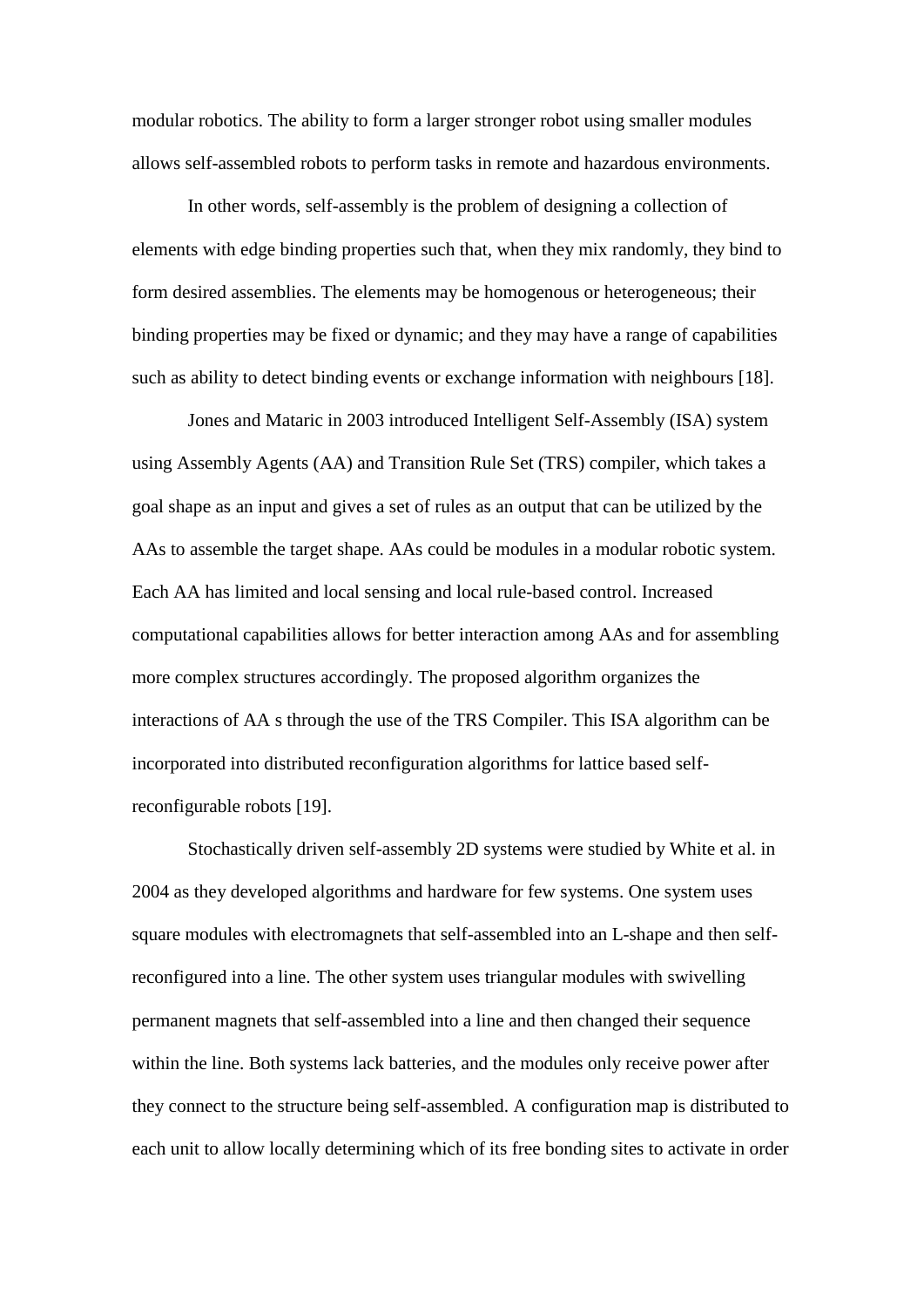to form a specific geometry, but this approach may lead to deadlocks. Therefore, an alternative to the previous approach is to temporally moderate the formation such that cavities do not form through layered construction [20].

Tolley et al. extended the abovementioned 2D system to 3D. Their evolutionary approach takes a target function as input and designs a robotic structure as output to achieve that input function. These structures are evolved using a frequency-based representation. Then, the assembly algorithm takes place to plan the assembly of the fittest evolved robot by sampling a graph of all possible paths to the target structure and following those that leave the most options open. For each sample, the assembly problem is solved in a reverse order by beginning with the final structure and removing one valid module at a time to go backwards in order to guarantee the existence of a minimum of one path to a complete final assembly at every assembly stage. However, the modules in this system are unable to move on their own, as they need to circulate in turbulent fluid to accrete onto the structure. This fluidic system could be scaled down to produce micro-scale modules [21].

In 2006, Kelly and Zhang proposed a planar distributed assembly model, in which homogenous assembly agents; i.e. modules, move randomly and asynchronously on a 2D grid of cells, attaching square blocks together to form a target structure; such that an agent can fit within one cell. Assembly starts with a seed block, and then the structure grows outwards from the seed. Assembly rules are stored in an internal lookup table, with each rule specifying a binding configuration that activates an assembly action. The group of assembly rules forms an assembly rule set that is identical for all agents in order to allow each agent of performing a complete assembly task if needed. Similar to Jones and Mataric ISA system [19] mentioned earlier, except that the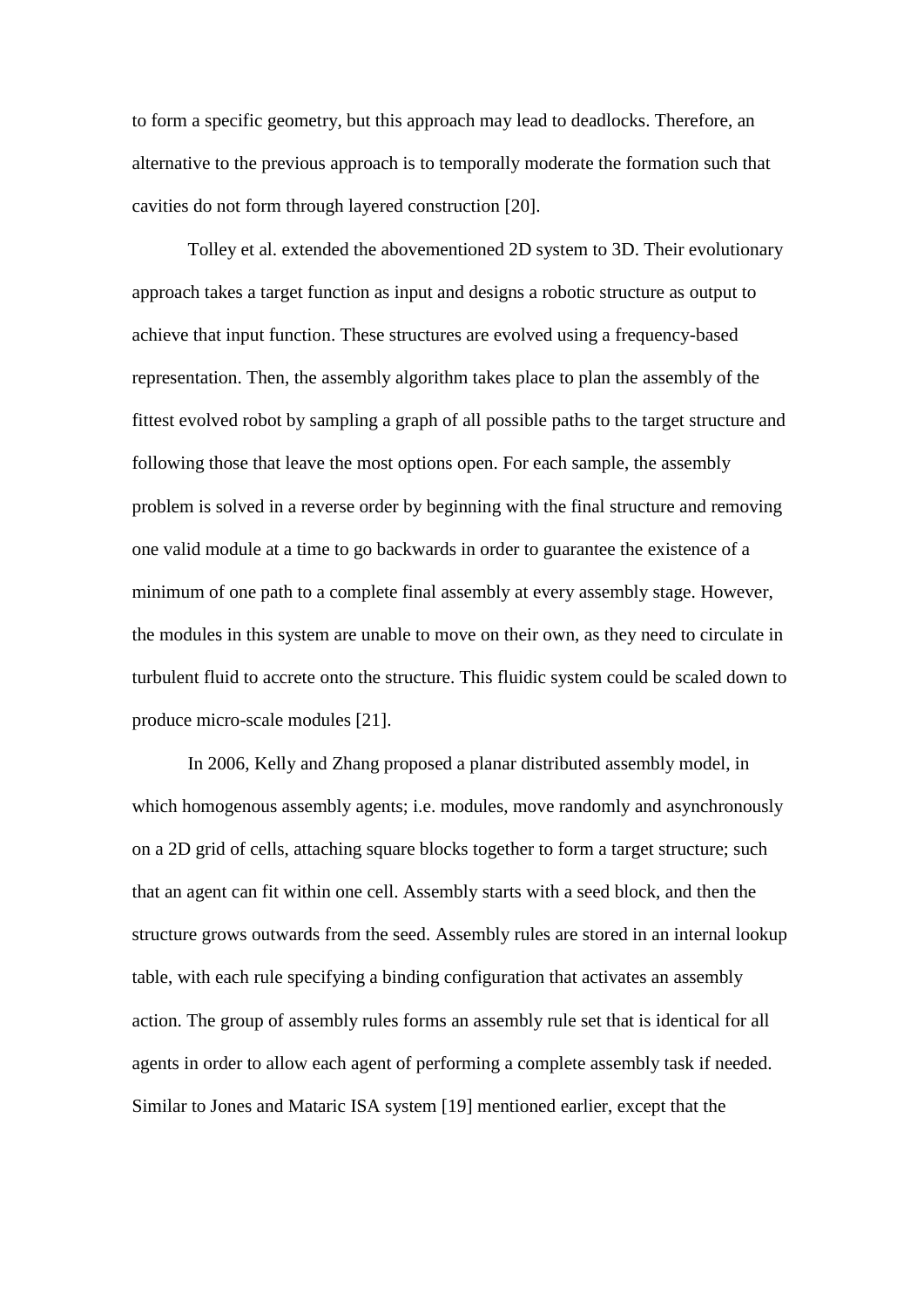configuration for each assembly rule must be fully specified, and some small differences to allow assembling a larger class of robotic structures [22].

## *3.2 Self-Reconfiguration*

Recently, soft modular robotics has gotten attention from researchers in the robotics field due to their ability to self-reconfigure [23]. Modular self-reconfigurable robots involve various modules that can combine themselves autonomously into a metamodule or a structure that is capable of performing a specific task under certain circumstances [4]. Self-reconfigurability allows these robots of metamorphosis, which in turn makes them capable of performing different sorts of kinematics. For instance, a robot may reconfigure into a manipulator, a crawler, or a legged one [23]. This sort of adaptability enables self-reconfigurable robots to accomplish tasks in unstructured environments; such as space exploration, deep sea applications, rescue missions, or reconnaissance [24].

Yim et al. in 2002 classified reconfigurable robots into three classes of architecture: lattice, chain, and mobile based on how they reconfigure [25]. Then, they added deterministic and stochastic reconfigurations in 2007 [26].

 Lattice architectures have modules that are arranged in a 2D or 3D pattern or virtual grid that can be used as a guide for modules to determine their positions and form the new shape accordingly. All modules remain attached to the main body. When units move only to neighbouring positions within a lattice, planning and control become less complex compared to when units move to any arbitrary position [25]. Moreover, lattice architectures are capable of offering simpler reconfiguration compared to other classes, because control and motion can be executed in parallel [26]. This class has received the most research attention due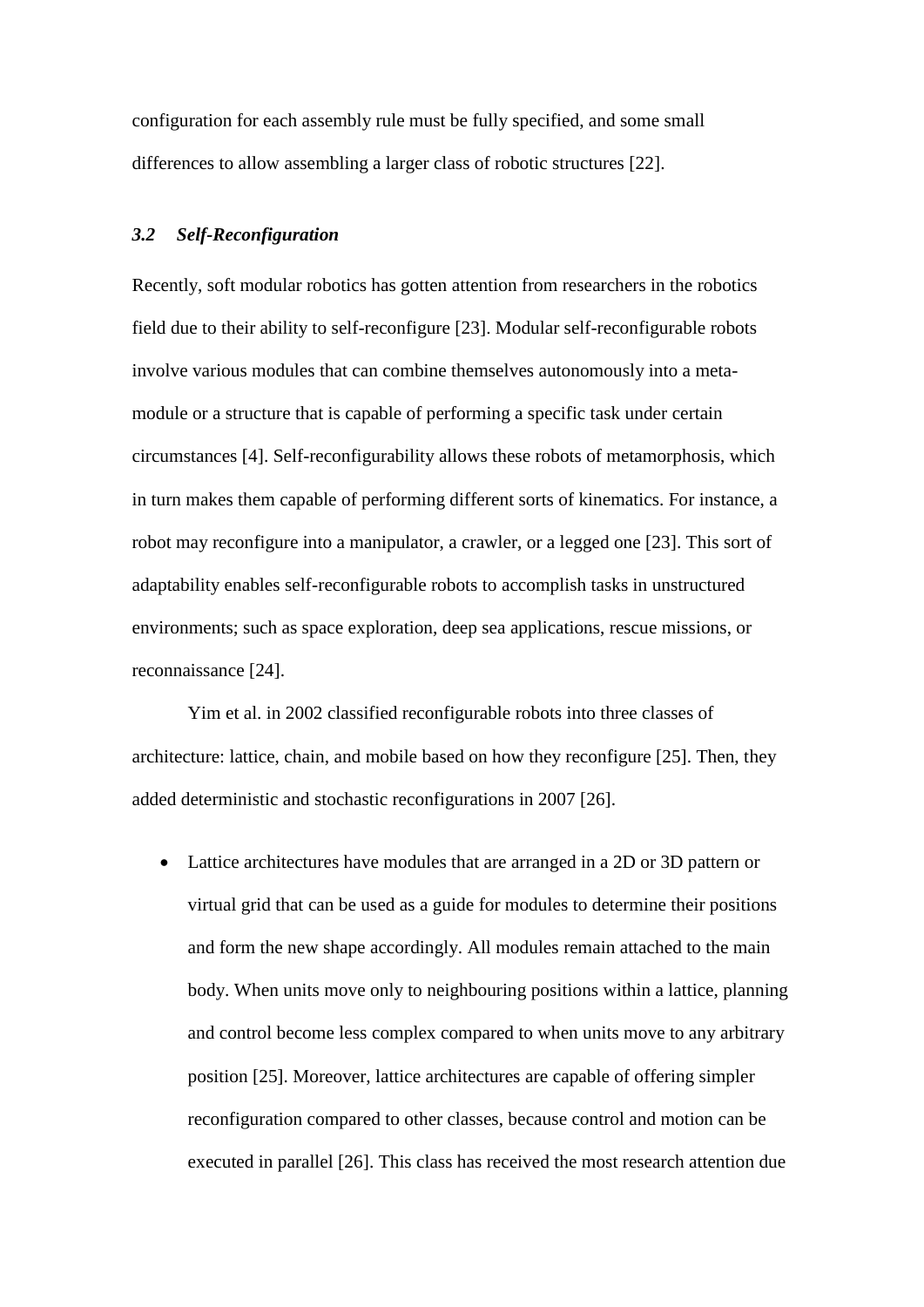to its less demanding programming. Lattice-type systems exploit lattice regularity when aligning connectors during self-reconfiguration. This allows for faster/easier self-reconfiguration. However, assuming that all modules conform to the lattice can be problematic for systems with a big number of modules [27]. One example of a lattice-based self-reconfigurable robot is Molecule.

- Chain/Tree architectures have modules that are connected together in a string or tree topology. The serial underlying architecture implies that each chain is always attached to the rest of the modules at one or more points, and the modules reconfigure by attaching and detaching to and from themselves. The chains may be used as robotic arms, legs, or tentacles [25]. Chain architectures are more versatile compared to other architectures due to their capability of reaching any point in space through articulation, but they are more difficult to control and more computationally difficult to represent and analyse [26]. An example of a chain-based self-reconfigurable robot is PolyBot. It is important to mention that lattice architecture and chain architecture do not contradict, and numerous systems can be both at the same time, such as M-
	- TRAN and SuperBot [27]. These systems tend to have Hybrid architectures.
- Mobile architectures have modules detach from the main body and manoeuvre independently using the environment; e.g. liquid or outer space, to link up at new locations in order to form new shapes, complex chains or lattices, or form a number of smaller robots. Mobile architecture is less explored compared to other structures because the reconfiguration difficulty of outweighs the functionality gain [25-26]. One example of a mobile-based self-reconfigurable is CEBOT.
- Deterministic Architectures have modules move directly to their target locations during the self-reconfiguration process. Each unit's location can be known at all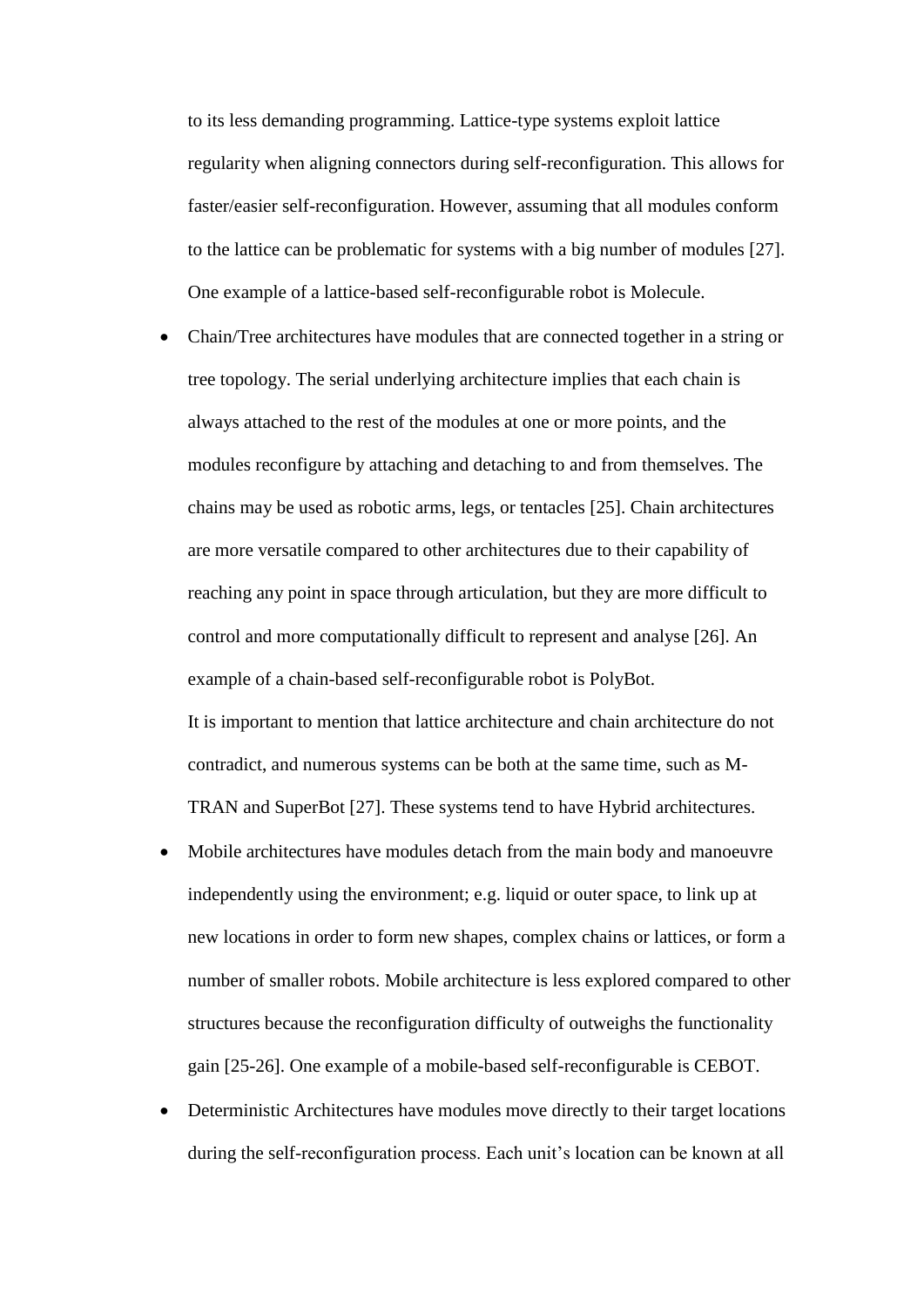times or calculated at run time, such that reconfiguration times are guaranteed. Feedback control is necessary to ensure precise movement. Usually, macro-scale systems are considered deterministic [28].

 Stochastic Architectures have modules move in a 2D or 3D environment using statistical processes; e.g. Brownian motion, which are used to guarantee reconfiguration times. The exact location of each unit is only known when it is connected to the main structure, but the paths taken by those units to move between locations might be unknown. Stochastic architectures are more ideal at micro-scale systems. The environment provides most of the needed energy for moving units around [26].

The following table lists many modular self-reconfigurable robotic systems along with their architectural class.

| System                  | Class   |
|-------------------------|---------|
| <b>CEBOT</b>            | Mobile  |
| Polypod                 | Chain   |
| Metamorphosing<br>Robot | Lattice |
| Fracta                  | Lattice |
| Molecules               | Lattice |
| PolyBot                 | Chain   |
| I-Cube                  | Lattice |
| Crystalline             | Lattice |
| TeleCube                | Lattice |
| <b>CONRO</b>            | Chain   |
| <b>MTRAN-II</b>         | Hybrid  |
| Atron                   | Lattice |

Table 1. Self-Reconfigurable Robots Class. Table Courtesy of [26]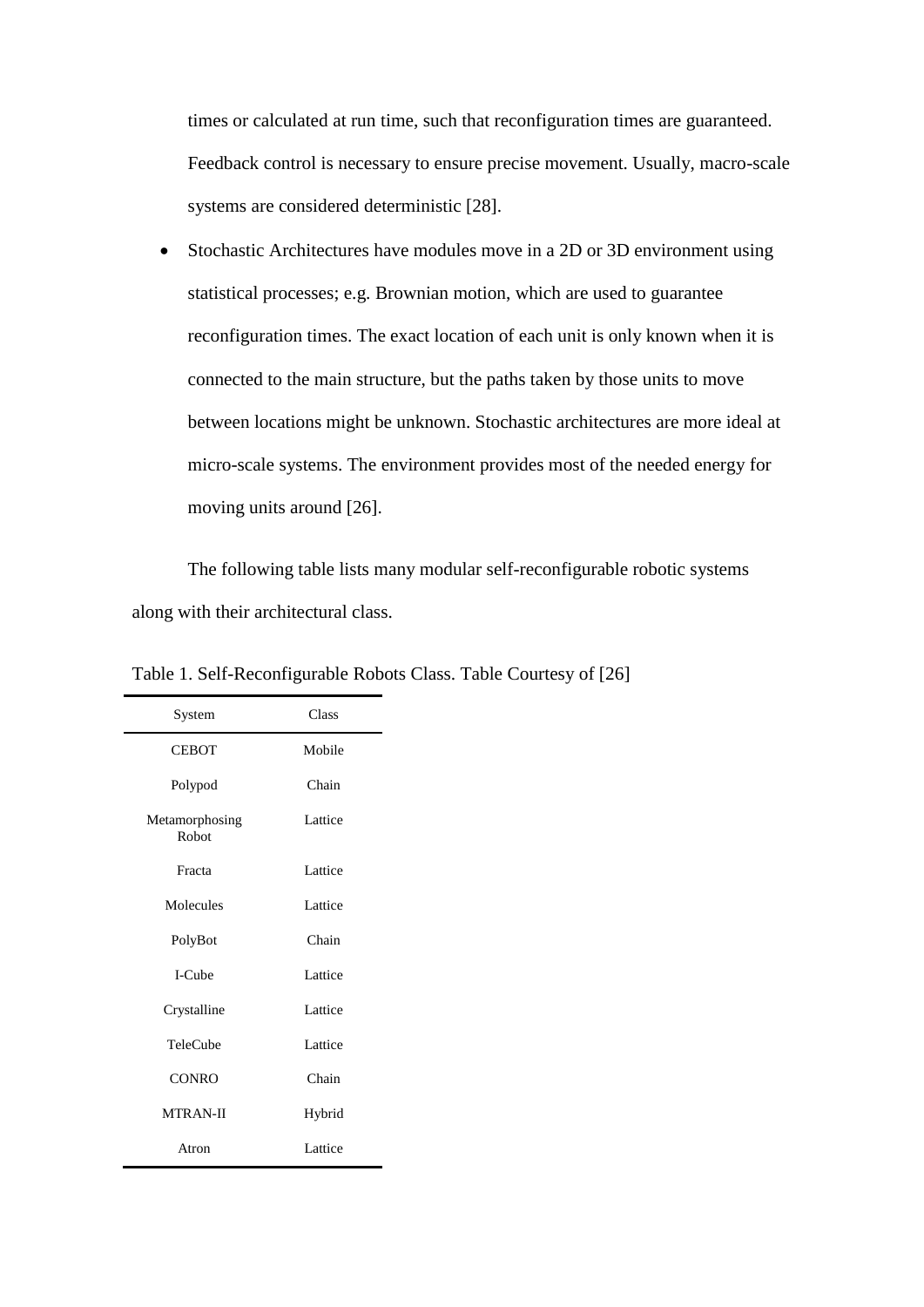| System             | Class      |
|--------------------|------------|
| Programmable parts | Stochastic |
| YaMoR              | Chain      |
| Superbot           | Hybrid     |
| Molecubes          | Chain      |

## *3.3 Self-Repair*

The Self-repair is a special type of self-reconfiguration that allows a robot to replace damaged modules with functional ones in order to continue with the task at hand [23]. A self-repair system must have two qualities: the ability to self-modify, and the availability of new parts or resources to fix broken ones. Therefore, soft modular selfrepair robots usually consist of redundant modules. Self-repair consists of detecting the failure module, ejecting the deficient module and replacing it with an efficient extra module. Such robots are well suited for working in unknown and remote environments.

Some of the soft modular robotics systems reviewed later in this article – in the Applications section – will be discussed in terms of self-repair capabilities.

## *3.4 Self-Reproduction*

The ultimate form of self-repair is self-reproduction; which allows robots to reproduce themselves from an infinite supply of parts using simple rules. If the resulting system is an exact replica of the original, the system is called a self-replicator [29]. The effort in self-reproducing is focused on the design and construction of a small seed system that will grow exponentially to form a larger system through tens of generations. The resulting self-reproducible robots are capable of accomplishing very large-scale tasks; such as collection of solar energy, direct removal of greenhouse gases from the Earth's atmosphere, and water purification for irrigation. Self-reproduction differs from automatic manufacturing or self-assembly, because the resulting systems do not need to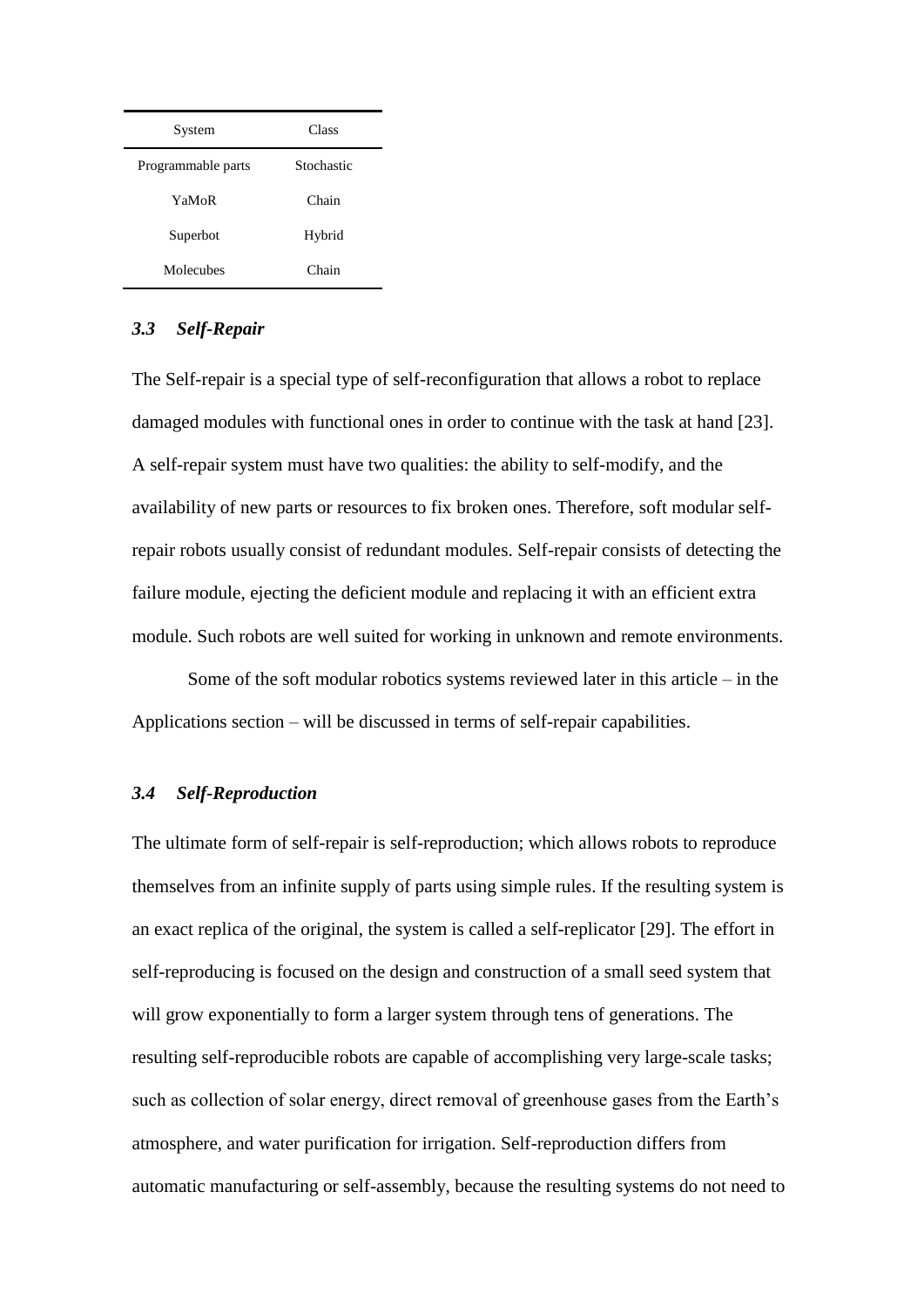make copies of themselves in the latter cases. Since any replication process requires an external material supply, some lattice positions may act as dispensers, where new modules reappear when removed from that location. Self-replication is classified to the following types [28].

- Direct reproduction: A robot picks modules from a dispenser and places them in a new location to gradually build a copy of itself from the ground up.
- Multi-parent reproduction: Multiple robots produce a single copy; such that one machine places modules, while the other assembles these modules.
- Self-assisted reproduction: The robot being built self-reconfigures to assist its own building during the building process.
- Multi-stage reproduction: Temporary scaffold is needed in order to build the target robot. Then, this temporary scaffold is either discarded as waste or re-used to produce additional robots.

Von Neumann was the first to prove the possibility of self-reproduction in 1966 in his close to physical implementation kinetic model of self-reproducing automata, where he aimed to explore computing devices analogous to human brain in which the memory and processing units are tremendously parallel and are capable of repairing and building themselves given the required raw material. Neumann followed Ulam suggestions in [30] to visualize a discrete system comprising a 2D lattice of a finite number of state machines, called cells, interconnected locally. This system can evolve in discrete time steps, so each cell can compute its new internal state. The fitness function is identical for all cells and is a function of the states of the neighbour cells [31]. Today, this system is known as a Cellular Automaton (CA). This research on selfreplicating CA was continued later by other authors [32-33].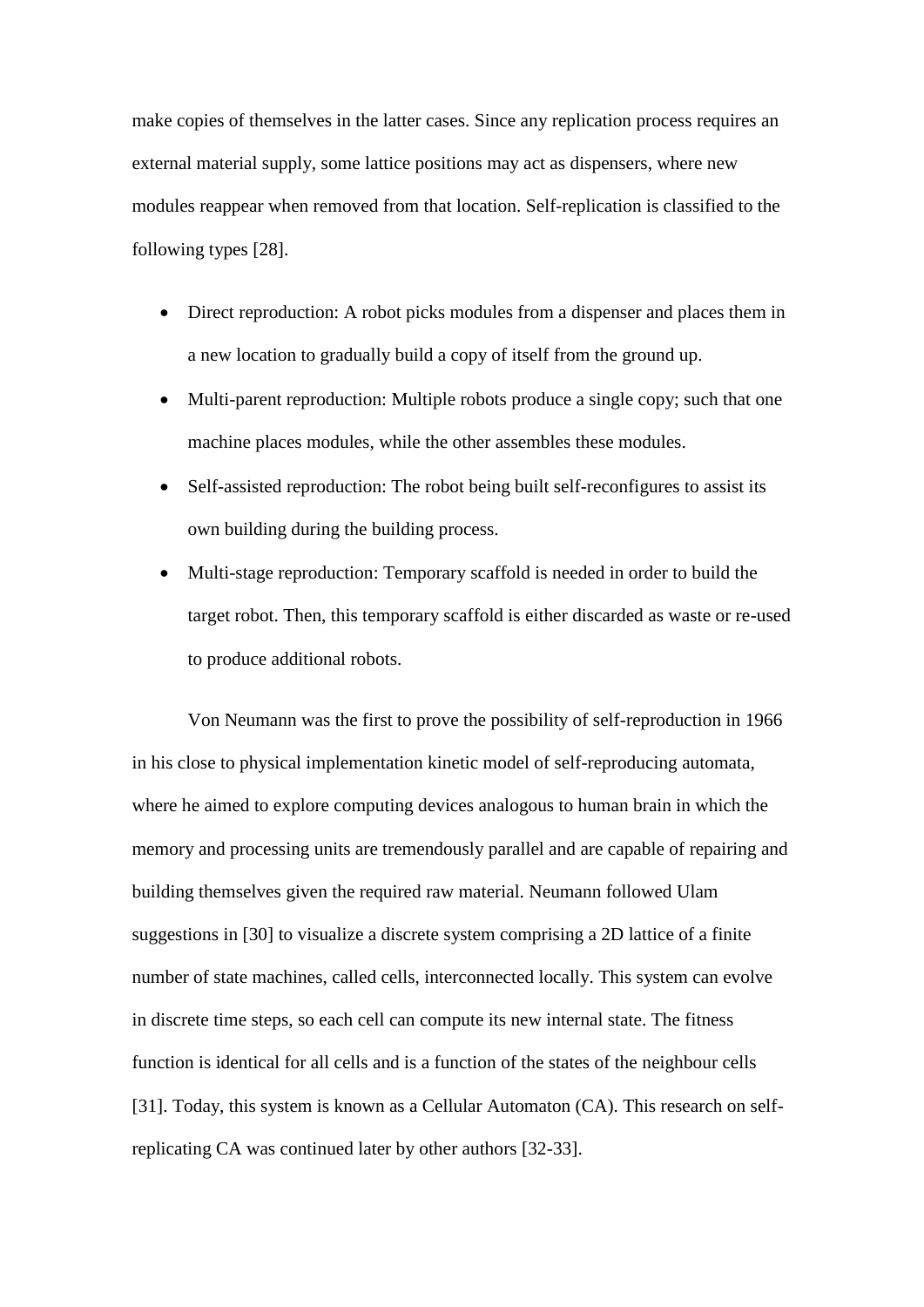Chirikjian et al. introduced a concept for self-replicating robotic systems composed of mobile robots, materials processing unit, solar panels and a rail gun. Initial hardware prototypes were constructed from LEGO Mindstorm kits along with enhanced electrical connections and magnetic alignments to demonstrate direct replication. LEGO Mindstorm kits were used to reduce the complexity because of their modular nature and ease of use. Two prototypes were built: Fixture-Based Design and Semi-Autonomous Replicating System. The first prototype is a remote-controlled robot that is not autonomous but can produce a replica of itself. In this design, several passive fixtures are located in the assembly area to assist the robot to assemble a replica of itself. The second prototype is unable to make copies of itself directly. Therefore, the robot makes intermediate systems with different properties than itself. Then, those intermediates can assist the original robot in manufacturing replicas of the original. This prototype system is based on the first prototype results in remotely controlled robotic replication with additional features that enable the robot to perform many subtasks in the replication process autonomously. Although this system is not fully autonomous self-replicating, it is considered as a major stepping-stone in that field [34].

More recently, Griffith et al. demonstrated that self-assembling systems can selfreplicate if the intelligent modules were configured to duplicate. The system can selfreplicate by selecting the appropriate building blocks from parts distributed in the environment. Is also can self-repair the errors occurred during the copying process. This process enables systems to generate exponential numbers of accurate replicas as a function of time [35].

## **4 Applications**

There is a growing number of soft modular robotics prototypes that has been studied in the literature, so in this section we survey a number of emphasized prototypes that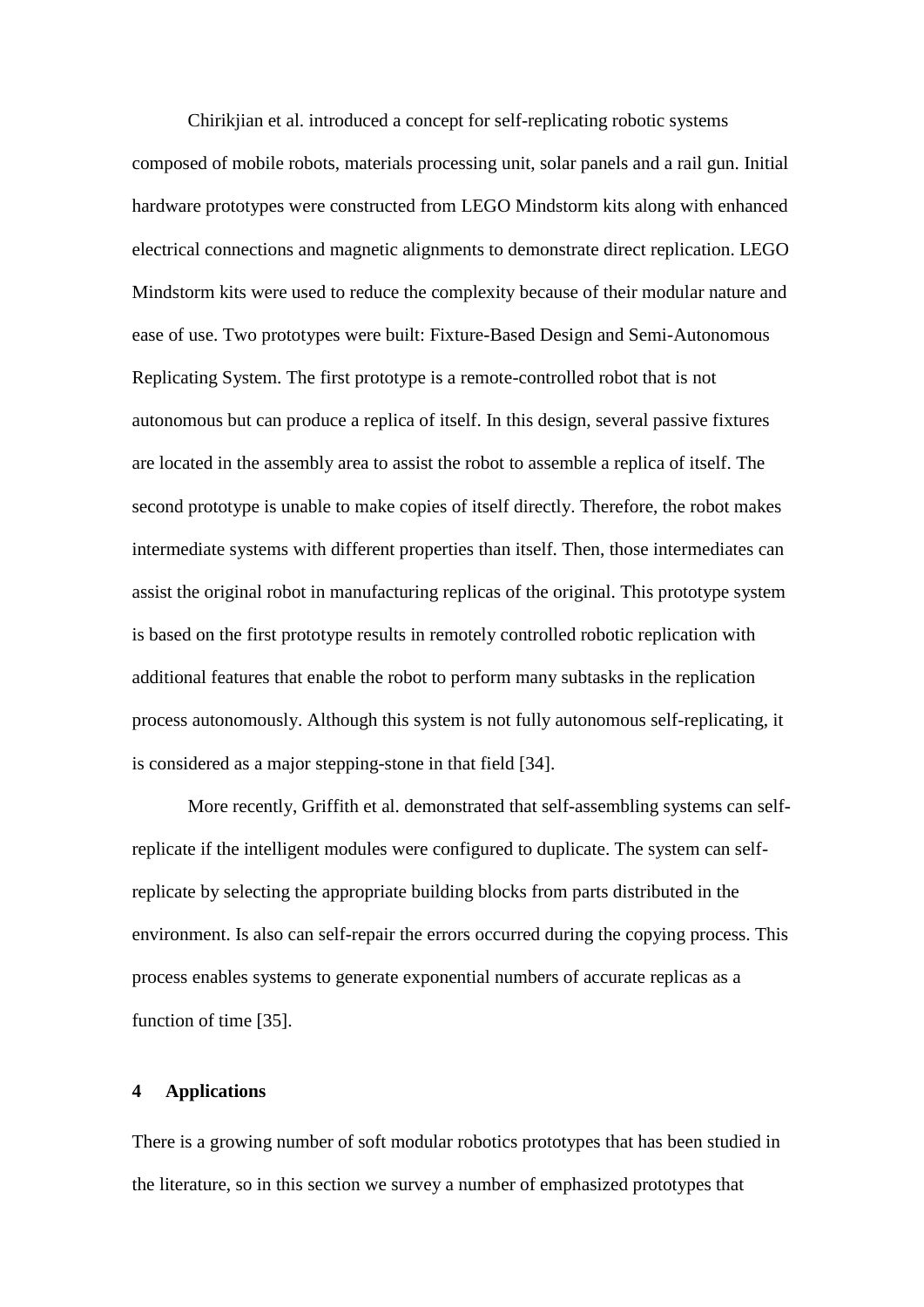participated in the growth of modular robotics research.

The timeline we covered in this paper ranges from 1990 until this year 2016. Figure. 1 illustrates a chronogram of some of the surveyed systems. Tables 2-6 compare some of the surveyed systems based on a number of different parameters.



Figure. 1. Chronogram of selected soft modular robotic prototypes

| Table 2. Geometrical characteristics of various soft modular robotic systems. Table |  |
|-------------------------------------------------------------------------------------|--|
| Courtesy of [27]                                                                    |  |

| System                  | Dimensions | Actual<br><b>DOF</b> | Connectors<br>(Actuated) | Lattice   | Geometry |
|-------------------------|------------|----------------------|--------------------------|-----------|----------|
| Metamorphosing<br>Robot | 2D         | 3                    | 6(3)                     | Hexagonal |          |
| Fracta                  | 2D         | $\overline{0}$       | 6(3)                     | Hexagonal |          |
| Molecules               | 3D         | $\overline{4}$       | 10(10)                   | Cubic     |          |
| PolyBot                 | 3D         | $\mathbf{1}$         | 2(2)                     | Cubic     |          |
| I-Cubes                 | 3D         | $\overline{2}$       | 2(2)                     | Cubic     |          |
| Crystalline             | 2D         | $\mathbf{1}$         | 4(2)                     | Square    |          |
| Telecubes               | 3D         | $\mathbf{1}$         | 6(6)                     | Cubic     |          |
| <b>CONRO</b>            | 3D         | 2                    | 4(1)                     | None      | оł       |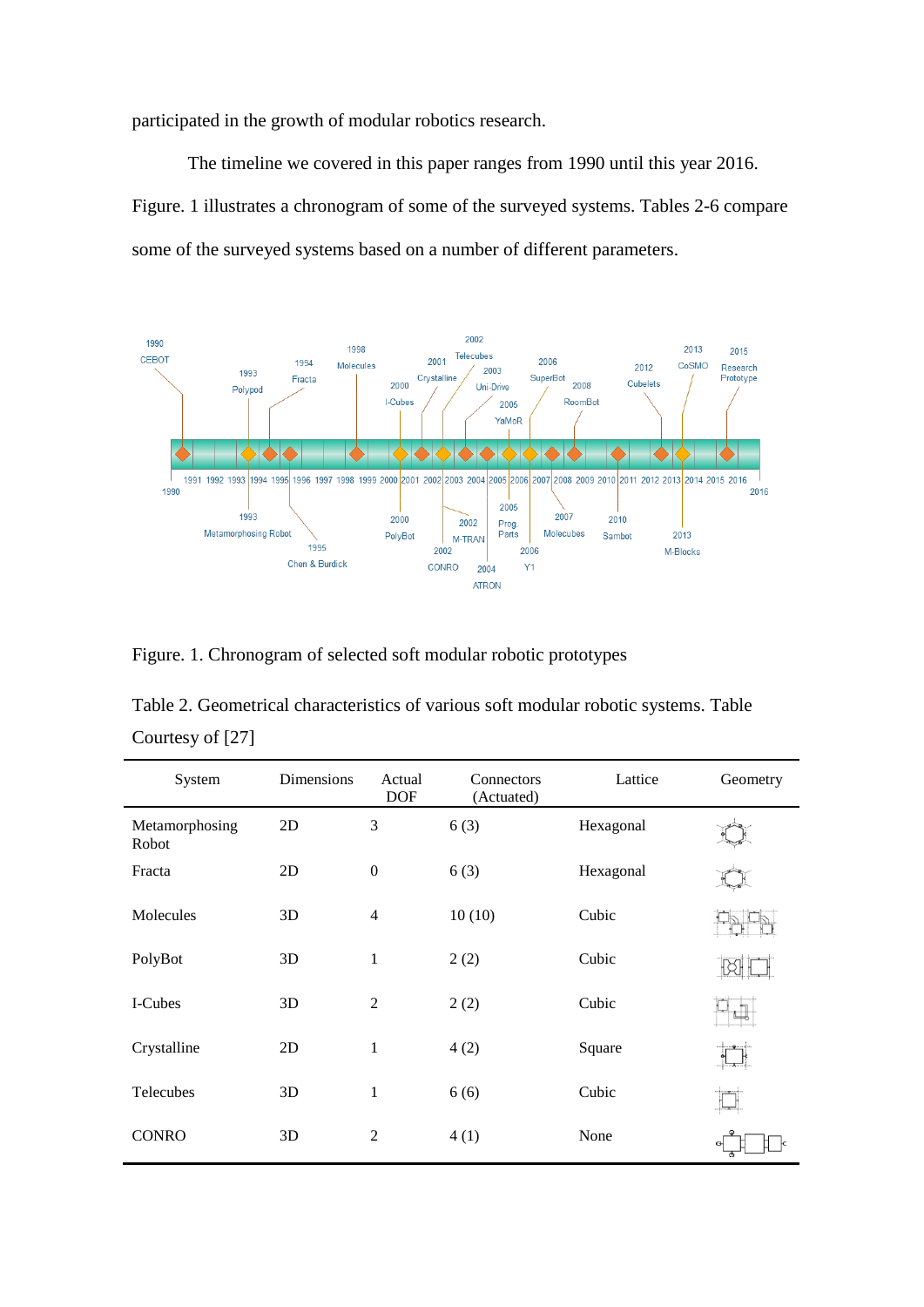| System        | Dimensions | Actual<br><b>DOF</b> | Connectors<br>(Actuated) | Lattice                   | Geometry |
|---------------|------------|----------------------|--------------------------|---------------------------|----------|
| <b>M-TRAN</b> | 3D         | 2                    | 6(3)                     | Cubic                     |          |
| <b>ATRON</b>  | 3D         |                      | 8(4)                     | Surface-Centered<br>Cubic |          |
| SuperBot      | 3D         | 3                    | 6(6)                     | Cubic                     |          |

Table 3. Electrical characteristics of some soft modular robotic systems. Table Courtesy of [27]

| System           | <b>CPU</b>                        | Power          | Communication              | Sensors                                                     |
|------------------|-----------------------------------|----------------|----------------------------|-------------------------------------------------------------|
| Polypod          | Motorola<br><b>MC68HC11</b>       | <b>Yes</b>     | Optical<br>&<br>electrical | Joint position, docking aid, force                          |
| Fracta           | Z80                               | N <sub>0</sub> | Optical                    | None                                                        |
| Molecules        | None                              | N <sub>0</sub> | None                       | None                                                        |
| PolyBot          | <b>PowerPC</b><br>Motorola<br>555 | <b>Yes</b>     | Optical<br>&<br>electrical | docking<br>Joint<br>position,<br>aid.<br>orientation, force |
| I-Cubes          | PIC $16C63A/73Bc$                 | Yes            | Electrical                 | Joint position                                              |
| Crystalline      | Atmel AT89C2051                   | Yes            | Optical                    | Joint position                                              |
| <b>Telecubes</b> | $\overline{\phantom{a}}$          | N <sub>0</sub> | Optical                    | Docking aid                                                 |
| <b>CONRO</b>     | Basic Stamp 2                     | <b>Yes</b>     | Optical                    | Docking aid                                                 |
| <b>M-TRAN</b>    | $3\times$ PIC, $1\times$ TNPM     | Yes            | Electrical                 | Joint position, orientation                                 |
| <b>ATRON</b>     | Atmel MEGA128L                    | Yes            | Optical                    | position,<br>orientation<br>Joint<br>and<br>proximity       |

Table 4. Physical Characteristics of some soft modular robotic systems. Table Courtesy of [27]

| System               | Weight $(g)$ | Dimensions (cm)       | Connector Type         | Unisex         |
|----------------------|--------------|-----------------------|------------------------|----------------|
| Metamorphosing Robot |              | -                     | Mech. Hooks            | N <sub>0</sub> |
| Fracta               | 1200         | $\varphi$ 12.5        | <b>Electro Magnets</b> | N <sub>0</sub> |
| <b>Molecules</b>     | -            |                       | Mech. Hooks            | N <sub>0</sub> |
| PolyBot              | 200          | 5x5x5                 | Mech. Pin/Hole, SMA    | Yes            |
| I-Cubes              | <b>200</b>   | 6x6x6                 | Mech. Lock             | N <sub>0</sub> |
| Crystalline          | 375          | $5x5x18$ (contracted) | Mech. Lock             | N <sub>0</sub> |
| Telecubes            |              | 6x6x6 (contracted)    | Switching Perm. Magn   | Yes            |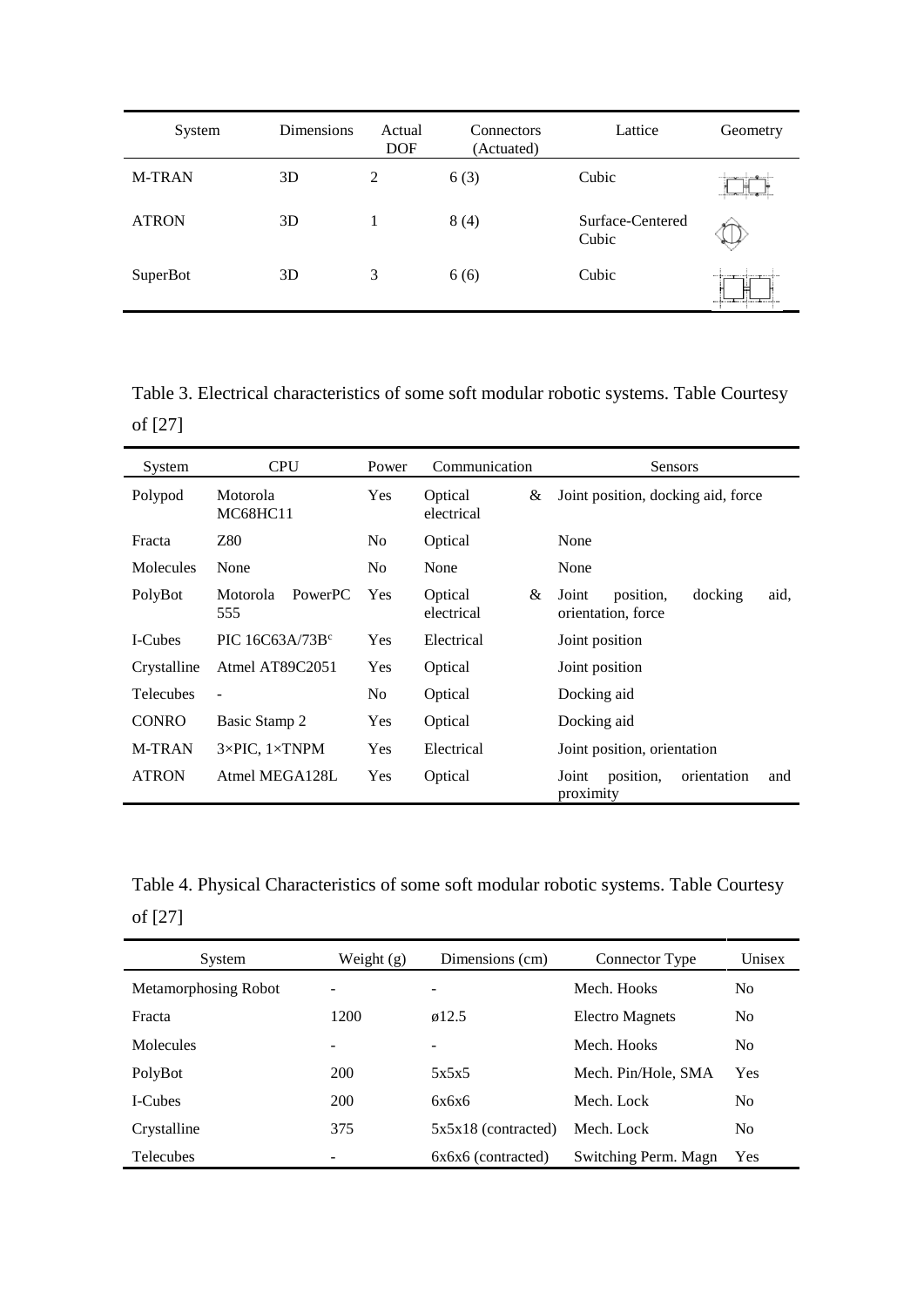| System        | Weight $(g)$ | Dimensions (cm)              | Connector Type      | Unisex         |
|---------------|--------------|------------------------------|---------------------|----------------|
| <b>CONRO</b>  | 115          | $10.8 \times 5.4 \times 4.5$ | Mech. Pin/Hole, SMA | N <sub>0</sub> |
| <b>M-TRAN</b> | 400          | $6 \times 6 \times 12$       | (versions I&II)     | N <sub>0</sub> |
|               |              |                              | $SMA+Perm$          |                |
|               |              |                              | Magnets,            |                |
|               |              |                              | (version III)       |                |
|               |              |                              | Mech. Hooks         |                |
| <b>ATRON</b>  | 850          | $\varnothing$ 11             | Mech. Hooks         | N <sub>0</sub> |

Table 5. Soft modular robotic systems classification based on holistic system characteristics

|                         | Self-Assembly | Self-<br>Reconfiguration                                               | Self-Repair | Self-Replicate |
|-------------------------|---------------|------------------------------------------------------------------------|-------------|----------------|
| <b>CEBOT</b>            | $\sqrt{2}$    | $\sqrt{ }$                                                             | $\sqrt{2}$  |                |
| Polypod                 |               | $\sqrt{}$                                                              |             |                |
| Metamorphosing<br>Robot |               | $\sqrt{ }$                                                             |             |                |
| Fracta                  | $\sqrt{}$     |                                                                        | $\sqrt{ }$  |                |
| Chen & Burdick<br>Robot | $\sqrt{}$     | $\sqrt{ }$                                                             |             |                |
| Molecules               |               | $\sqrt{}$                                                              |             |                |
| PolyBot                 |               | $\sqrt{}$                                                              |             |                |
| I-Cubes                 |               | V                                                                      |             |                |
| Crystalline             |               | $\sqrt{}$                                                              | $\sqrt{}$   |                |
| Telecubes               |               | $\sqrt{}$                                                              |             |                |
| <b>CONRO</b>            |               | $\sqrt{}$                                                              |             |                |
| M-TRAN                  |               | V                                                                      |             |                |
| Uni-Drive               |               |                                                                        |             |                |
| <b>ATRON</b>            |               | $\sqrt{2}$                                                             |             |                |
| Programmable Parts      | $\sqrt{}$     |                                                                        |             |                |
| YaMoR                   |               | $\sqrt{2}$                                                             |             |                |
| Y1                      |               |                                                                        |             |                |
| <b>SuperBot</b>         |               | $\sqrt{ }$                                                             |             |                |
| Molecubes               |               | Manually<br>reconfigurable but<br>the replicas can<br>self-reconfigure |             | $\sqrt{ }$     |
| RoomBot                 | $\sqrt{2}$    | $\sqrt{ }$                                                             |             |                |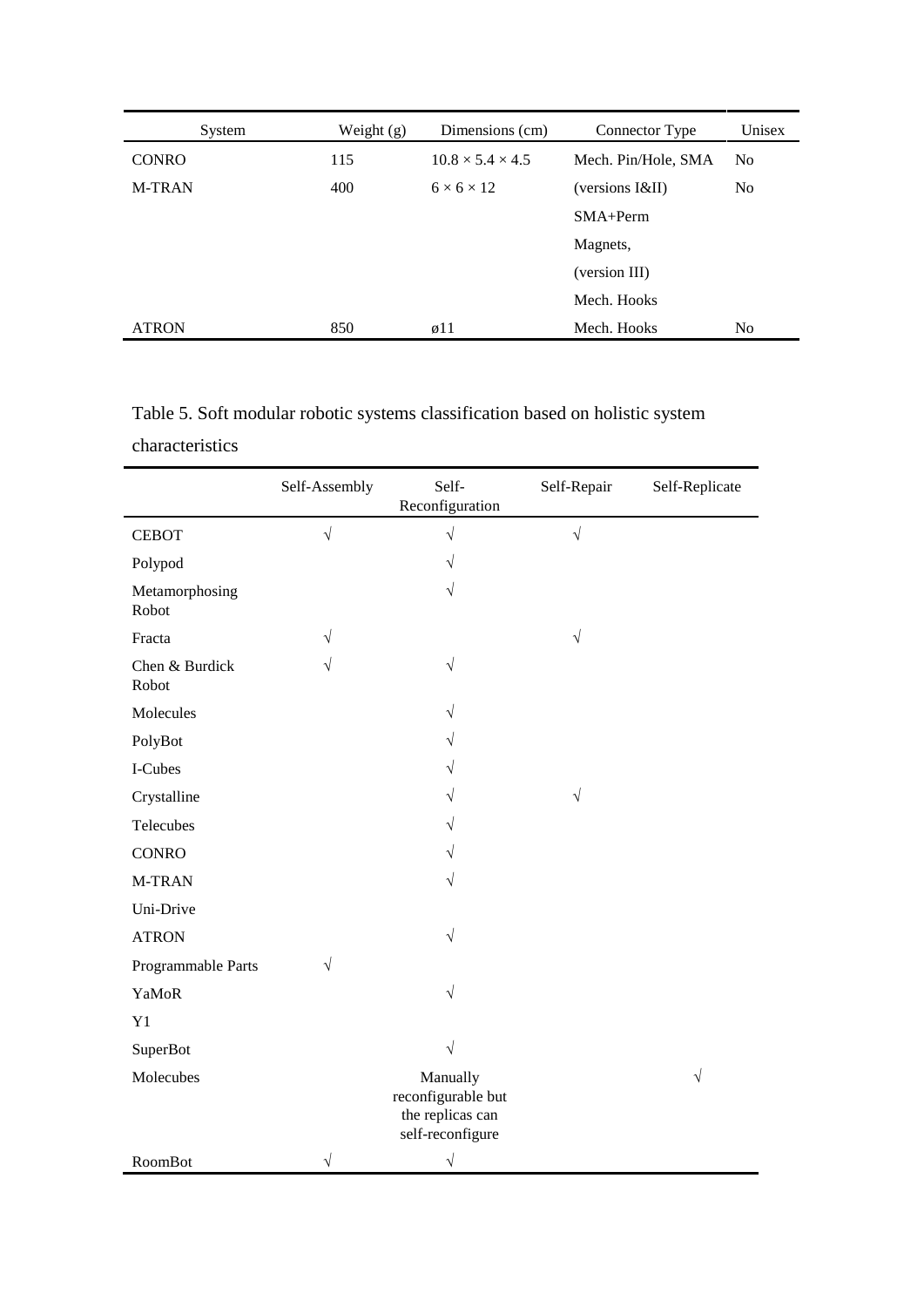|                           | Self-Assembly | Self-<br>Reconfiguration | Self-Repair | Self-Replicate |
|---------------------------|---------------|--------------------------|-------------|----------------|
| Sambot                    | V             | $\sqrt{ }$               |             |                |
| Cubelets                  |               |                          |             |                |
| M-Blocks                  | $\sqrt{ }$    | V                        |             |                |
| CoSMO                     |               | $\sqrt{}$                |             |                |
| <b>Research Prototype</b> |               |                          |             |                |

Table 6. Soft modular robotic systems classification based on modularity state of matter

|                      | Homogeneous | Heterogeneous |
|----------------------|-------------|---------------|
| <b>CEBOT</b>         |             |               |
| Polypod              |             | $\sqrt{}$     |
| Metamorphosing Robot | V           |               |
| Fracta               |             |               |
| Chen & Burdick Robot |             |               |
| Molecules            |             |               |
| PolyBot              | $\sqrt{ }$  |               |
| I-Cubes              |             |               |
| Crystalline          |             |               |
| Telecubes            | $\sqrt{}$   |               |
| <b>CONRO</b>         | $\sqrt{ }$  |               |
| M-TRAN               |             |               |
| Uni-Drive            |             |               |
| <b>ATRON</b>         | V           |               |
| Programmable         |             |               |
| Parts                | V           |               |
| YaMor                | $\sqrt{}$   |               |
| Y <sub>1</sub>       | $\sqrt{}$   |               |
| SuperBot             | $\sqrt{}$   |               |
| Molecubes            | $\sqrt{}$   |               |
| RoomBot              | $\sqrt{}$   |               |
| Sambot               | $\sqrt{}$   |               |
| Cubelets             | $\sqrt{}$   |               |
| M-Blocks             |             |               |
| Senior Project       |             |               |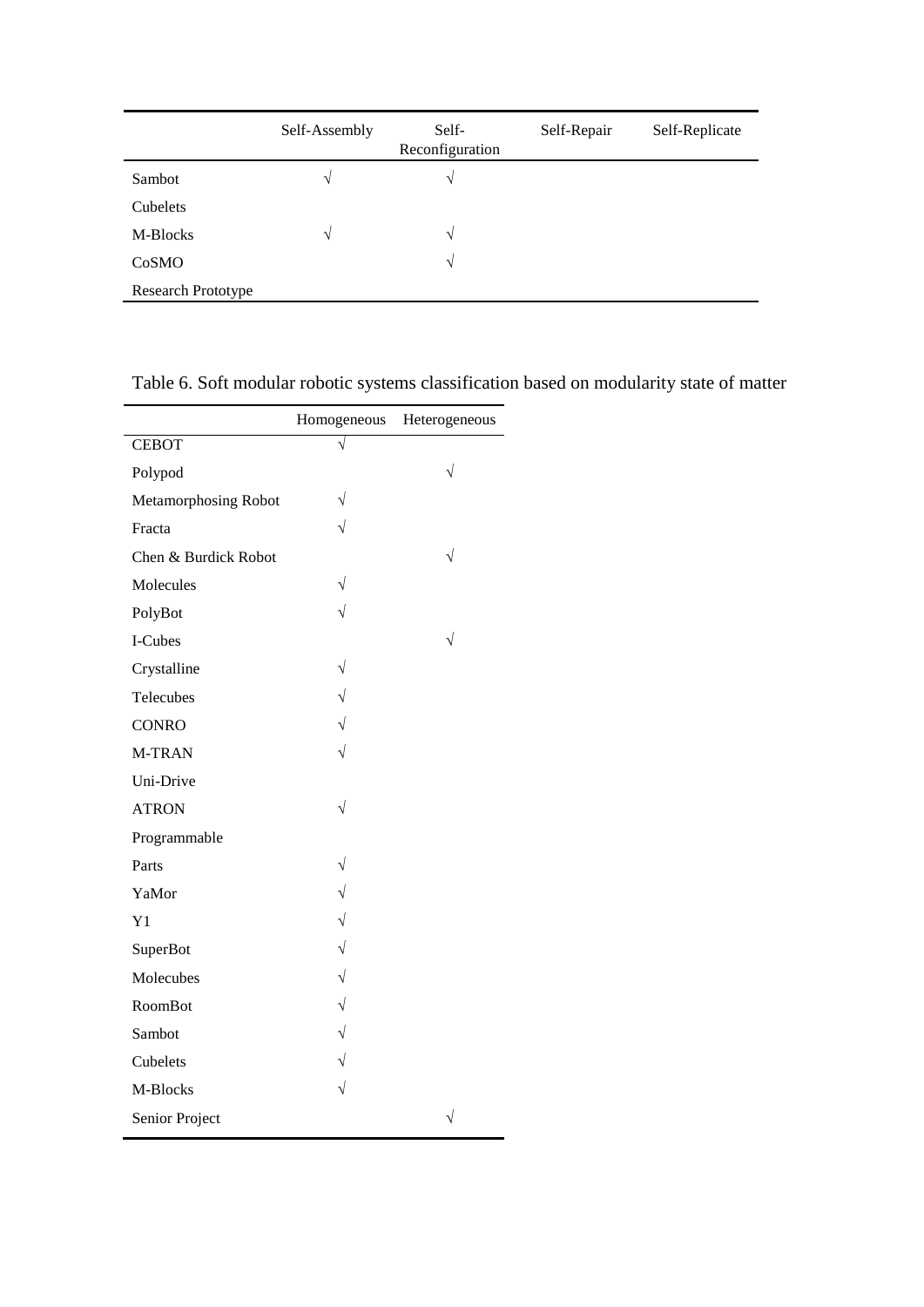

 $(a)$  (b)





(c)



 $(d)$  (e)





(f)

Figure. 2. (a) PolyBot G2 [53] (b) M-TRAN III [62] (c) ATRON [27] (d) Programmable Parts [26] (e) SuperBot [26] (f) Molecubes [69]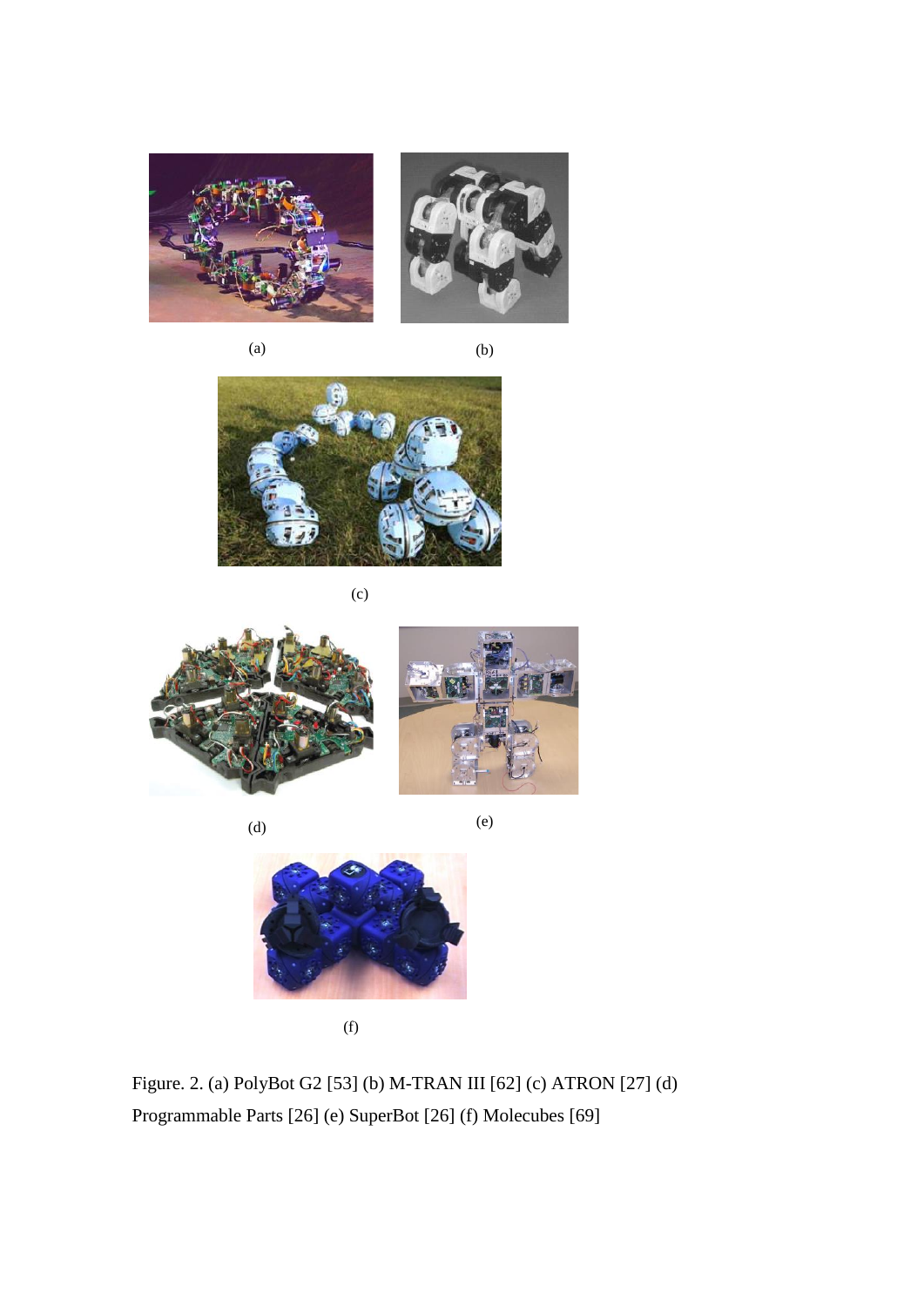Figure. 2 demonstrates some of the built systems. The subsections below are chronologically ordered by publication date.

# *4.1 CEBOT – 1990*

CEBOT is one of the first modular robots that were developed by Fukuda and Kawauchi in 1990, as a distributed intelligent system. CEBOT is a cellular Dynamically Reconfigurable Robotic System (DRRS) that consists of units called "cells". Those cells can build up modules that connect to other modules to form very complex systems. In addition, these cells can automatically communicate, attach, and detach to perform a function, which allows the system to self-assemble and self-repair [24, 36-37].

CEBOT self-assembly method is designed for a small homogeneous local system that consists of around 10 units. Those units are connected in an arbitrary shape and one unit is chosen to be the origin of construction or the kernel. The kernel gathers adjacent units to compose a logical connection network according to the embedded plan. This network is the first stage. The units involved in the first stage network then gather some surrounding units and form the second stage network. Repeating this process increases the stages, and the network grows stage by stage, approaching the target configuration. The difficulty in construction is low due to using the layer, which acts as a kind of coordinate system to reduce the volume of search spaces [38].

Self-repair can be performed in CEBOT with a simple procedure due to the layered structure of the system. The strategy is to transport spare units to the area of the damage and refill it. This self-repair can be performed by degeneration of the system to the previous stage. The proposed self-repair method consists of 3 steps; Failure Detection, Degeneration Signal, and Degeneration. If several failures occur in the system, signals of several levels are spread, and the system goes back to the lowest level. It must be noted that if the kernel is removed, the units must begin again with the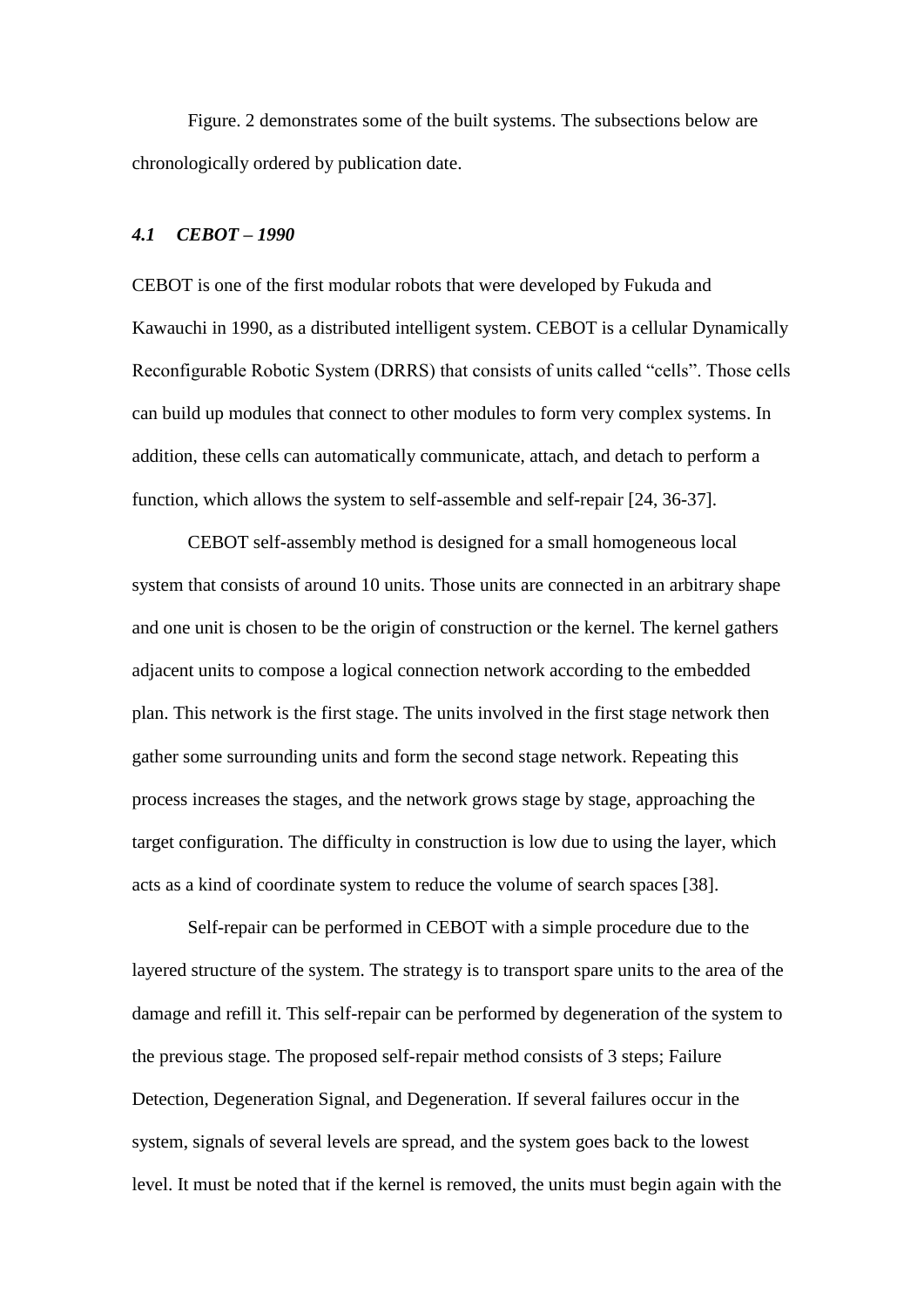kernel selection process. The authors considered only the simplest case that several units are removed from the system and remained units work correctly. Another simple failure is halting failure; in which failed units do nothing. The proposed method can be applied to this case after cutting off the failure units from the system [38].

# *4.2 Polypod – 1993*

Polypod is a unit-modular system composed of two different modules, the segment and the node. The segment provides 2 DOF, and the node supplies power to the segments. Those segments can self-reconfigure to form different shapes and produce different locomotion gaits accordingly; such as cartwheel, slinky, rolling-track, earthworm, and caterpillar. Additionally, Polypod introduced new robot land locomotion modes; such as two and three-dimensional locomotion gaits and exotic gaits, using a control scheme that combines a small number of primitive control modes for each module [39-41]. PolyBot was the first self-reconfigurable system that demonstrated transitioning from a loop gait into a snake-like gait in 1998. The self-reconfiguration task was accomplished by disconnecting one connection port without any docking [42].

# *4.3 Metamorphosing Robot – 1993*

Soon after Polypod, Chirikjian proposed a dynamically reconfigurable unit-modular robot called Metamorphosing Robot. The mechatronic modules in this system can connect, disconnect by rolling over adjacent modules to allow autonomous selfreconfiguration. Each module is a planar hexagonal shaped robot with 3 DOF with each side of the hexagon capable of connecting to another hexagon of the opposite polarity. Each module allows power and information to flow through itself to its neighbours. As the number of modules in metamorphic system approaches infinity, the manipulator can be viewed as a "mechatronic amoeba" because the manipulator takes on a continuous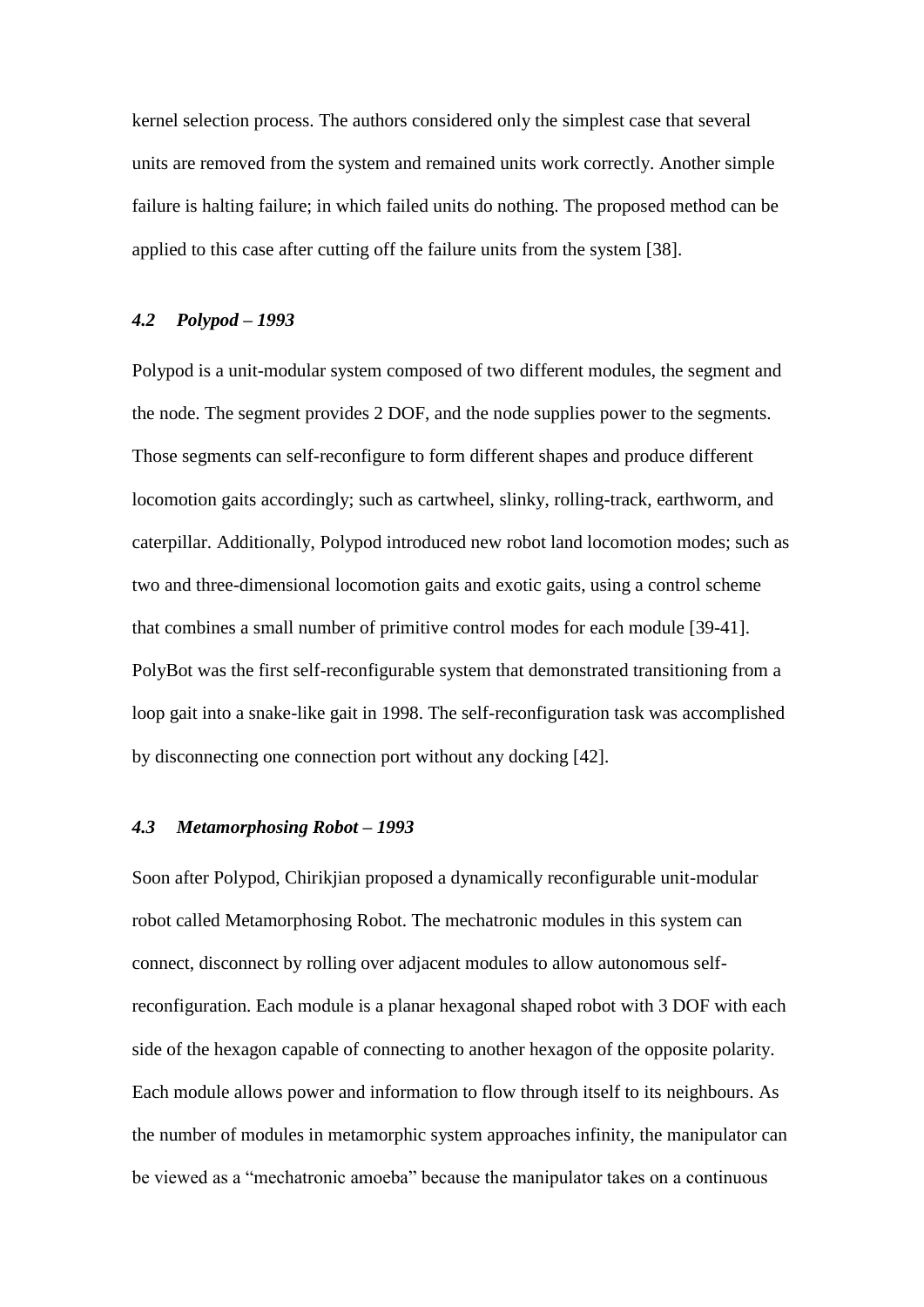appearance [41, 43-45]. Later in 2001, Chiang and Chirikjian introduced a cost function to measure reconfiguration fitness and to bisect shapes. This can be viewed as a geometric figures pattern-matching problem under rigid body motions [46].

## *4.4 Fracta – 1994*

Murata et al. designed a 2D robotic system called Fracta in 1994 as a modular robot that is composed of homogeneous mechanical units. Each unit is called a Fractum and considered as the atom of machine. The Fracta system is capable of self-assembly since each unit can connect to other units autonomously to form a given target shape through a diffusion-like process. Each fractum has the potential to become any part of the system and has information about the final shape of the whole system, so it can communicate with neighbouring fracta in order to recognize the local connection and organize the whole shape accordingly. The function of self-assembly has been verified by computer simulation [47].

Then, this work was extended by Yoshida et al. in 1999 to a 3D self-repair system. Self-repair, in this case, was considered as an extension of self-assembly that can detect damage and let the whole system reconstructs itself accordingly. Selfassembly and self-repair were implemented using identical software on each unit with local inter-unit communication. A major difficulty of developing 3D self-assembly algorithm lies in the multiplicity of DOF compared to 2D systems that have to choose only one of two directions, clockwise or counter-clockwise. This algorithm was implemented in a distributed manner to avoid premature convergence to undesired shapes using a stochastic relaxation process based on simulated annealing. A hardware system composed of 20 mechanical units was used for validation [48].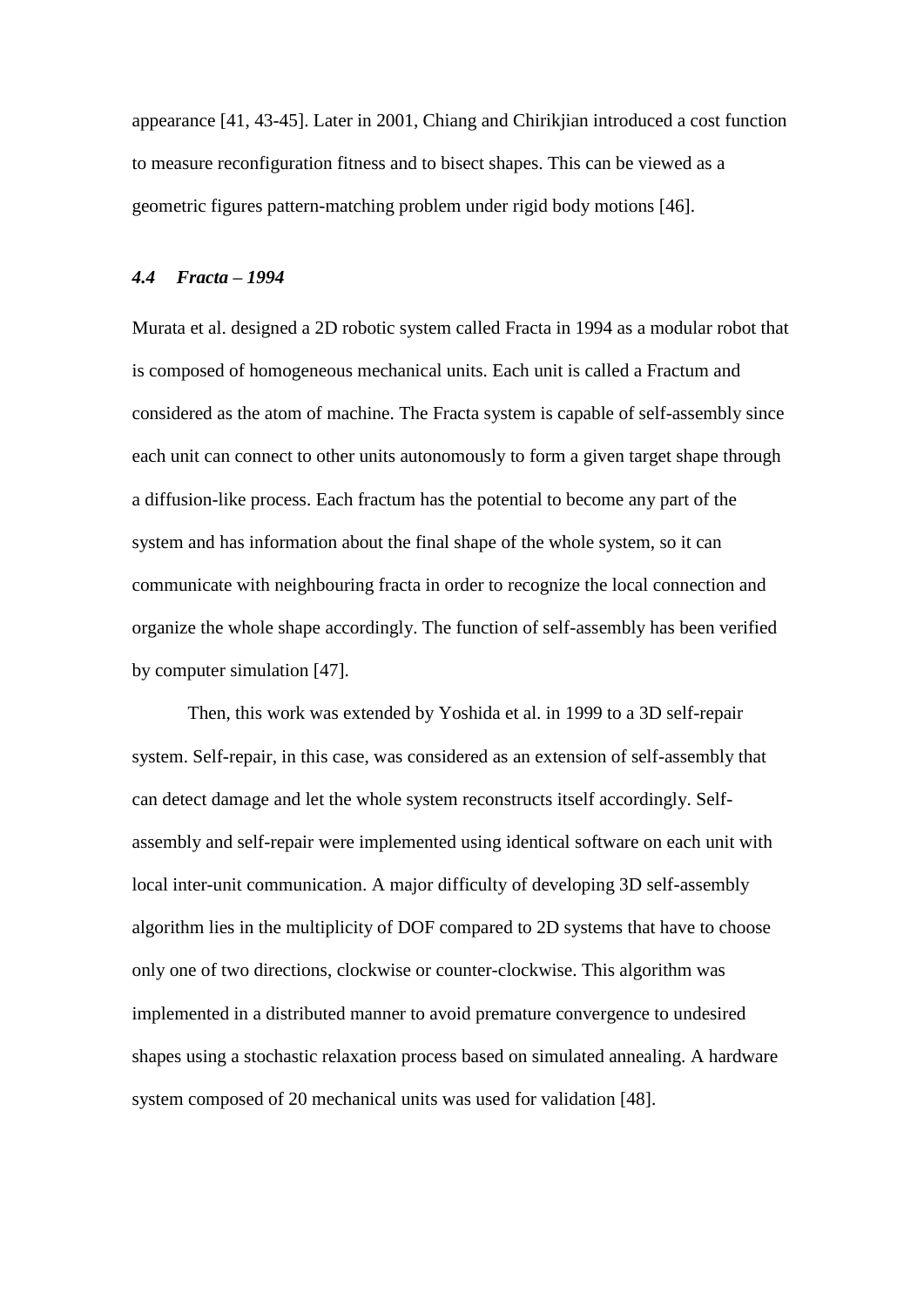#### *4.5 Chen and Burdick – 1995*

In 1995, Chen and Burdick introduced a modular robotic system consisting of joint and link units. The joint modules are revolute, prismatic, helical, or cylindrical. The link modules come in two shapes; square prisms with 10 ports or cubic box units with 6 ports. Joint modules are connected to the link modules through connecting ports. The link modules have symmetrical geometry and symmetrically located connecting ports in order to allow link modules to be re-oriented without altering the robot kinematics. The developed robot is capable of self-assembly and self-reconfiguration into a number of different kinematic configurations to solve a given problem [49].

The problem of finding an optimal module assembly configuration for a specific task was solved by a discrete optimization procedure based on assembly incidence matrix representation of the modular robot. Genetic algorithms (GA) were employed to solve this optimization problem, and a canonical method was introduced to represent a modular assembly in terms of genetic strings. However, in some instances, this procedure can be computationally expensive. Therefore, a discrete combinatorial optimization algorithm can be an alternative. In short, GA method is well suited for modular robotic assembly problems. This system can be used with heterogeneous modular robots as well [49].

# *4.6 PolyBot – 2000*

PolyBot is a modular self-reconfigurable robot that was implemented by Yim et al. in 2000 to explore how realistic is to implement robots using several homogeneous hardware modules. Three generations of PolyBot modules were prototyped; such that each generation addresses a number of shortcomings discovered in the previous generation. The first generation (G1) is constructed from two module types: nodes and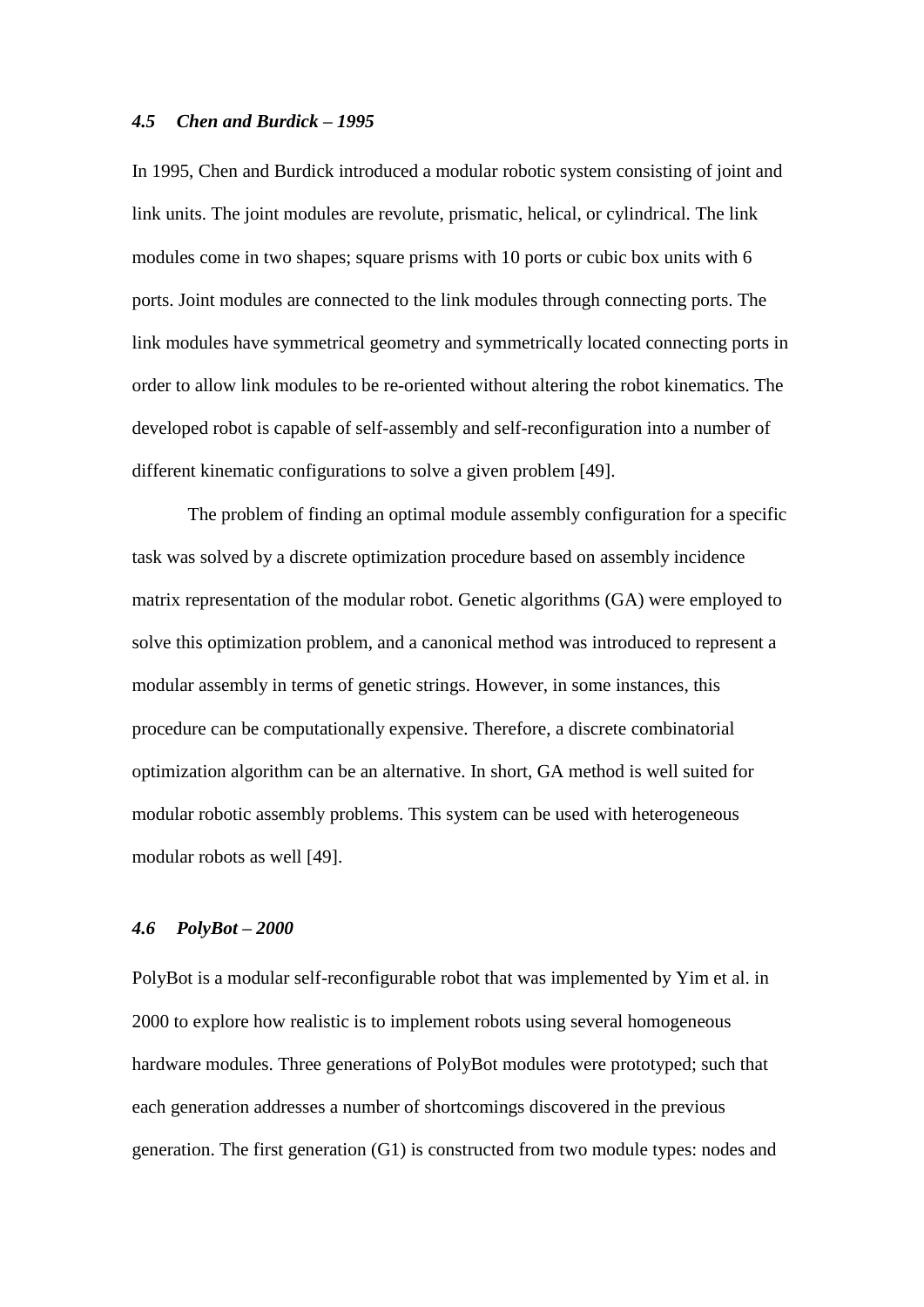segments. The segments are nominally rectangular prisms and have 1 rotational DOF separating two connection ports. The node modules are fixed passive cubes with six connection ports. Unlike its G1 predecessor, the second generation (G2) connection ports have electromechanical latches under software control. These latch onto the pins protruding from the opposite face. An IR ranging system permits closed loop docking as will be elaborated on in this section. The third generation (G3) modules are smaller and lack the DC motor extending past the side of each module. The new module has instead a DC pancake motor with a harmonic gear that is completely internal. The connectors are larger pitch and have higher contact force for higher current loads to enhance performance.

The first two generations of PolyBot prove versatility by executing locomotion over a variety of terrain. However, as the number of modules increases, cost increases, and robustness decrease due to software scalability and hardware dependency issues. Currently the maximum number of modules utilized in one connected PolyBot system is 32 with each module having 1 DOF. The third generation deals with 200 modules to show a variety of capabilities, including moving like a snake, lizard or centipede as well as humanoid walking and rolling in a loop [50-53].

PolyBot is capable of self-reconfiguration by changing its geometry and locomotion mode depending on the terrain type; rolling over flat terrain, earthworm to move around obstacles, and a spider to step over hilly terrain. Planning the selfcollision-free motions can be challenging as the size of this space is exponential in the number of modules, *n*, but proportional to the number of DOF. For many applications, a fixed set of configurations is sufficient. In this case, reconfigurations can be pre-planned off-line and stored in a table for ease of reconfiguration [16].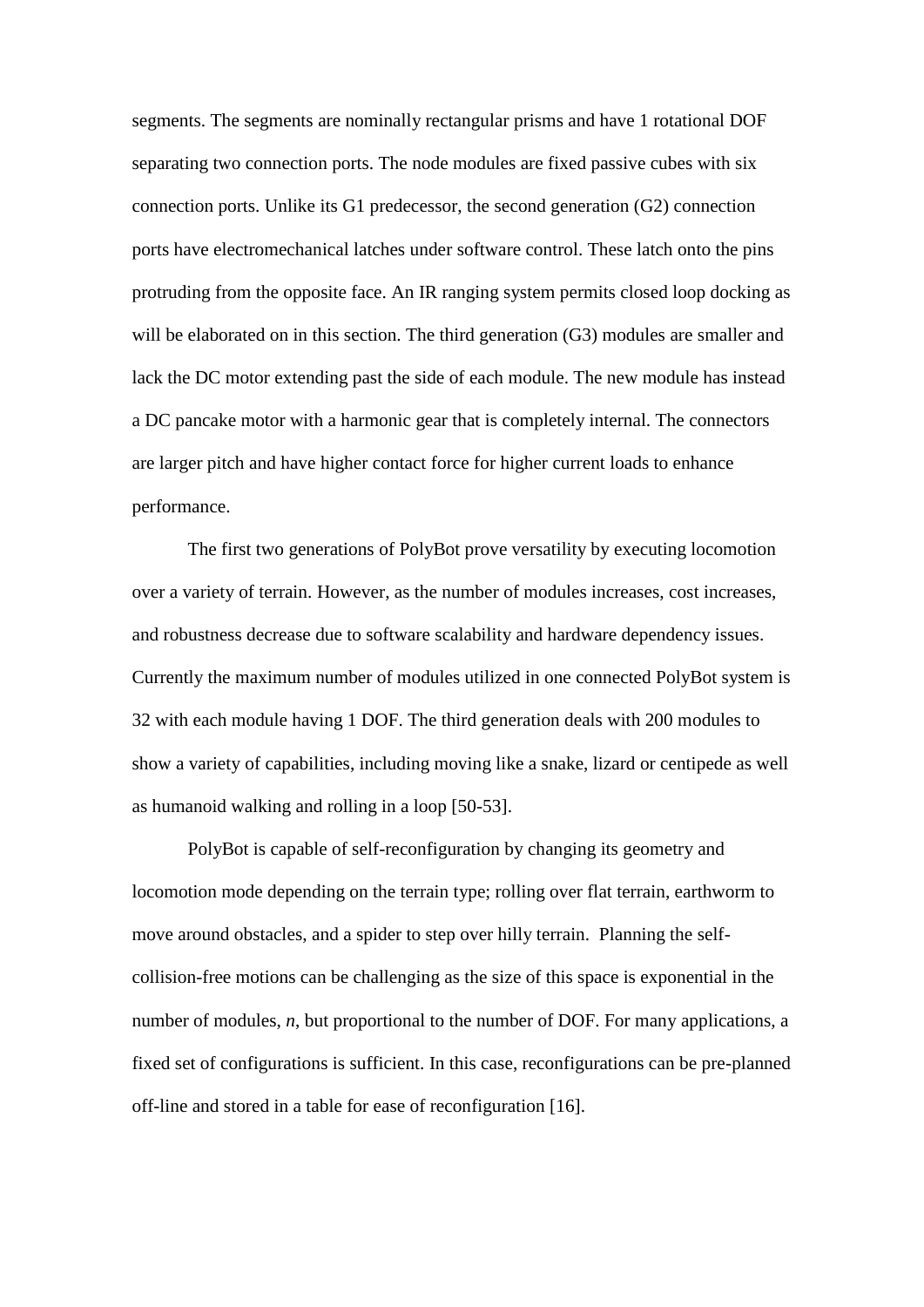The same team introduced in [51] PolyKinetic, a system for programming modular self-reconfigurable robots that supports a range of paradigms from posable programming to behavioural coordination. The PolyKinetic software environment consists of an XML-based robot scripting language called PARSL (Phase Automata Robot Scripting Language), a PolyBot simulator, and a programming environment. PARSL allows users to define robot configurations through module groups and their associated sensors and actuators. It also permits definition of gait control tables and automata, and applies these to the module groups. This shifts the focus away from lowlevel implementation to high-level gait specification. The PolyBot/Polykinetict System is an effective platform for robotics education. PolyBot modules are simple, robust and easy to assemble. The PolyKinetict programming System allows users of diverse skill levels to develop control programs for modular robots.

### *4.7 I-Cubes – 2000*

U¨nsal and Khosla introduced in 2000 I-Cubes, a 3D modular self-reconfigurable robotic system. I-Cubes is a bipartite collection of individual modules that can be independently controlled. The group consists of active elements, called links, which are 3-DOF manipulators capable of attaching to/detaching from the passive elements (cubes) acting as connectors. The cubes can be oriented and positioned by the links. Using actuation and attachment properties of the links and the cubes, the system can self-reconfigure to adapt to its environment. The links are actuated using servomotors and worm gear mechanisms. Mechanical encoders and rotary switches provide position feedback for semi-autonomous control of the system. The cubes are equipped with a mechanism that provides inter-module attachment [70].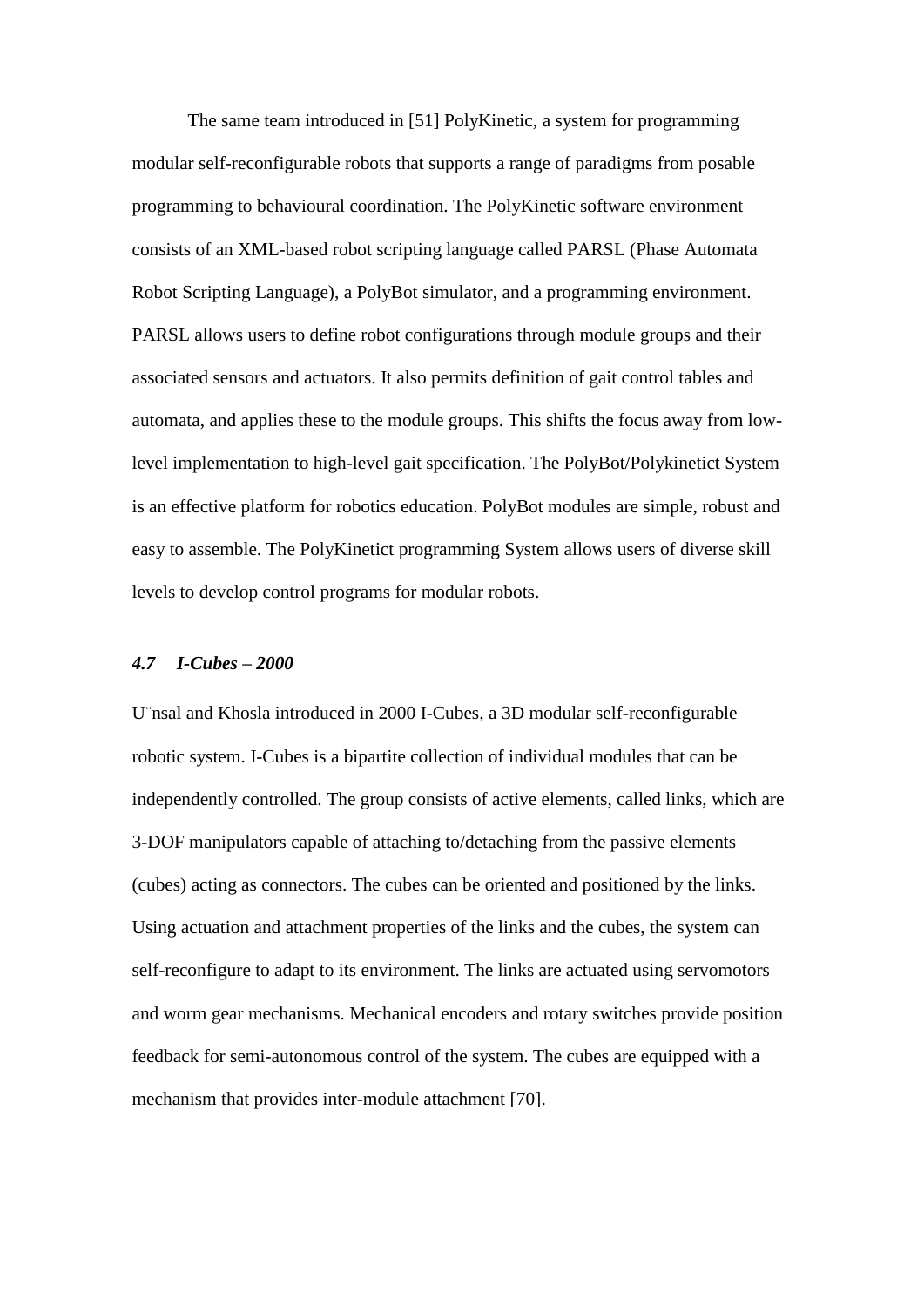#### *4.8 Crystalline – 2001*

In 2001, Rus and Vona developed Crystalline distributed robotic system that consists of 3 DOF atoms, which allows expansion and contraction by a factor of two. Robots are formed by expanding and contracting each atom frame in order to move relatively to the other atoms. These movements simulate muscles actuation mechanism which permits automated shape metamorphosis. Moreover, Crystalline robots are capable of selfreconfiguration very fast in  $O(n^2)$  time, where *n* is the number of atoms. These robots carry a number of redundant atoms on their bodies to allow self-repair by ejecting the bad atom and replacing it with a fresh one of the extra atoms [54-57].

Crystalline is capable of self-reconfiguring by assuming any arbitrary geometric shape in a dynamic fashion. Crystalline module motion is controlled by attaching one atom to a neighbouring Atom and actuating the expansion or contraction mechanism. An individual atom cannot relocate without help. However, by contracting and expanding a group of modules in a coordinated way, Atoms can move relative to a structure. Unlike other modular robots, where modules can relocate by traveling on the robot surface, Crystalline atoms can relocate by traveling through the volume of Crystal on a concave structure [54-55].

Fitch et al. built on the work of Yoshida et al. in [48] to accomplish self-repair using Crystalline robot with a focus on geometric motion planning. Crystalline robots can self-repair using a three-phase process: failure detection, failed module ejection, and replacing the failed module with a good one. The authors did not address detecting module failure, because it depends on the system implementation. In order to eject a "dead" module, the "live" modules move it to the ejection position. For that reason, the system should identify all locations on the robot surface where it is possible to eject the dead module, and then compute the shortest path to that location and push the dead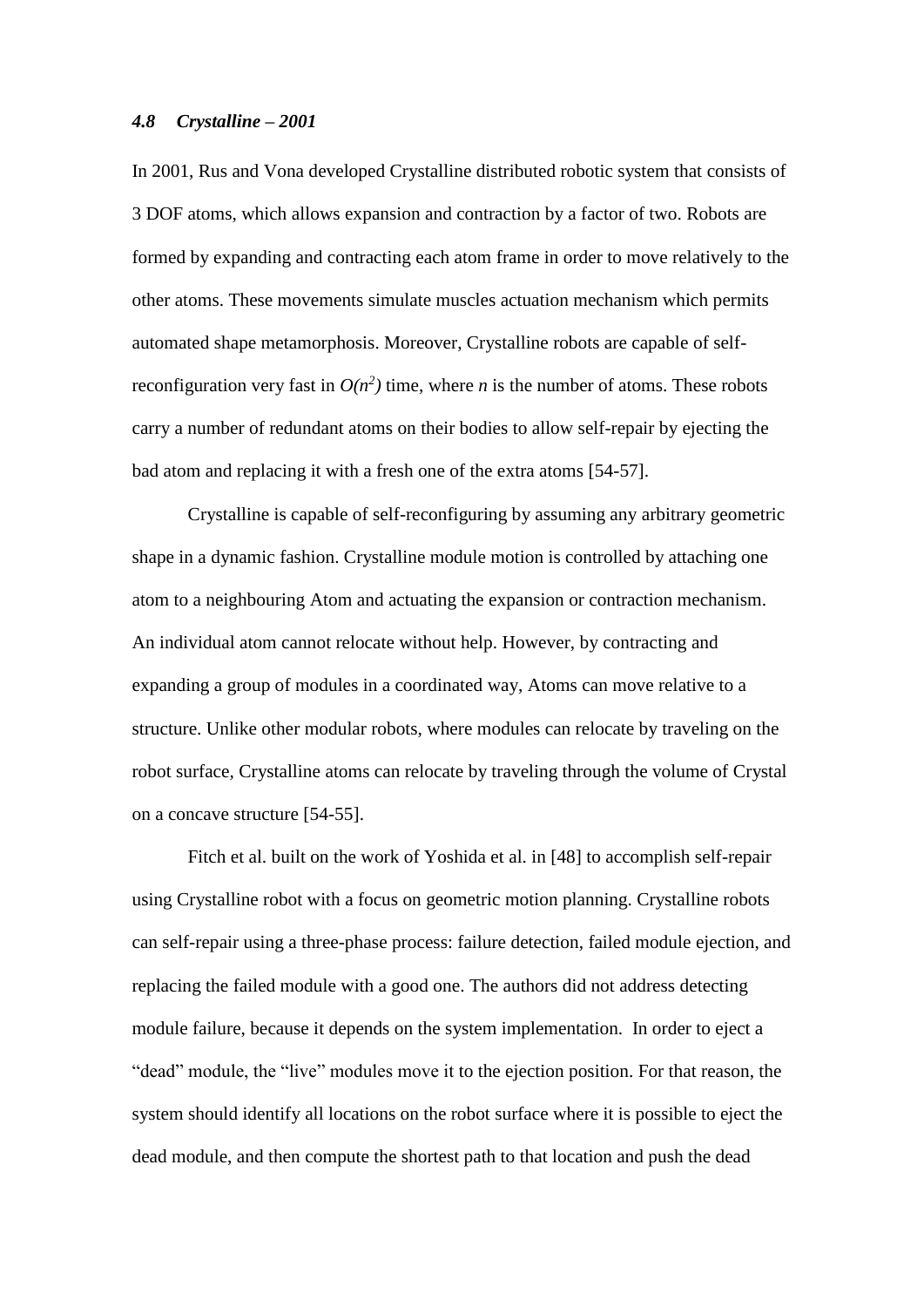module along the shortest path. To improve scalability, the authors developed find-cliffs algorithm to analyse the geometric shape of the robot rather than the number of modules. They also developed an algorithm for moving the failed module to the cliff edge and replacing it with a spare. Self-repair was experimented in simulation and the proposed algorithms support 2D models only [56].

#### *4.9 Telecubes – 2002*

Telecubes are cubic modules that were introduced by Suh et al. in 2002, as an extension to the Crystalline system mentioned above. Each cube has 6 prismatic DOF and sides capable of expanding more than twice its original length. Those cubes can form a modular self-reconfigurable robot by attaching and detaching magnetically to other cubes [58-59].

When it comes to reconfiguration, it is assumed the initial and final configurations overlap by at least one meta-module. A module is selected based on the minimum Manhattan distance to begin moving. Then, a route is planned for that selected module using a technique similar to the PacMan algorithm. Once the path is generated, it can be converted into a sequence of motion commands that can be executed. During execution, the meta-modules are divided into active and passive groups. The active modules initiate the planning sequence. The passive modules follow the orders given by active modules to move. This reconfiguration algorithm lacked local decision making and parallel execution [59].

#### *4.10 M-TRAN – 2002*

M-TRAN (Modular Transformer) is a distributed lattice-based self-reconfigurable modular robotic system that can metamorphose into various configurations; such as a legged machine generating walking motion. In order to drive M-TRAN hardware, a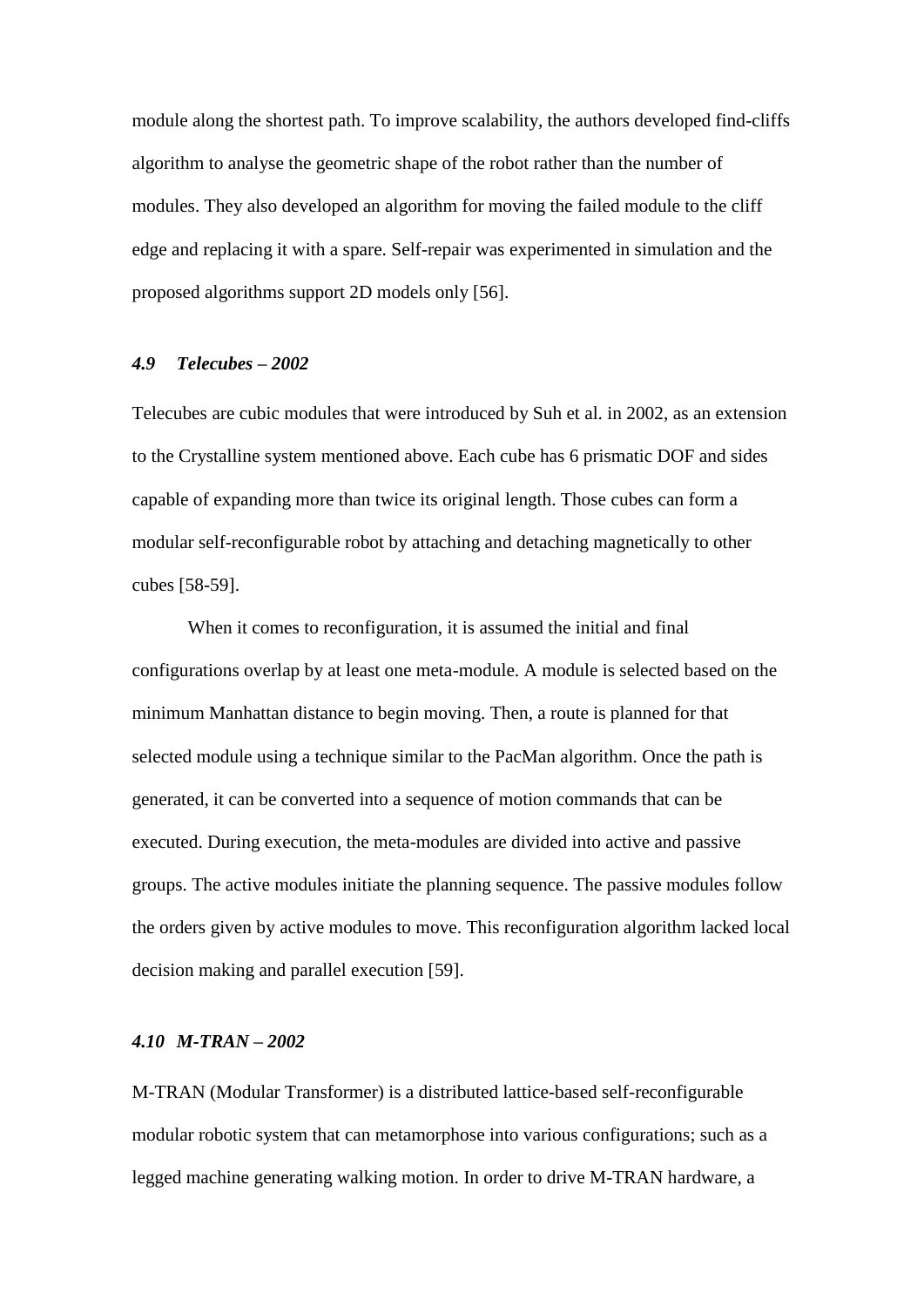series of software programs has been developed including a kinematics simulator, a user interface for designing configurations and motion sequences, and an automatic motion planner [60].

M-TRAN II is the second prototype where many improvements took place to allow versatile whole body motions and complicated reconfigurations. Those improvements contain reliable attachment/detachment mechanism, high-speed intermodule communication, on-board multi-computers, accurate motor control, and low energy consumption. The software has been improved as well to verify motions in dynamics simulation and to design self-reconfiguration processes [61].

The third prototype, M-TRAN III, has been developed, with an improved connection mechanism. Various control modes including single-master, globally synchronous control and parallel asynchronous control are made possible by using a distributed controller. Self-reconfiguration experiments using up to 24 units were performed by centralized and decentralized control. Finally, system scalability and homogeneity were maintained in all experiments [62].

M-TRAN changes its configuration by changing the modules positions and connections. However, changing the posture of one module is difficult in some cases, as it involves two modules in cooperation and this makes the problem more complicated. To cope with such difficulty of planning, two types of software have been developed. The first is a motion design interface, which helps a human programmer to design a reconfiguration sequence and motion generation through a powerful graphic interface. The second is a locomotion planner for an M-TRAN cluster, in which the above difficulties are relaxed by introducing some regularity into the structure. The planner for locomotion with reconfiguration enables a serial collection of four module blocks to move along a desired 3-D trajectory through self-reconfiguration. An important issue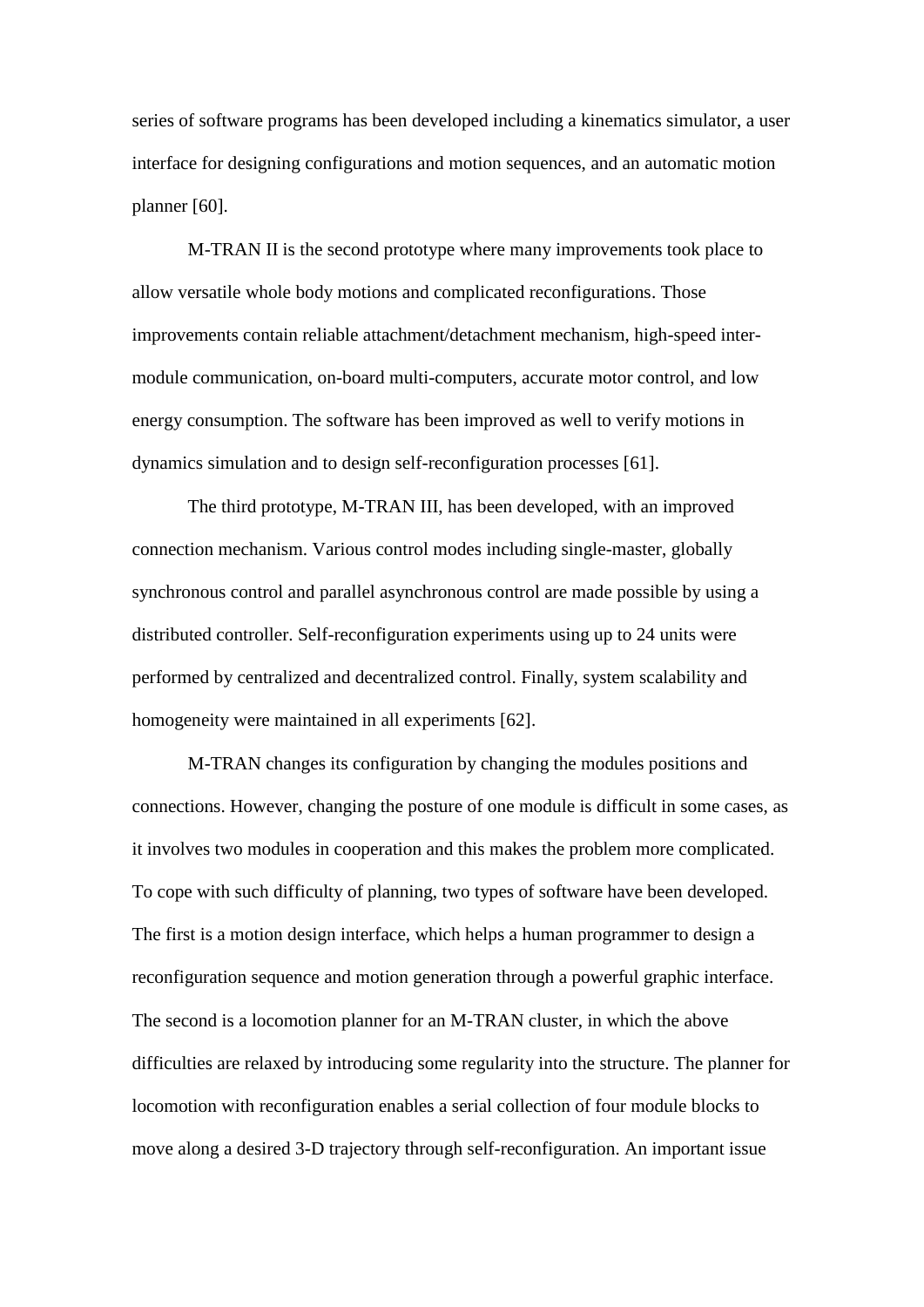that has to be addressed in the M-TRAN project is how to design the target configuration itself using an algorithm to generate an optimal or near-optimal configuration for the given task or environment [60].

#### *4.11 Uni-Drive - 2003*

In 2003, Karbasi et al. presented a new design for modular serial robot that is composed of lighter modules based on the uni-drive concept. The main element of a uni-drive modular robot is a mechanical drive capable of providing a variable bi-directional speed from a constant uni-directional input velocity. The configuration of the new robot can be changed by the order and number of links and joints that make up each module. In order to reduce the module's weight in the new design, the actuator was replaced with a pair of clutches, because actuator often contributes a significant portion of the module weight [71].

#### *4.12 ATRON - 2004*

Another modular self-reconfigurable robot is ATRON, a lattice-based system consisting of approximately spherical modules, where each sphere is constructed as two hemispheres joined by an infinite revolute joint. Actuation is realized as rotation around an axis diagonally through the sphere. This design allows for a very stable construction around the actuated joint since a relatively large area is available for mechanics. However, the spherical basic module design makes it hard to have big flat surfaces connecting to each other. With spherical modules, connectors need to establish essential point-to-point contacts between modules, which is not desirable due to high collision probability. Despite that ATRON modules are minimalistic because they have only one actuated DOF, the group of modules is capable of self-reconfiguring in three dimensions [27-72].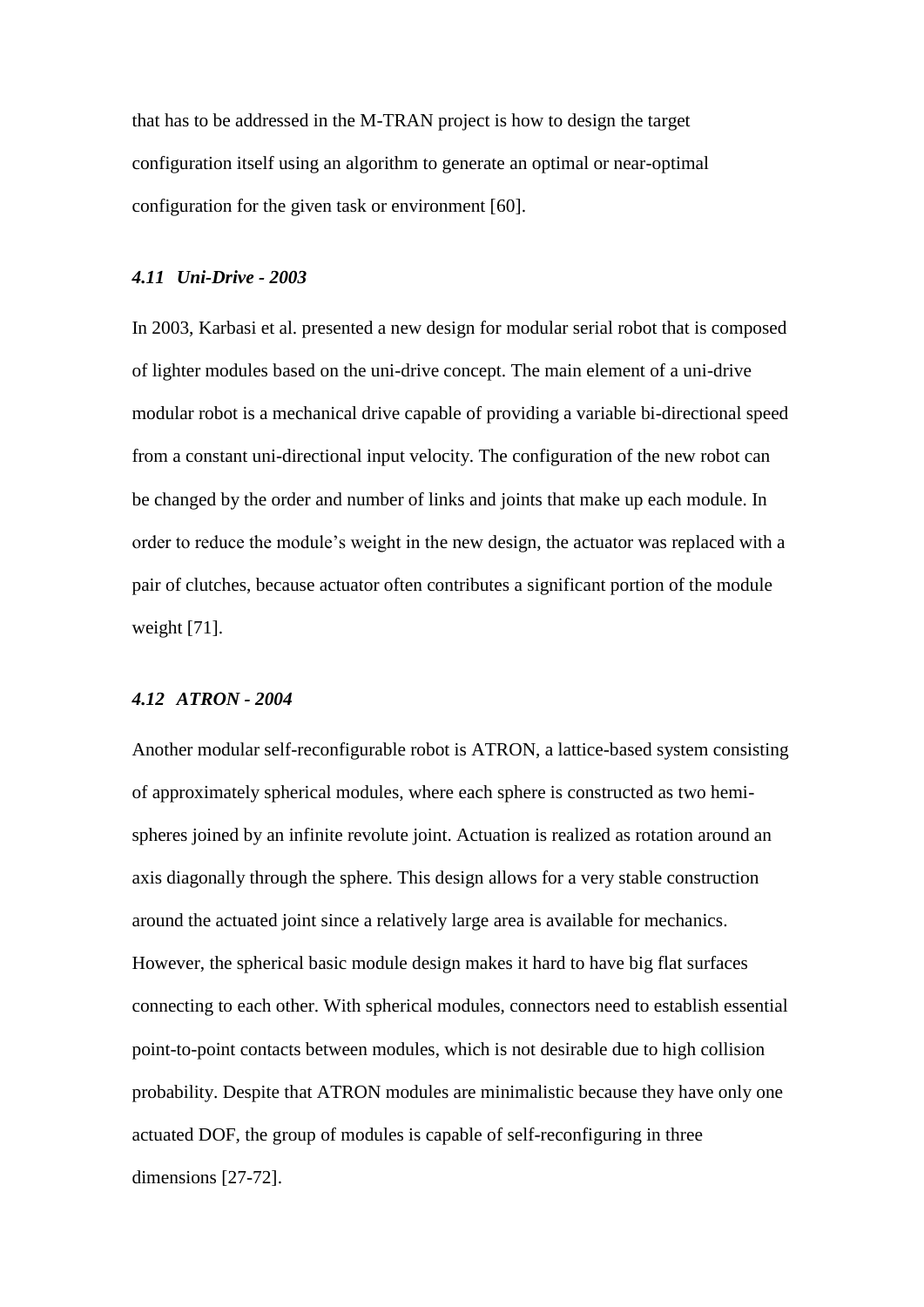#### *4.13 Programmable Parts– 2005*

In 2005, Bishop et al. built triangular programmable parts, which can be assorted on an air table by overhead oscillating fans to self-assemble various shapes according to the mathematics of graph grammars. The modules can communicate and selectively bond using mechanically driven magnets, without global knowledge of the full shape. Despite planning to build approximately 100 parts, only six parts were built for design simplicity reasons. Those six parts were used in an experiment that showed these parts react similarly to chemical systems [63]. Then, Napp et al. added kinetic rate data measurements to the previous work of graph grammar in order to yield a Markov Process model [64].

# *4.14 YaMoR – 2005*

YaMoR (Yet another Modular Robot) was presented by Moeckel et al. in 2005. The basic YaMoR module consists of an FPGA and a micro-controller for high computational power needs. Those modules communicate wirelessly using Bluetooth interface, which allows controlling a robot from a computer as well. YaMoR can have multiple configurations such as wheel or caterpillar to support different types of locomotion [73-75].

## *4.15 Y1 – 2006*

Gonzalez-Gomez et al. developed three minimal configurations using only two and three Y1 modules. Each of these modules has 1 DOF and they are capable of attach and detach. Y1 module design is inspired by Polybot G1 modules. Then, they used eight Y1 modules to build a modular worm-like robot, named Cube that is capable of moving in a straight line using a wave propagation gait [76].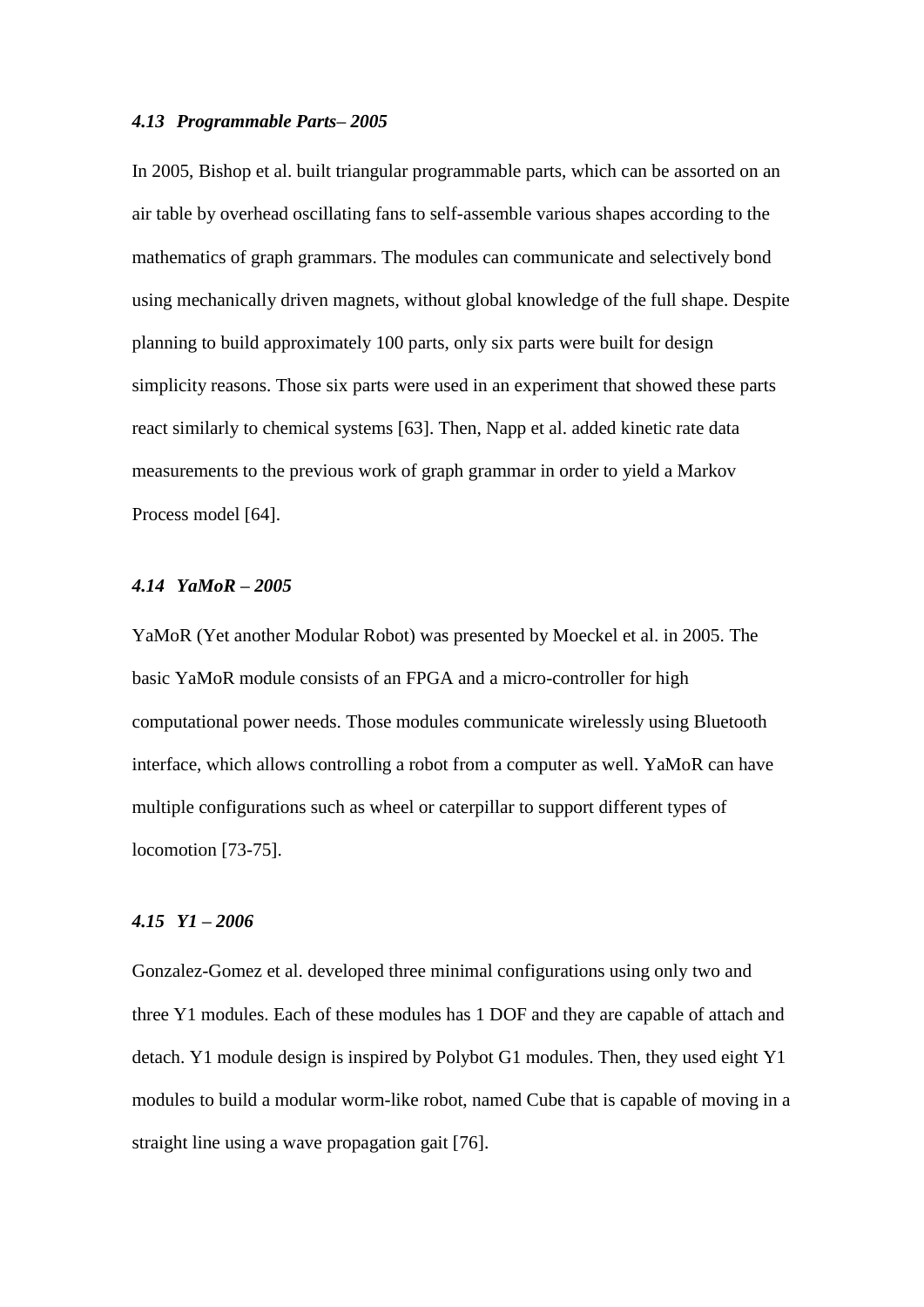#### *4.16 SuperBot – 2006*

SuperBot is a multifunctional network of modules that can perform as both lattice-based and chain-type self-reconfigurable robots. It was developed by Salemi et al. in 2006 to enhance the mechanical design of M-TRAN, mentioned earlier, by adding an additional rotational DOF between the two existing rotation axes resulting in 3 DOF per module. Each module consists of three main parts: Two end effectors and a rotating central part. SuperBot was designed to be a flexible, strong, and durable robot that can be used in real world applications and also to support multi-mode locomotion [77].

## *4.17 Molecubes – 2007*

Molecubes is an open hardware and software platform for modular robotics that was developed in 2007 to remove entry barriers to the field and to accelerate progress. The system is composed of homogeneous modules with one rotational DOF. Different types of active modules; such as gripper, actuated joint, controller, camera, and wheel along with a number of passive modules were presented. Each robot is a cube shaped with round corners and comprises approximately two triangular pyramidal halves connected with their bases so that their main axes are coincident. These cube halves are rotated by the robot motor about a common axis relative to each other. In this way, every module has one actuated DOF. Each of the six faces of a robot is equipped with an electromechanical connector that can be used to join two modules together. Symmetric connector design allows 4 possible relative orientations of two connected module interfaces, each resulting in different robot kinematics. Evolutionary search was used to design different types of robots rapidly [69, 78].

# *4.18 RoomBot – 2008*

RoomBot is a modular robot that can self-assemble and self-reconfigure into different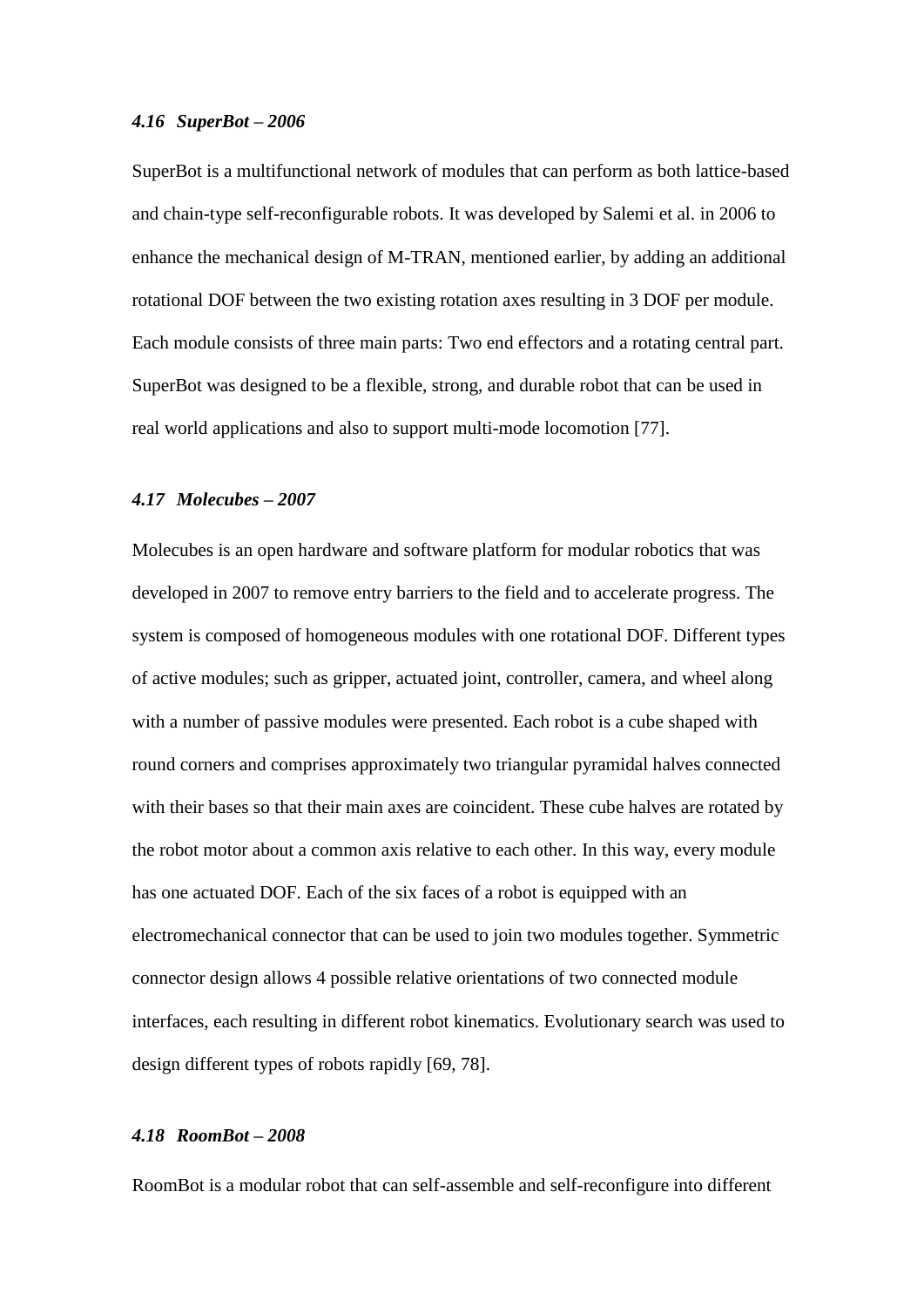pieces of furniture. It introduces passive elements in the robot structure, the implementation of a Central Pattern Generator for generating the command of the motors, and the possibility of use a motor in oscillation and constant rotation [79].

#### *4.19 Sambot – 2010*

Sambot is a mobile self-assembly modular robot that was implemented by Wei et al. in 2010. Several modules can self-assemble to form a particular structure through a 4 phase autonomous docking process. Also, the resulting shape can reconfigure into different structures that are capable of locomotion. Each module includes an active docking interface and an autonomous mobile body. A pair of detecting infrared sensors is installed on the autonomous mobile body to detect obstacles in front of the robot. In addition, a pair of approaching infrared sensors is also installed on the autonomous mobile body to monitor the relative positions of the modules and provide navigating information for the docking. The computing platform provided for each module is distributed and consists of a number of interlinked microcontrollers. The interaction and connectivity between different modules is achieved through infrared sensors and Zigbee wireless communication in discrete state and control area network bus communication in robotic configuration state. [80].

# *4.20 Cubelets – 2012*

Modular robotics, a robotics construction kit known commercially as Cubelets was presented by Schweikardt and Gross as an educational tool composed of several modules that snap together to construct robots. The modules include various cubes with specific actuation (drive, rotation), communication (light, sound), sensing (distance, temperature, knob, brightness), and computation (min, max, inverse) capabilities, as well as structural parts (blocker, passive, battery). Cubelets exchange sensor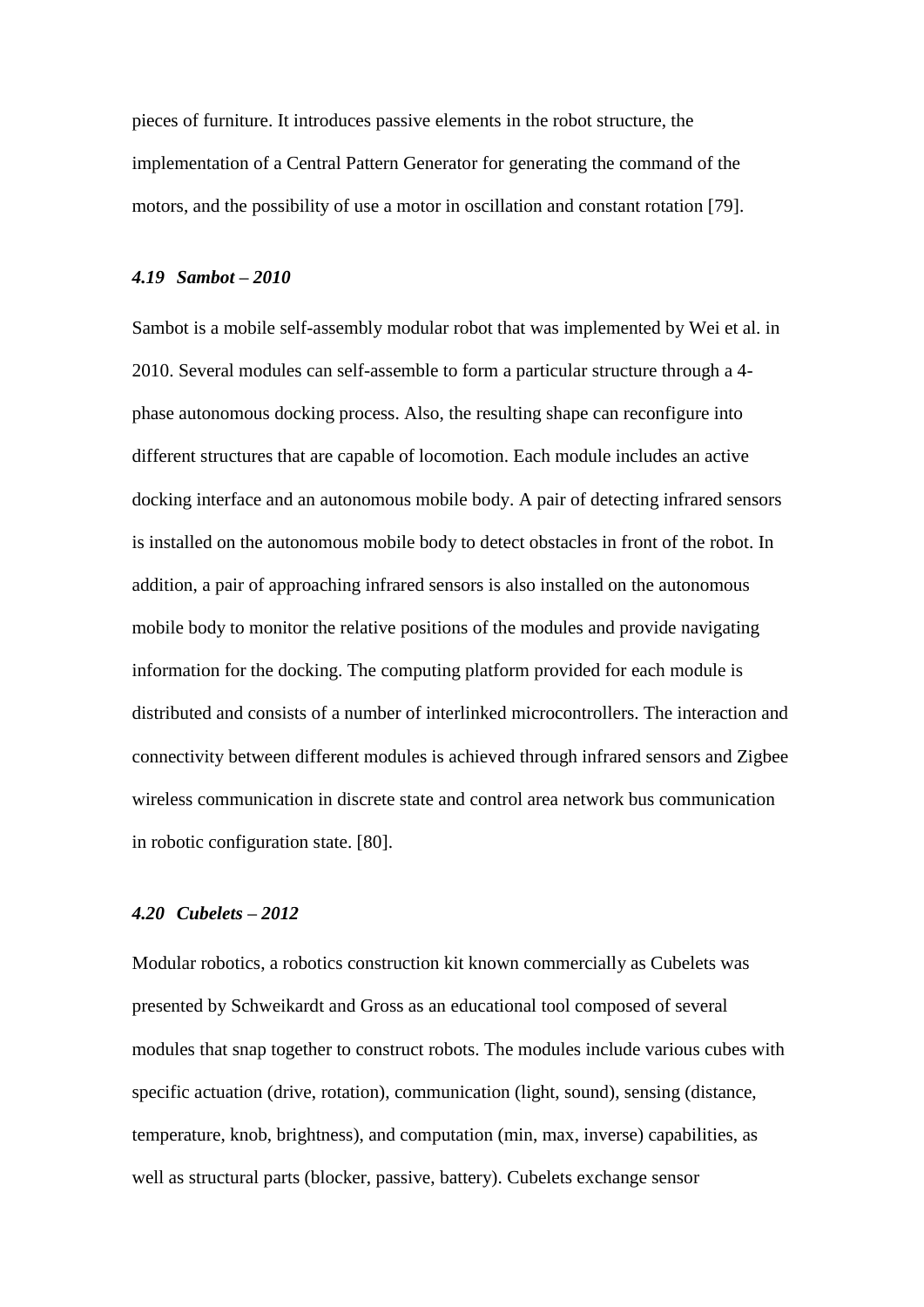information and allow the construction of simple autonomous robots [81-82].

#### *4.21 M-Blocks – 2013*

Romanishin et al. introduced M-Blocks in 2013 as a cubic modular robotic system that is capable of self-assembly and self-reconfiguration. However, this robotic system cannot self-repair due to the lack of intelligence incorporation into the system. The cube shaped modules use pivoting motions to reconfigure and change geometry. The robot has three critical systems: the magnetic bonding and pivoting mechanism, the inertial actuator, and the electronic control system. The magnetic mechanism allows the modules to quickly form magnetic hinges on any of the cubes' twelve edges. The inertial actuator is one-dimensional uni-directional actuator that is not strong enough to execute all lattice moves reliably. The electronics include a custom designed PCB [83].

# *4.22 CoSMO - 2013*

The Collective Self-reconfigurable Modular Organism (CoSMO) is the first triple hybrid (lattice, chain and mobile type) mobile Modular Self-Reconfigurable (MSR) robot that has increased computational capabilities and communication bandwidth between connected modules compared to other MSR robots. The modules can share energy with each other and they can move in the main directions. The architecture involves numerous processes running on the µClinux operating system. The interprocess communication is achieved using SOAP calls that are generated by gSOAP Toolkit. The SOAP messaging is encapsulated by the Heavily Decoupled Multi Modular Robots (HDMR) API Interface developed by the authors. CoSMO was evaluated by a number of tests to demonstrate robustness and flexibility where it produced more than 60 robots [65].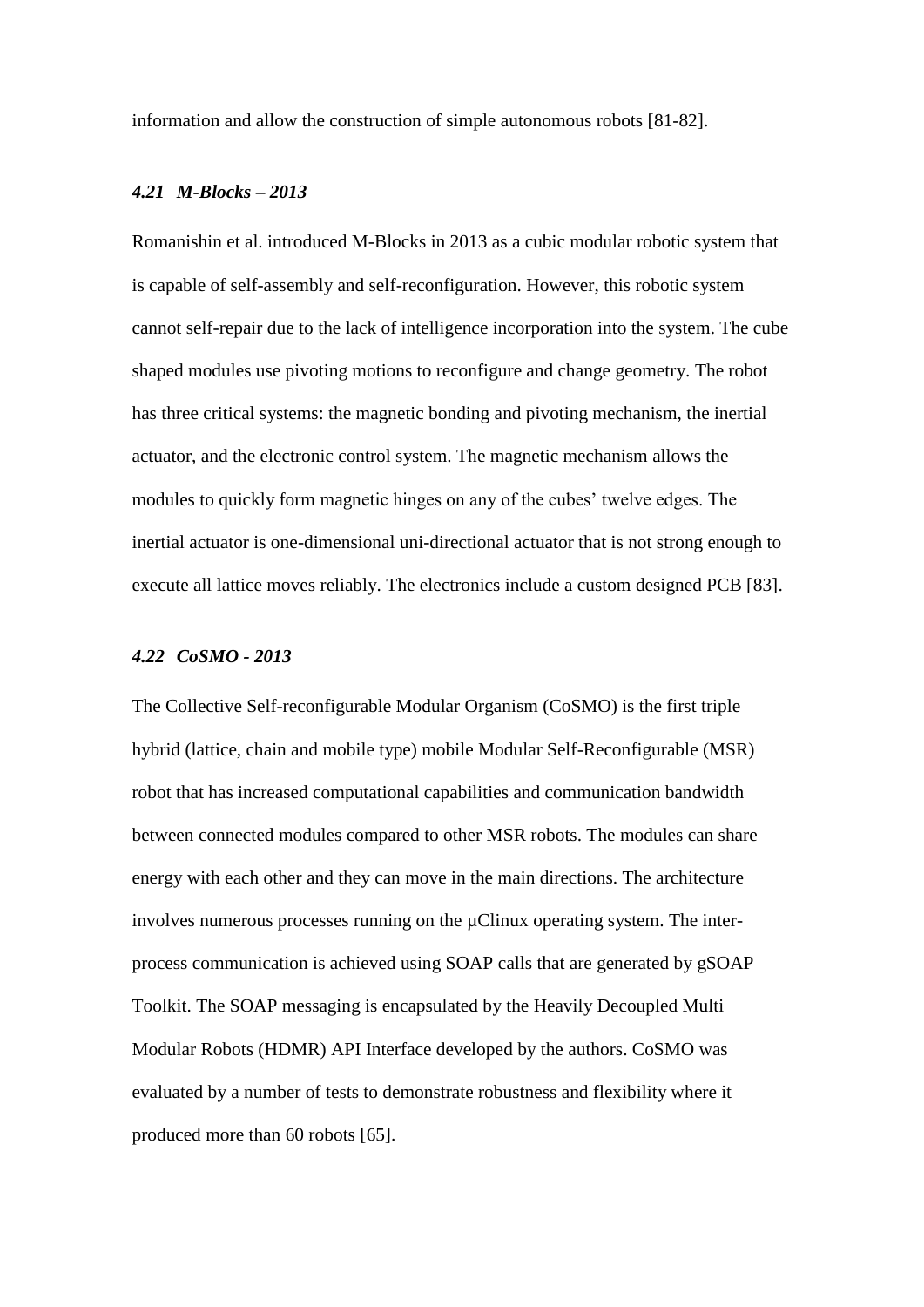### *4.23 Research Prototype – 2015*

In 2015, Liu et al. designed a low-cost reconfigurable modular robotic platform that can be used as a teaching tool or a prototype for research in modular robotics. The base module contains two motors and a micro-controller to run and regulate these motors. Each module casing has magnetic connections to cooperate with other modules and create a moving system [84].

## **5 Current State of the Art**

More recently, new efforts have been pursued in the fields of evolutionary robotics, soft modular robotics, and in each of the previously mentioned sub-fields; self-assembly, self-reconfiguration, self-repair, and self-reproduction. Many tasks have been shown to be achievable, especially with the high number of physically implemented robotic systems. The following table classifies the aforementioned modular robotic systems according to the implementation method; in simulation vs physical implementation.

|                             | Simulation | Physical Implementation |
|-----------------------------|------------|-------------------------|
| <b>CEBOT</b>                | $\sqrt{}$  |                         |
| Polypod                     |            | V                       |
| <b>Metamorphosing Robot</b> | $\sqrt{}$  |                         |
| Fracta                      |            | V                       |
| Chen & Burdick Robot        | V          |                         |
| Molecules                   |            | V                       |
| PolyBot                     |            |                         |
| I-Cubes                     |            |                         |
| Crystalline                 |            |                         |
| Telecubes                   |            |                         |
| <b>CONRO</b>                |            |                         |
| <b>M-TRAN</b>               |            |                         |
| Uni-Drive                   |            |                         |
| ATRON                       |            |                         |

Table 7. Soft modular robotic systems classification based on implementation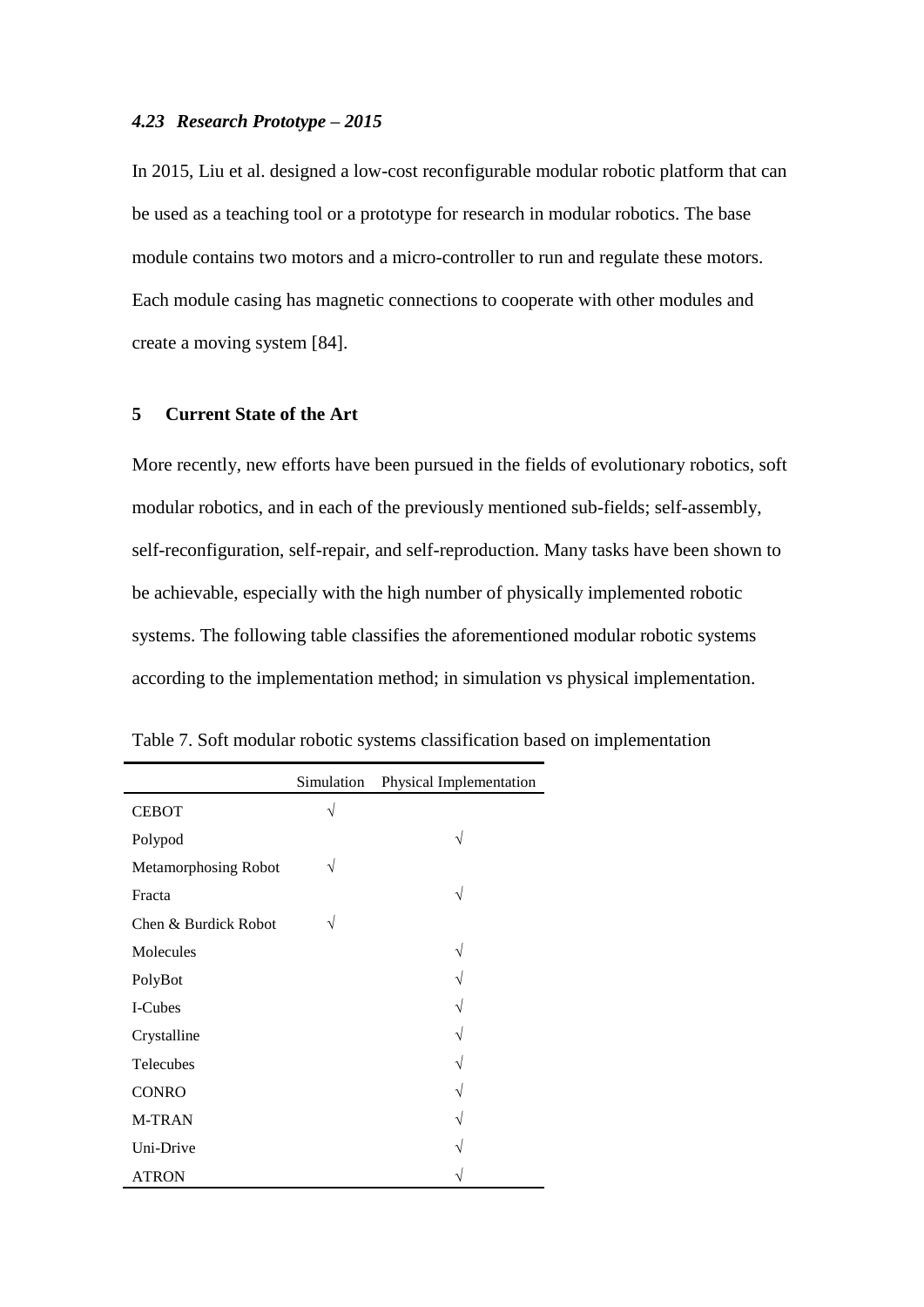|                | Simulation | Physical Implementation |
|----------------|------------|-------------------------|
| Programmable   |            |                         |
| Parts          |            | $\mathcal{N}$           |
| YaMor          |            | $\mathcal{N}$           |
| Y <sub>1</sub> |            | $\mathcal{N}$           |
| SuperBot       |            | $\mathcal{N}$           |
| Molecubes      |            | $\mathcal{N}$           |
| RoomBot        |            | $\mathcal{N}$           |
| Sambot         |            | $\mathcal{N}$           |
| Cubelets       |            | N                       |
| M-Blocks       |            | $\mathcal{N}$           |
| Senior Project |            |                         |

The majority of the prototyped systems were 3D printed; therefore we discuss 3D printed robots in the next subsection, followed by automatic design and manufacturing.

## *5.1 3D Printed Robots*

Robot manufacturing is currently highly specialized, time consuming, and expensive, which results in limiting accessibility and customization. Nevertheless, rapid prototyping techniques; such as 3-D printing, are becoming increasingly accessible due to their low cost and high ability of achieving complex geometries. Therefore, different robotic fields start utilizing these planar fabrication methods in order to create 3D printed robotic prototypes.

Onal et al. proposed a new method, called printable robots that can be used to rapidly fabricate capable, agile, and functional 3D electromechanical machines. The new approach takes advantage of available planar fabrication methods to create integrated electromechanical laminates that are subsequently folded into functional 3D machines employing origami-inspired techniques. To demonstrate this print-and-fold process, several prototypes were created that address the canonical robotics challenges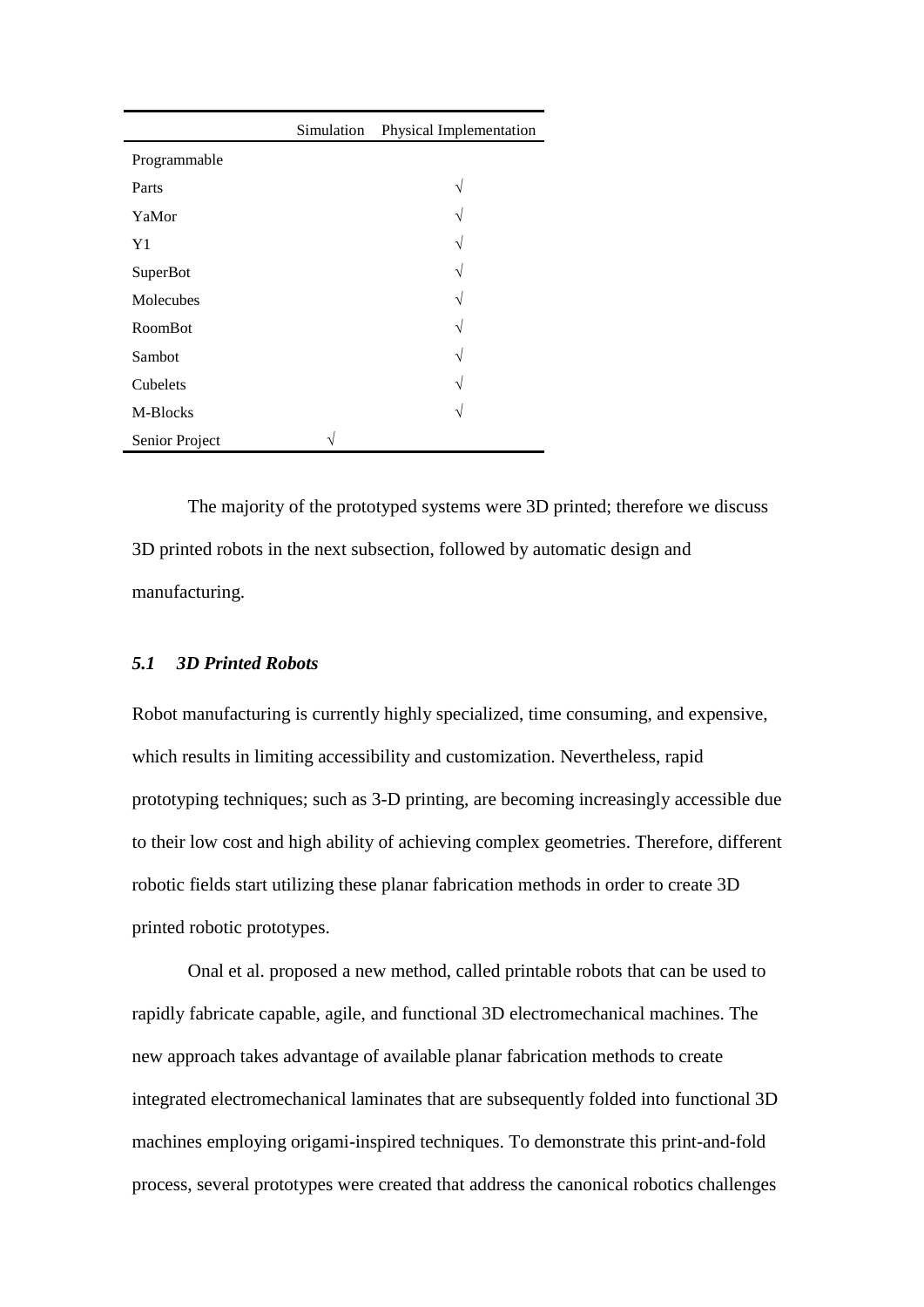of manipulation and locomotion; such as the robot shown in Figure. 3. This technology can be utilized to create a robot-printing machine that requires no technical knowledge on the part of the user after automating some fabrication steps that were performed manually in the proposed system; such as laminating and fabricating [66].



Figure. 3. Origami Inspired Printed Robot [66].

Qi et al. used 3D printing method to fabricate the components of a robotic arm, which provides more precise dimensions and huge time and cost saving in fabrication. The robotic arm is designed with 4 DOF and equipped with 4 servomotors to link the parts and bring arm movement. It is programmed to accomplish accurately simple light material lifting tasks to assist in the production line in any industry [67]. MacCurdy et al. introduced a novel technique for fabricating functional robots using 3D printers. Simultaneously, depositing photopolymers and a non-curing liquid allows complex, pre-filled fluidic channels to be fabricated. This new printing capability enables complex hydraulically actuated robots and robotic components to be automatically built, with no assembly required. The technique is showcased by printing linear bellows actuators, gear pumps, soft grippers and a hexapod robot, using commercially available 3D printer [68].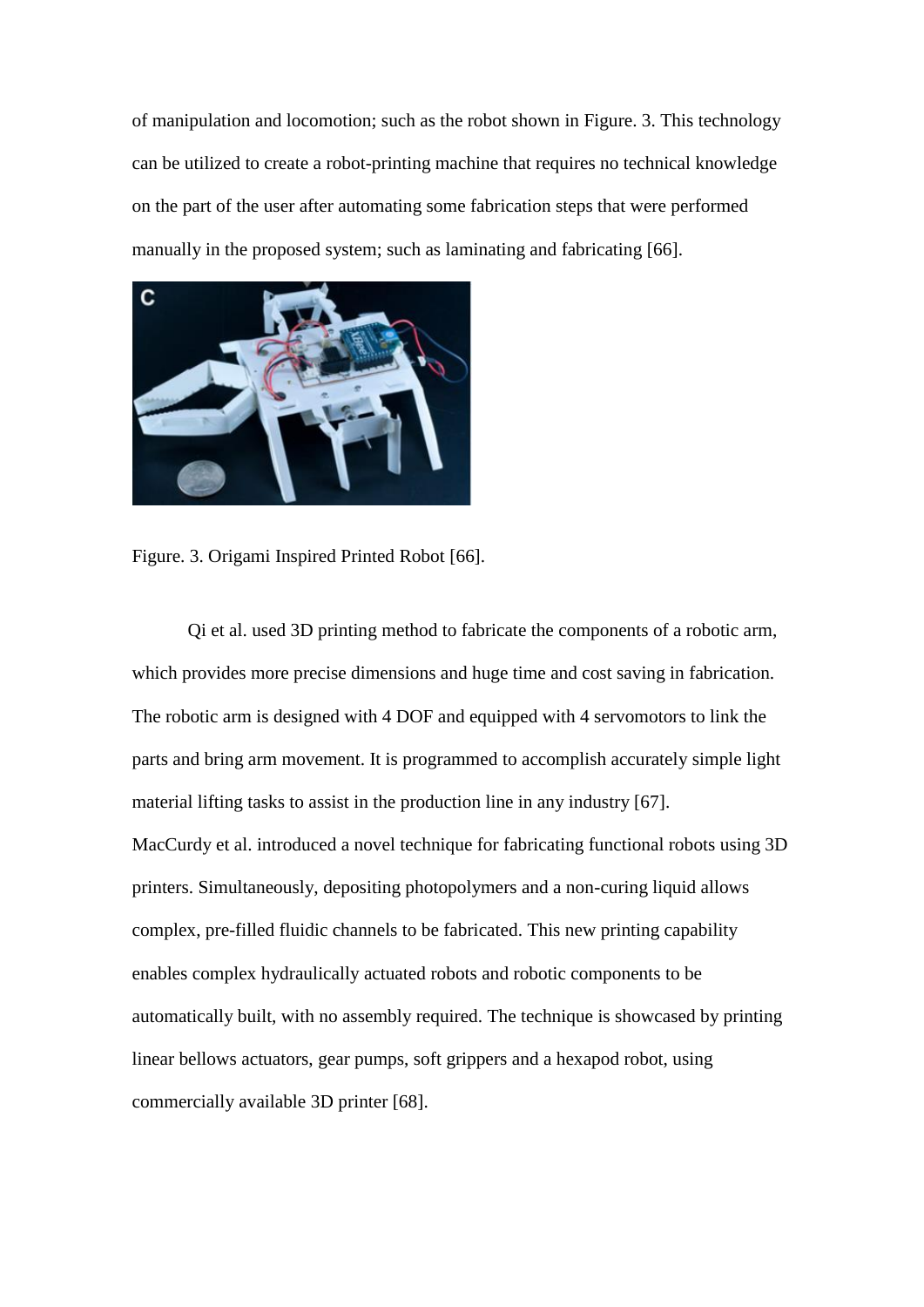#### *5.2 Automatic Design and Manufacturing*

Robots automatic design and manufacturing combine evolutionary computation and additive fabrication; such that the former is used for design and the latter for reproduction. The evolutionary computation process operates on candidate robots population to iteratively select fitter machines, create offspring by adding, modifying and removing building blocks using a set of predefined operators, and replace them into the population. Similarly, additive fabrication technology has been developing in terms of materials and mechanical fidelity but has not been placed under the control of an evolutionary process yet.

Lipson and Pollack tried to bridge the reality gap by proposing an approach based on the use of only elementary building blocks and elementary operators in design and fabrication process. Elementary building blocks were used to minimize inductive bias and maximize architectural flexibility. Also, they allow the fabrication process to be more systematic and versatile.

The pre-assembled machine was fabricated as a whole single unit, with plastic supports to connect the moving parts. These supports broke at first motion. Then, standard stepper motors were snapped in, and the evolved neural network was executed on a microcontroller to activate the motors. Three physical machines; shown in Figure. 4, successfully reproduced their virtual ancestors' behaviour in reality [12].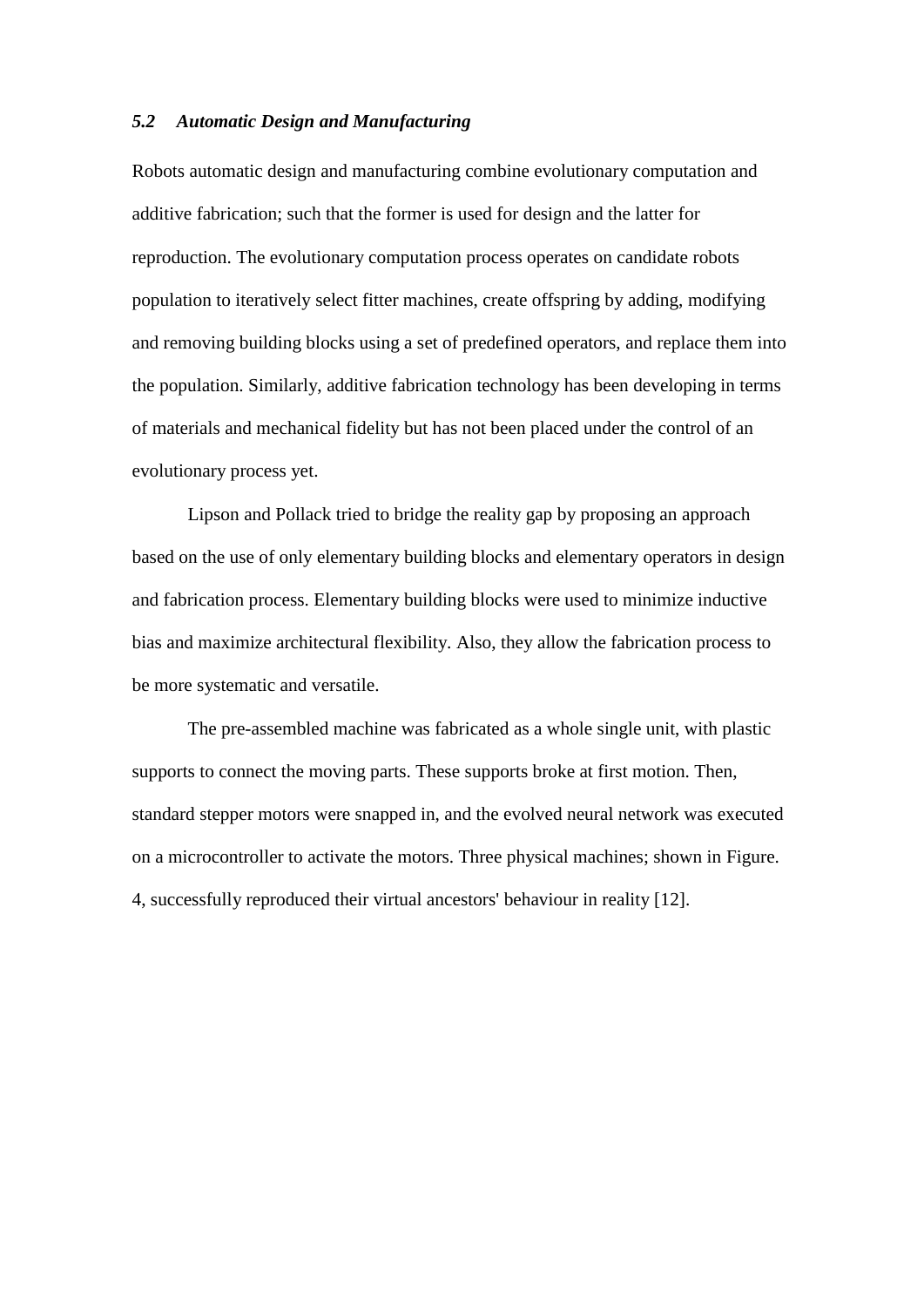

Figure. 4. The resulting robots. Real robots (left); simulated robots (right). (a) Tetrahedron (b) Arrow (c) Pusher [12].

## **6 Conclusion**

In evolutionary robotics, reality gap is a big impediment to advancement. Many studies were conducted to cross the reality gap. Conversely, this article surveys the literature in the fields of evolutionary robotics and soft modular robotics to showcase what was accomplished in both fields and how evolutionary robotics can be applied to soft modular robotics to allow self-assembly, self-reconfiguration, self-repair, and selfreproduction. A number of prototypes were discussed in terms of evolutionary techniques and soft modular characteristics. Then, the current state of the art was covered to introduce the new technologies used in the arena including 3D printing and automatic manufacturing.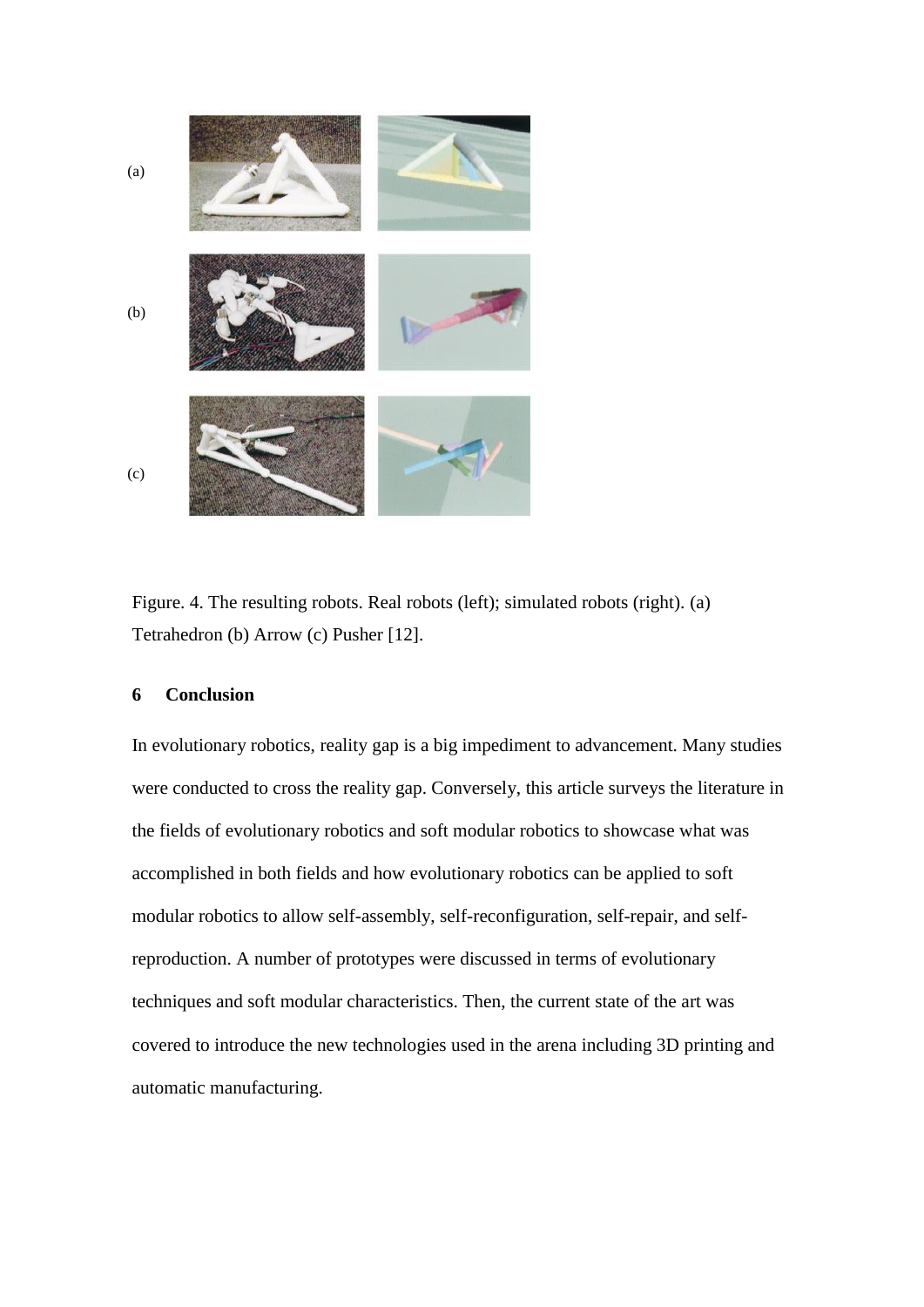## **References**

- 1. H. Lipson, "Uncontrolled engineering: A review of S. Nolfi and D. Florian's evolutionary robotics," Artificial Life, 2000, vol. 4, no. 7, pp. 419-424.
- 2. J. C. Bongard, "Evolutionary robotics," Communications of the ACM, 2013 vol. 56, no. 8, pp. 74-83.
- 3. F. Silva, M. Duarte, L. Correia, S. M. Oliveira, and A. L. Christensen, "Open issues in evolutionary robotics," Evolutionary computation, 2016, vol. 24, no. 2, pp.205-236.
- 4. A. Faíña, F. Bellas, F. López-Peña, and R. J. Duro, "EDHMoR: Evolutionary designer of heterogeneous modular robots," in Engineering Applications of Artificial Intelligence, 2013, vol. 26 no. 10, pp. 2408-2423.
- 5. D. Floreano, P. Husbands, and S. Nolfi, "Evolutionary Robotics," in Handbook of Robotics, Chapter 61, 2007.
- 6. D. A. Sofge, M. A. Potter, M. D. Bugajska, and A. C. Schultz, "Challenges and opportunities of evolutionary robotics," In Proceedings of the Second International Conference on Computational Intelligence, Robotics and Autonomous Systems (CIRAS), Singapore, 2003."
- 7. S. Nolfi and D. Floreano, Evolutionary Robotics: The Biology, Intelligence, and Technology of Self-Organizing Machines, Bradford Books, 2004.
- 8. H. Lipson, "Evolutionary robotics and open-ended design automation," Biomimetics, 2005, vol. 17, no. 9, pp. 129-155.
- 9. V. Zykov, J. C. Bongard., and H. Lipson, "Evolving Dynamic Gaits on a Physical Robot", in Proceedings of Genetic and Evolutionary Computation Conference GECCO'04, 2004.
- 10. C. Paul and J. C. Bongard, "The Road Less Traveled: Morphology in the Optimization of Biped Robot Locomotion", in Proceedings of The IEEE/RSJ International Conference on Intelligent Robots and Systems (IROS2001), Hawaii, USA, 2001.
- 11. K. Sims, "Evolving 3D morphology and behavior by competition," in Artificial Life, 1994, vol. 1, no. 4, pp. 28–39.
- 12. H. Lipson and J. B. Pollack, "Automatic design and manufacture of robotic lifeforms," in Nature, 2000, vol. 406, no. 6799, pp. 974-978.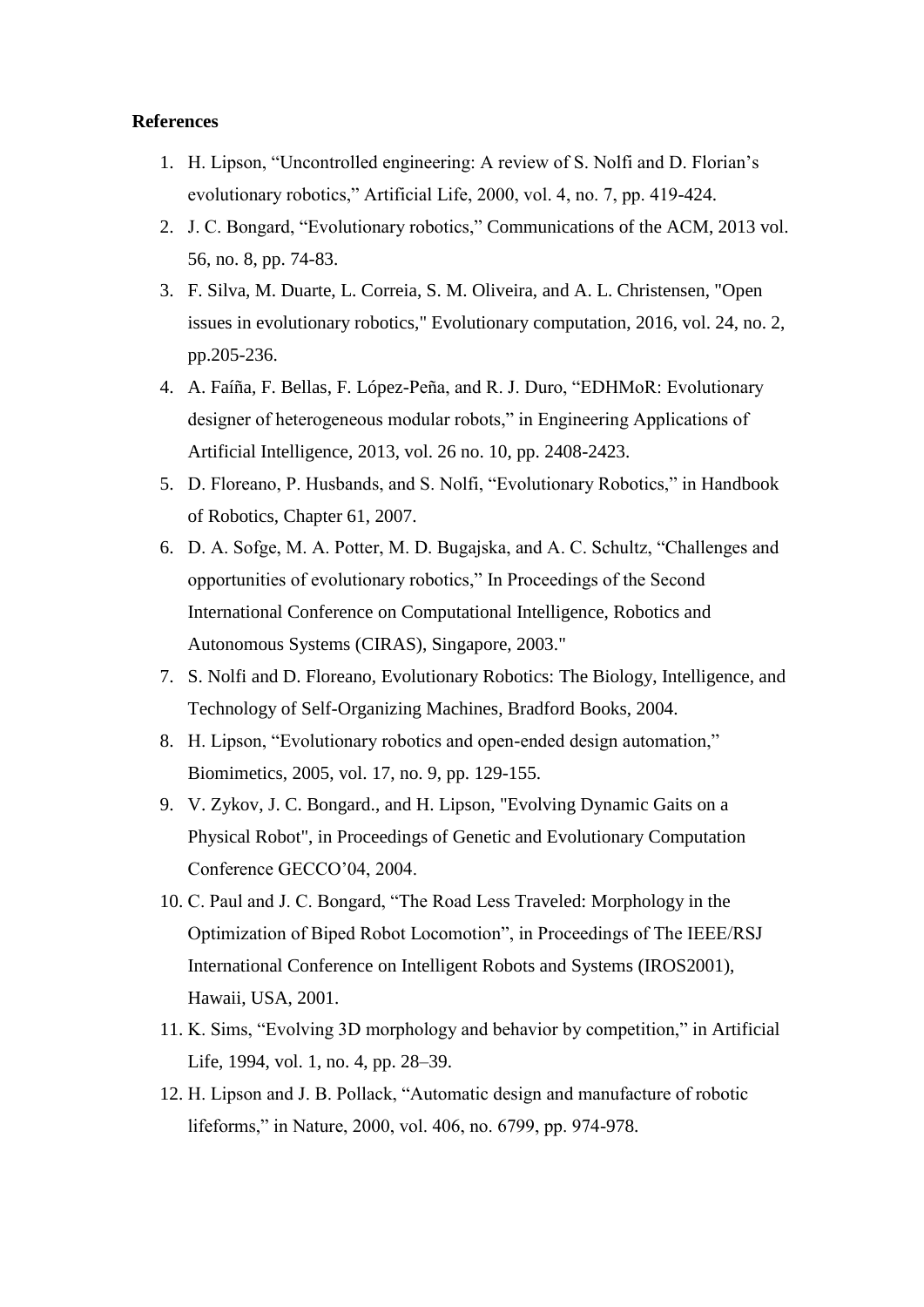- 13. H. H. Lund, J. Hallam and W. P. Lee, "Evolving robot morphology," IEEE International Conference on Evolutionary Computation, 1997, pp. 197-202.
- 14. H. H. Lund, "Co-evolving control and morphology with lego robots," In Morpho-functional Machines: The New Species, 2003, pp. 59-79.
- 15. J. C. Bongard and R. Pfeifer, "Evolving Complete Agents Using Artificial Ontogeny," in Morpho-functional Machines: The New Species (Designing Embodied Intelligence) Springer-Verlag, 2003, pp. 237-258
- 16. M. Yim, D. Duff, and K. Roufas, "PolyBot: a modular reconfigurable robot," in IEEE International Conference on Robotics and Automation ICRA'00, 2000, pp. 514–520.
- 17. J. Bishop, S. Burden, E. Klavins, R. Kreisberg, W. Malone, N. Napp, and T. Nguyen, "Programmable parts: A demonstration of the grammatical approach to self-organization," in Proc. IEEE/RSJ Int. Conf. Intelligent Robots and Systems (IROS), 2005, pp. 3684–3691.
- 18. J. Werfel, "Anthills built to order: Automating construction with artificial swarms," Ph.D. dissertation, MIT, 2006.
- 19. Jones and M. J. Mataric, "From local to global behavior in intelligent selfassembly," in Proc. IEEE Int. Conf. Robotics and Automation (ICRA), 2003, pp. 721–726.
- 20. P. J White, K. Kopanski, and H. Lipson, "Stochastic self-reconfigurable cellular robotics," in Proceedings of IEEE International Conference on Robotics and Automation ICRA'04, 2004, vol. 3, pp. 2888-2893.
- 21. M. Tolley, J. Hiller, and H. Lipson, "Evolutionary design and assembly planning for stochastic modular robots," in Proc. IEEE Conf. Intelligent Robotics and Systems (IROS), Oct. 2009, pp. 73–78.
- 22. J. Kelly and H. Zhang, "Combinatorial optimization of sensing for rule based planar distributed assembly," in Proc. IEEE Int. Conf. Intelligent Robots and Systems, 2006, pp. 3728–3734.
- 23. P. White, V. Zykov, J. C. Bongard, and H. Lipson, "Three Dimensional Stochastic Reconfiguration of Modular Robots," in Robotics: Science and Systems, 2005, pp. 161-168.
- 24. T. Fukuda and Y. Kawauchi, "Cellular robotic system (CEBOT) as one of the realization of self-organizing intelligent universal manipulator," in IEEE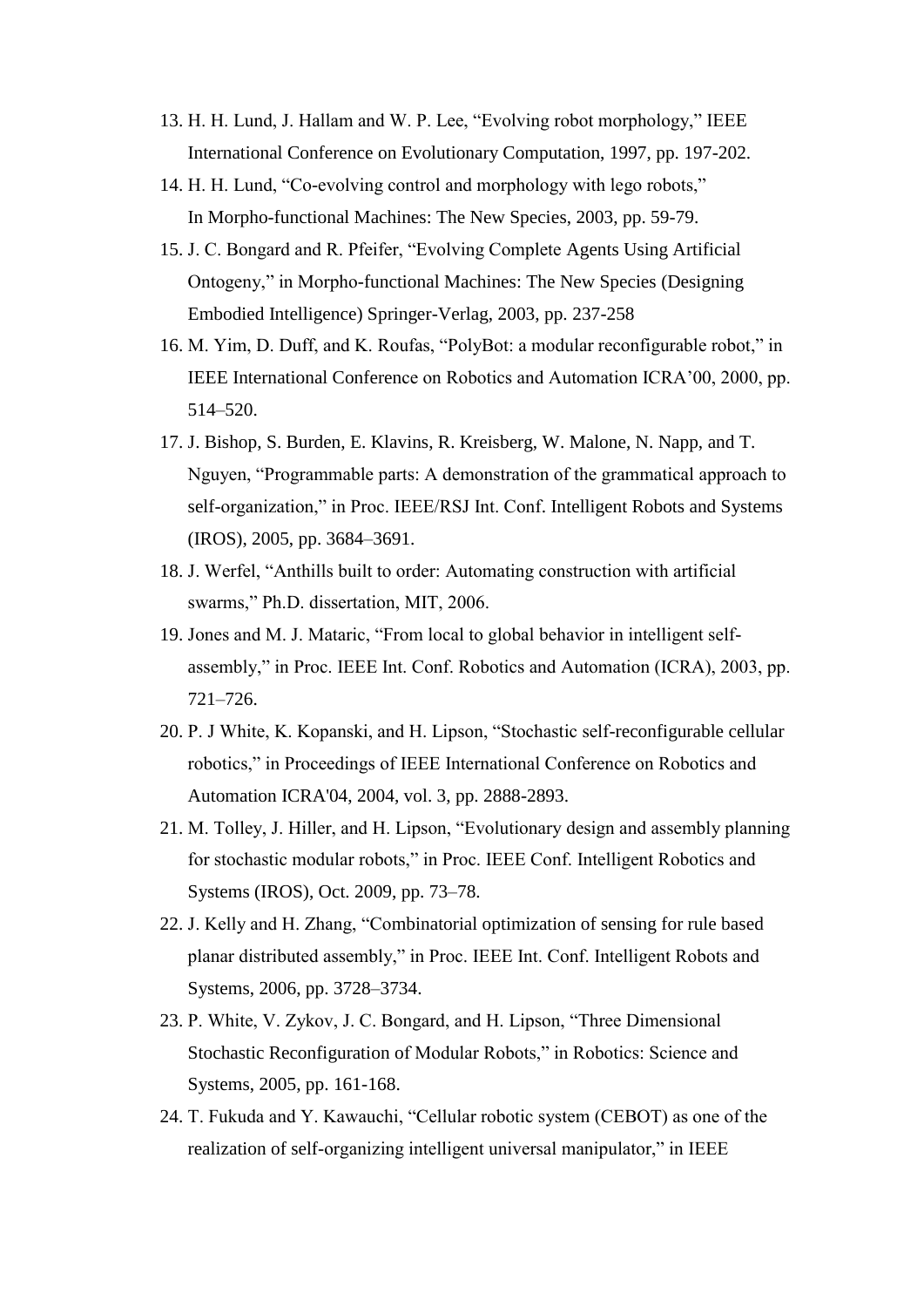International Conference on Robotics and Automation (ICRA90), 1990, pp. 662–667.

- 25. M. Yim, Y. Zhang, and D. Duff, "Modular robots," Spectrum, IEEE, 2002, vol. 39, no. 2, pp. 30-34.
- 26. M. Yim, W. Shen, B. Salemi, D. Rus, M. Moll, H. Lipson, E. Klavins and G. Chirikjian, "Modular Self-Reconfigurable Robot Systems [Grand Challenges of Robotics]", IEEE Robot. Automat. Mag., 2007, vol. 14, no. 1, pp. 43-52.
- 27. H. Østergaard, K. Kassow, R. Beck, and H. H. Lund, "Design of the ATRON lattice-based self-reconfigurable robot," in Autonomous Robots, 2006, vol. 21, no. 2, pp. 165–183.
- 28. V. Zykov, E. Mytilinaios, M. Desnoyer, and H. Lipson, "Evolved and designed self-reproducing modular robotics," in IEEE Transactions on Robotics, 2007, vol. 23, no. 2, pp. 308-319.
- 29. S. Lackner and C. H. Wendt, "Exponential growth of large self-reproducing machine systems," Mathematical and Computer Modelling, 1995, vol. 21, no. 10, pp. 55-81.
- 30. S. Ulam, "Random presses and transformations," in Proceedings of the International Congress of Mathematicians, 1950, vol. II, Cambridge, MA.
- 31. Schwartz, J. von Neumann and A. Burks, "Theory of Self-Reproducing Automata," Mathematics of Computation, 1967, vol. 21, no. 100, p. 745.
- 32. J. Kari, "Theory of cellular automata: A survey", Theoretical Computer Science, 2005, vol. 334, no. 1-3, pp. 3-33.
- 33. B. Chopard, A. Dupuis, A. Masselot and P. Luthi, "Cellular Automata And Lattice Boltzmann Techniques: An Approach To Model And Simulate Complex Systems," in Advances In Complex Systems, 2002, vol. 05, no. 0203, pp. 103- 246.
- 34. G. Chirikjian, Y. Zhou, and J. Suthakorn, "Self-replicating robots for lunar development," in IEEE/ASME Transactions on Mechatronics, 2002, vol. 7, no. 4, pp. 462-472.
- 35. S. Griffith, D. Goldwater, and J. M. Jacobson, "Self-replication from random parts," Nature, 2005, vol. 437, no. 7059, p. 636.
- 36. T. FUKUDA and S. NAKAGAWA, "Method of autonomous approach, docking and detaching between cells for dynamically reconfigurable robotic system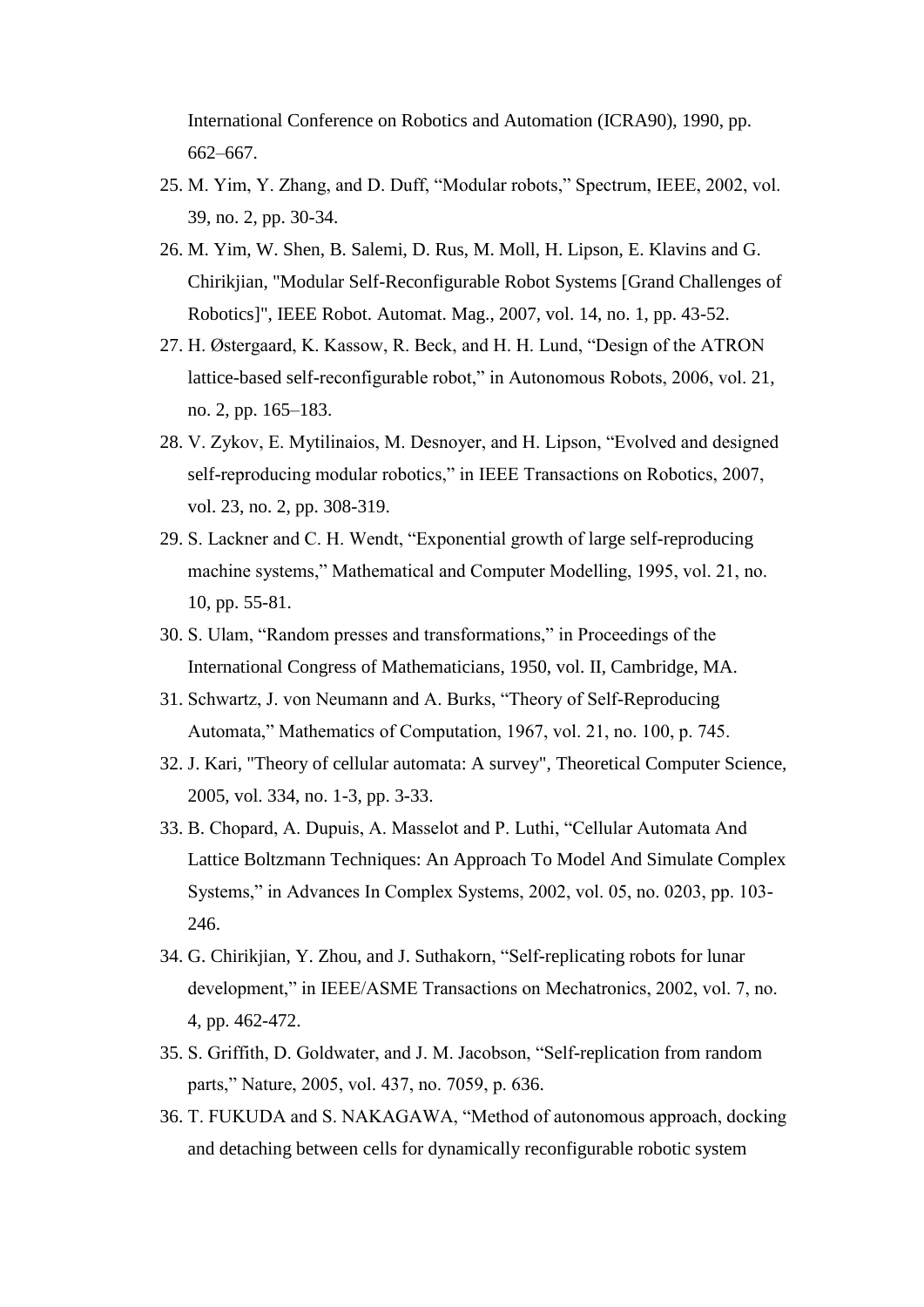CEBOT," JSME international journal. Ser. 3, Vibration, control engineering, engineering for industry, 1990, vol. 33, no. 2, pp. 263-268.

- 37. T. Fukuda, M. Buss, H. Hosokai, and Y. Kawauchi, "Cell Structured robotic system CEBOT: Control, planning and communication methods," Robotics and autonomous systems, 1991, vol. 7, no. 2–3, pp. 239–248.
- 38. K. Tomita, S. Murata, H. Kurokawa, E. Yoshida and S. Kokaji, "Self-assembly and self-repair method for a distributed mechanical system," in Proceedings IEEE Trans. Robotics and Automation, 1999, vol. 15, no. 6, pp. 1035-1045.
- 39. M. Yim, "A reconfigurable modular robot with many modes of locomotion," in Proc. of the JSME Int. Conference on Advanced Mechatronics, Tokyo, Japan, 1993, pp. 283–288.
- 40. M. Yim, "New locomotion gaits," in Proceedings of IEEE International Conference on Robotics and Automation, 1994, pp. 2508–2514.
- 41. Yim, Locomotion with a unit-modular reconfigurable robot. Stanford, CA: Stanford University, Dept. of Computer Science, 1994.
- 42. M. Yim, D. G. Duff, & K. D.Roufas, "PolyBot: a modular reconfigurable robot," in Proceedings of ICRA'00 IEEE International Conference onRo botics and Automation, 2000, Vol. 1, pp. 514-520.
- 43. J. W. Burdick, J. Radford, and G. S. Chirikjian, "Locomotion For Hyper-Redundant Robots," in Proc. of the 1993 IEEE Int. Conf. Robotics and Automation, 1993, pp. 101-106.
- 44. G. S. Chirikjian, "Metamorphic Hyper-Redundant Manipulators," in Proc. of JSME Int. Conf. on Advanced Mechatronics, 1993, pp. 467-472.
- 45. G. S. Chirikjian, A. Pamecha, and I. Ebert-Uphoff, "Evaluating efficiency of self-reconfiguration in a class of modular robots," Journal of Robotic Systems, May 1996, vol. 13, no. 5, pp. 317–338.
- 46. Chiang, and G. Chirikjian, "Modular robot motion planning using similarity metrics," in Autonomous Robots, 2001, vol. 10, no. 1, pp.91-106.
- 47. S. Murata, H. Kurokawa, and S. Kokaji, "Self-assembling machine," in Proceedings of the 1994 IEEE International Conference on Robotics and Automation, San Diego, 1994.
- 48. E. Yoshida, S. Murata, K. Tomita, H. Kurokawa, and S. Kokaji, "An experimental study on a self-repairing modular machine," in Robotics and Autonomous Systems, 1999, Vol. 29, pp. 79-89.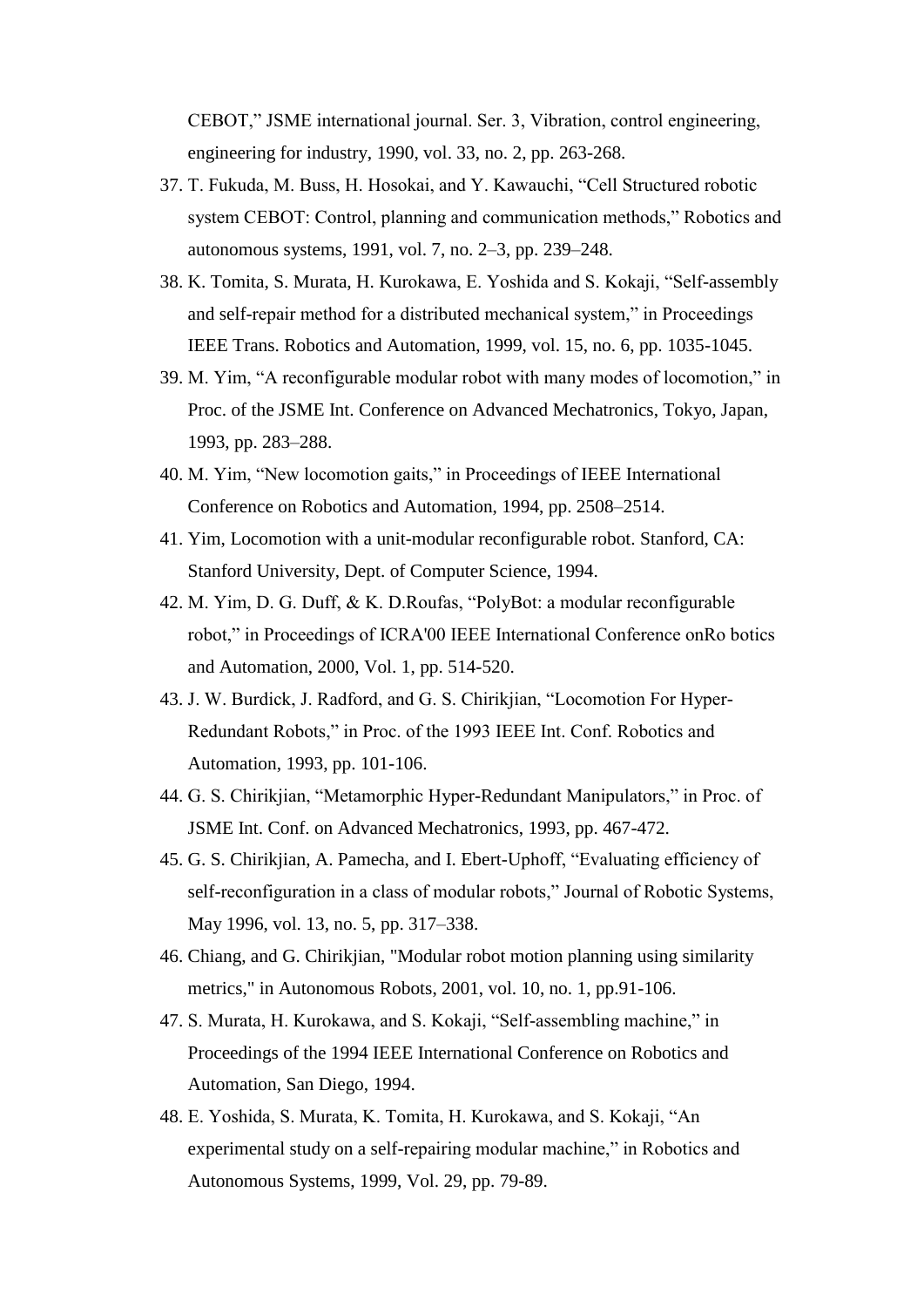- 49. Chen and J. W. Burdick, "Determining Task Optimal Modular Robot Assembly Configurations," in IEEE International Conference on Robotics and Automation, 1995.
- 50. M. Yim, C. Eldershaw, Y. Zhang, and D. Duff, "Self-reconfigurable robot systems: PolyBot," 日本ロボット学会誌, 2003, vol. 21, no. 8, pp. 851-854.
- 51. Golovinsky, M. Yim, Y. Zhang, C. Eldershaw, and D. Duff, "PolyBot and PolyKinetic™ System: a modular robotic platform for education," in Proceedings of IEEE International Conference Robotics and Automation ICRA'04, 2004 vol. 2, pp. 1381-1386.
- 52. Duff, M. Yim, and K. Roufas, "Evolution of polybot: A modular reconfigurable robot," in Proc. of the Harmonic Drive Intl. Symposium, Nagano, Japan, 2001
- 53. M. Yim, Y. Zhang, K. Roufas, D. Duff, and C. Eldershaw, "Connecting and disconnecting for chain self-reconfiguration with polybot," in IEEE/ASME Trans. Mechatronics, 2002, vol. 7, no. 4, pp. 442–451.
- 54. Rus and M. Vona, "Crystalline robots: Self-reconfiguration with compressible units modules," in Autonomous Robots (special issue on Modular Reconfigurable Robots), 2001, vol. 10, no. 1, pp. 107–124.
- 55. D. Rus and M. Vona, "Self-reconfiguration planning with compressible unit modules," in Proceedings of IEEE International Conference on Robotics and Automation, 1999, vol. 4, pp. 2513–2520.
- 56. R. Fitch, D. Rus, and M. Vona, "A basis for self-repair robots using selfreconfiguring crystal modules," in Intelligent Autonomous Systems, 2000, vol. 6, pp. 903-910.
- 57. D. Rus and M. Vona, "A physical implementation of the self-reconfiguring crystalline robot," in Proc. of the IEEE Int. Conf. on Robotics and Automation, 2000, vol. 2, No. 4, pp. 1726–1733.
- 58. J. W. Suh, S. B. Homans, and M. Yim, "Telecubes: mechanical design of a module for self-reconfigurable robotics," in Proceedings of IEEE International Conference on Robotics and Automation, 2002, vol. 4, no. 5, pp. 4095–4101.
- 59. S. Vassilvitskii, M. Yim, and J. Suh, "A complete, local and parallel reconfiguration algorithm for cube style modular robots," in Proceedings of IEEE International Conference on Robotics and Automation ICRA'02, 2002, vol. 1, no. 5, pp. 117–122.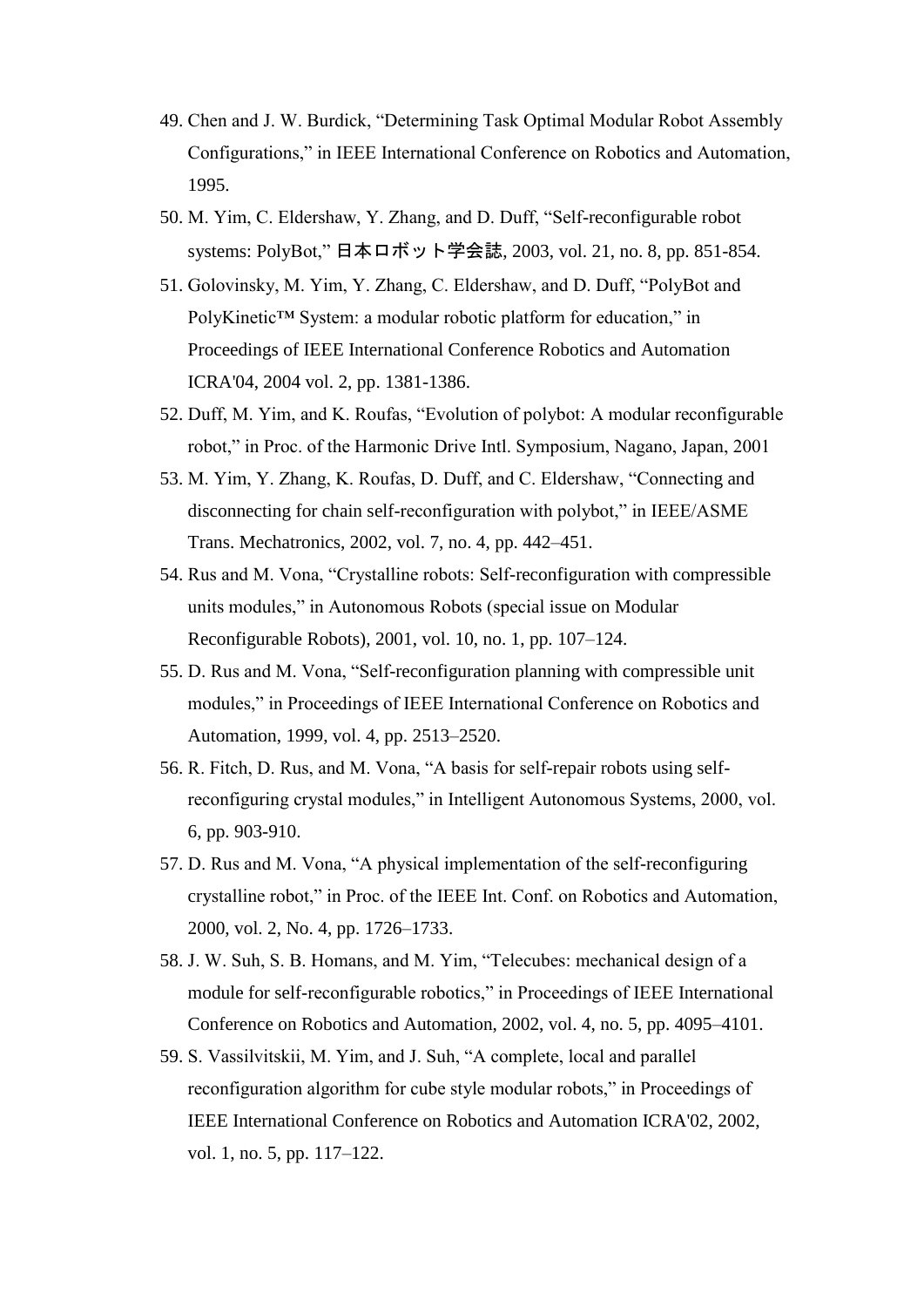- 60. S. Murata, E. Yoshida, A. Kamimura, H. Kurokawa, K. Tomita, and S. Kokaji, "M-TRAN : Self-Reconfigurable Modular," in IEEE/ASME transactions on mechatronics, 2002, vol. 7, no. 4, pp. 431–441.
- 61. H. Kurokawa, A. Kamimura, E. Yoshida, K. Tomita, S. Kokaji, and S. Murata, "M-TRAN II: Metamorphosis from a four-legged walker to a caterpillar," in Intelligent Robots and Systems (IROS03), 2003, vol. 3, pp. 2454-2459.
- 62. H. Kurokawa, K. Tomita, A. Kamimura, S. Kokaji, T. Hasuo, and S. Murata, "Distributed self-reconfiguration of M-TRAN III modular robotic system," in The International Journal of Robotics Research, 2008, vol. 2, no. 3-4, pp. 373- 386.
- 63. J. Bishop, S. Burden, E. Klavins, R. Kreisberg, W. Malone, N. Napp, and T. Nguyen, "Programmable parts: A demonstration of the grammatical approach to self-organization," in IEEE/RSJ International Conference on Intelligent Robots and Systems, 2005, pp. 2644–2651.
- 64. N. Napp, S. Burden, and E. Klavins, "The statistical dynamics of programmed self-assembly," in Proceedings 2006 IEEE International Conference on Robotics and Automation ICRA 2006, 2006, pp. 1469–1476, 2006.
- 65. J. Liedke, R. Matthias, L. Winkler, and H. Worn, "The Collective Self-Reconfigurable Modular Organism (CoSMO)", in IEEE/ASME International Conference on Advanced Intelligent Mechatronics (AIM), Wollongong, Australia, 2013, pp. 1-6.
- 66. C. D. Onal, M. T. Tolley, R. J. Wood, and D. Rus, "Origami-Inspired Printed Robots," in IEEE/ASME Transactions on Mechatronics, 2015, vol. 20, no. 5, pp. 2214-2221.
- 67. N. Qi, K. L. Voon, M. A. Ismail, N. Mustaffa and M. H. Ismail, "Design and Development of a Mechanism of Robotic Arm for Lifting", in 2nd Integrated Design Project Conference (IDPC), Pahang, Malaysia, 2015.
- 68. R. MacCurdy, R. Katzschmann, Y. Kim, and D. Rus, "Printable Hydraulics: A Method for Fabricating Robots by 3D Co-Printing Solids and Liquids," in IEEE International Conference on Robotics and Automation (ICRA), 2016.
- 69. V. Zykov, W. Phelps, N. Lassabe, and H. Lipson, "Molecubes extended: Diversifying capabilities of open-source modular robotics," in *IROS-2008 Self-Reconfigurable Robotics Workshop*, 2008.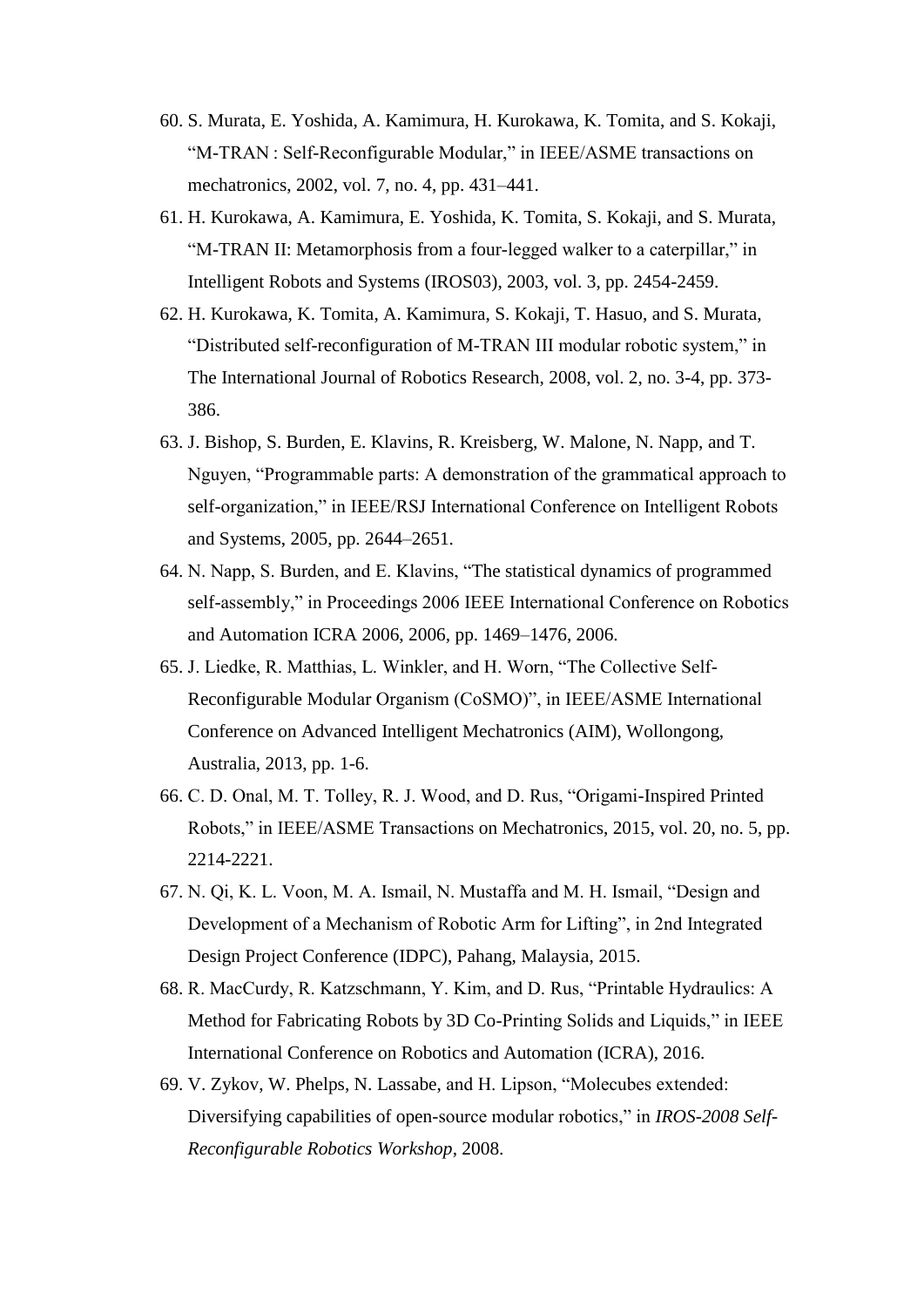- 70. Ünsal and P. K. Khosla, "Mechatronic Design of a Modular Self-Reconfiguring Robotic System," in *IEEE International Conference on Robotics and Automation, ICRA'00*, San Francisco, CA, 2000, pp. 1742-1747.
- 71. H. Karbasi, J. P. Huissoon, and A. Khajepour, "Uni-drive modular robots: Theory, design, and experiments," in *Mechanism and Machine Theory*, 2004, vol. 39, no. 2, pp. 183–200.
- 72. M. W. Jorgensen, E. H. Ostergaard, and H. H. Lund, "Modular ATRON: modules for a self-reconfigurable robot," in *IEEE/RSJ International Conference on Intelligent Robots and Systems IROS 2004*, 2004, pp. 2068–2073.
- 73. A. Sproewitz, R. Moeckel, J. Maye, and A. J. Ijspeert, "Learning to Move in Modular Robots using Central Pattern Generators and Online Optimization," in *The International Journal of Robotics Research*, 2008, vol. 27, no. 3–4, pp. 423–443.
- 74. D. Marbach and A. J. Ijspeert, "Online optimization of modular robot locomotion," *IEEE International Conference Mechatronics and Automation*, 2005, vol. 1, no. 7, pp. 248–253.
- 75. R. Moeckel, C. Jaquier, K. Drapel, E. Dittrich, A. Upegui, and A. Ijspeert, "YaMoR and bluemove - An autonomous modular robot with bluetooth interface for exploring adaptive locomotion," in *Proc. 8th Int. Conf. Climbing Walk. Robot. Support Technol. Mob. Mach. CLAWAR*, 2006, pp. 685–692.
- 76. E. Aguayo and E. Boemo, "El acceso a la versión del editor puede requerir la suscripción del recurso Locomotion of a Modular Worm-like Robot using a FPGA-based embedded MicroBlaze Soft-processor," 2005.
- 77. B. Salemi, M. Moll, and W. M. Shen, "SUPERBOT: A deployable, multifunctional, and modular self-reconfigurable robotic system," in *Intelligent Robots and Systems*, 2006, pp. 3636-3641.
- 78. V. Zykov, A. Chan, and H. Lipson, "Molecbues: An open-source modular robotic kit," in *IROS-2007 Self-Reconfigurable Robotics Workshop*, 2007.
- 79. S. Wieser, "Locomotion in Modular Robotics: Roombot Module," Semester project, Biologically Inspired Robotic Group, 2008.
- 80. H. Wei, Y. Chen, J. Tan, and T. Wang, "Sambot: A self-assembly modular robot system," in *IEEE/ASME Trans. Mechatronics*, 2011, vol. 16, no. 4, pp. 745–757.
- 81. E. Schweikardt and M. D. Gross, "Modular Robotics", US 20120122059 A1, 2012.